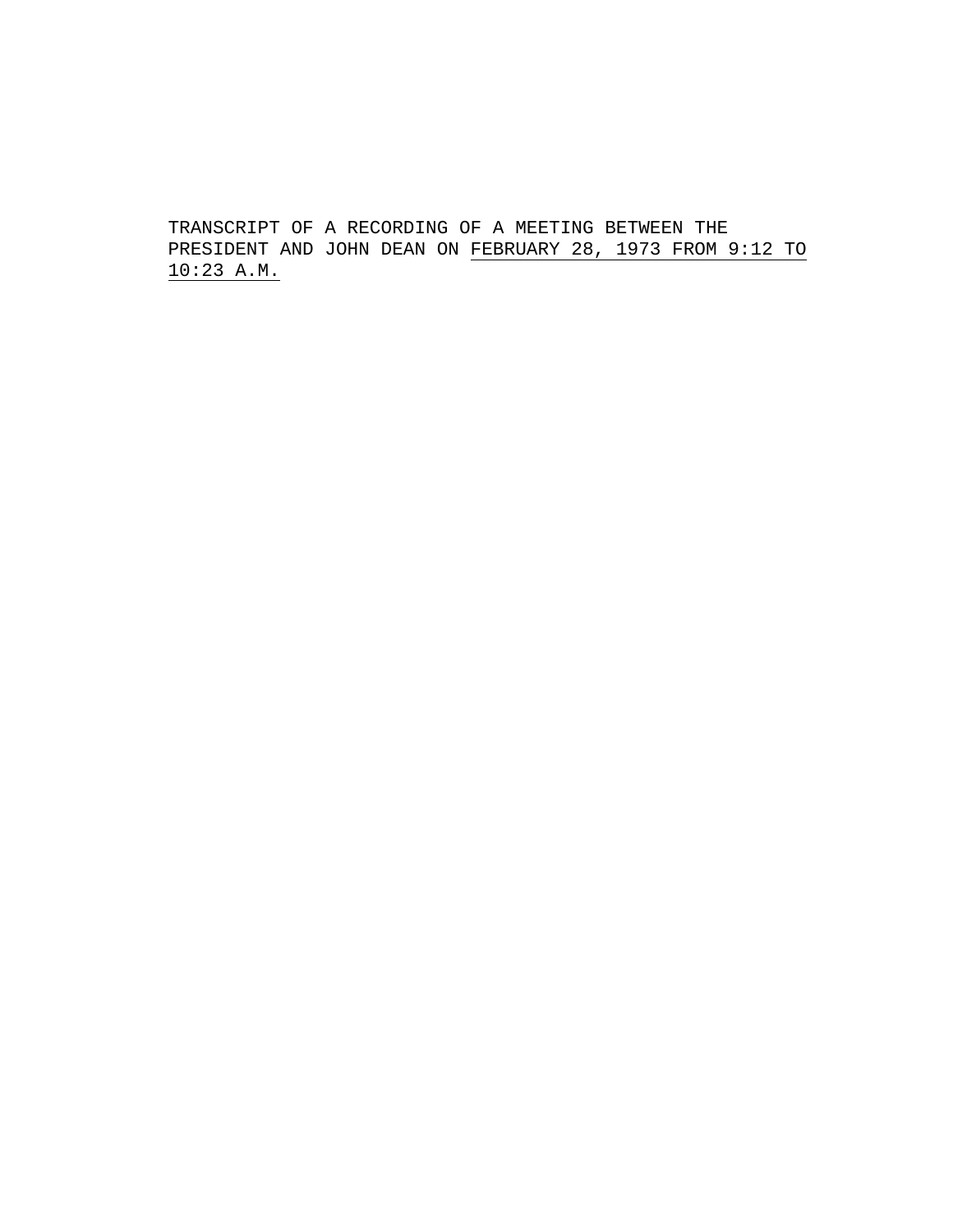TRANSCRIPT OF A RECORDING OF A MEETING BETWEEN THE PRESIDENT AND JOHN DEAN ON FEBRUARY 28, 1973, FROM 9:12 TO 10:23 A.M.

DEAN: Good morning, sir.

PRESIDENT: Oh, hi.

DEAN: How are you?

PRESIDENT: Oh, I wanted to, uh, to speak with you about, uh, what, uh, kind of a line to test. Now, I want Kleindienst--this is not a question of trust. You have

DEAN: (Clears throat)

PRESIDENT: ...you have it clearly understood that you will call him and give him directions and that he will call you, and so forth, and so on. I just don't want Dick to go...

DEAN: No. I think-

PRESIDENT: ...go off--you see, for example, on executive privilege--I don't want him to go off and get the damn thing, uh, uh--get us--

DEAN: Make any deals on this thing--

PRESIDENT: Well, to make a deal--that's the point.

DEAN: Yeah.

PRESIDENT: That Baker, uh, as I said, was, uh, he was (unintelligible) you know, this and that and the other thing, and, and you've got to be very firm with these guys or you may not end up with anything. Now, as I said, the only back-up position I can possibly see is one of a, uh, is Kleindienst wants to back or (unintelligible) didn't want to but suggested we ought to back them heavily, send them up there in, in executive session. Well, now you haul them up there in executive session we still got the problem of a, uh, of, uh, well, I feel that the tape-I, I'm thinking of that because it'll go to him without any question…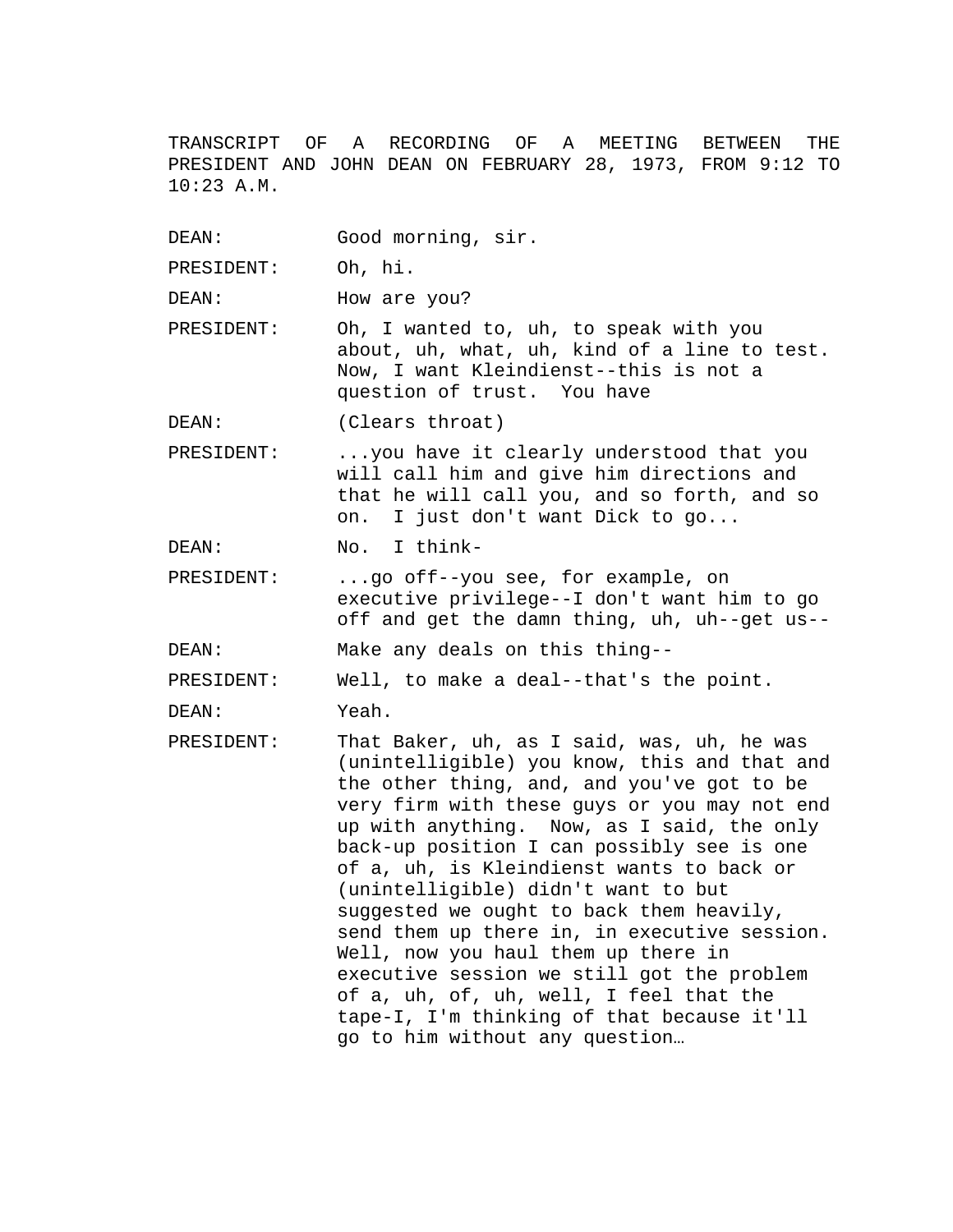DEAN: Sure.

PRESIDENT: ...at that point, and that's going to be far more significant. This crap bothers us at the moment, but that's far more significant. And they'll haul him up there and bully-rag him around the damn place and it'll raise holy hell within our or his relations with Rogers and all the other people.

(Secretary enters)

- PRESIDENT: Yeah. Oh, uh, oh, I've sent some notes out, uhI guess there's, uh, a couple of yellow pagessomething that I was, uh, from that, file on the teachers' thing that I'm not doing today.
- SECRETARY: Yes, sir.
- PRESIDENT: Get the yellow pages (unintelligible). Might save money for the government.
- SECRETARY: All right, sir.

PRESIDENT: Just send it back to me please.

(Secretary leaves)

- PRESIDENT: So you see, uh, I think you better have a good, hard face-to-face talk with him and say, "Look, we've thought this thing over," and, and., uh, you raise the point with him: it cannot be executive session because, you know, he's likely to float it out there and they'll grab him.
- DEAN: That's right, and As I mentioned yesterday, he is meeting with Sam Ervin and Baker in this, joint session and that probably is one of the first things that, uh...

PRESIDENT: Yeah.

DEAN: ...that Ervin-

PRESIDENT: That's the only thing they'll be there to discuss.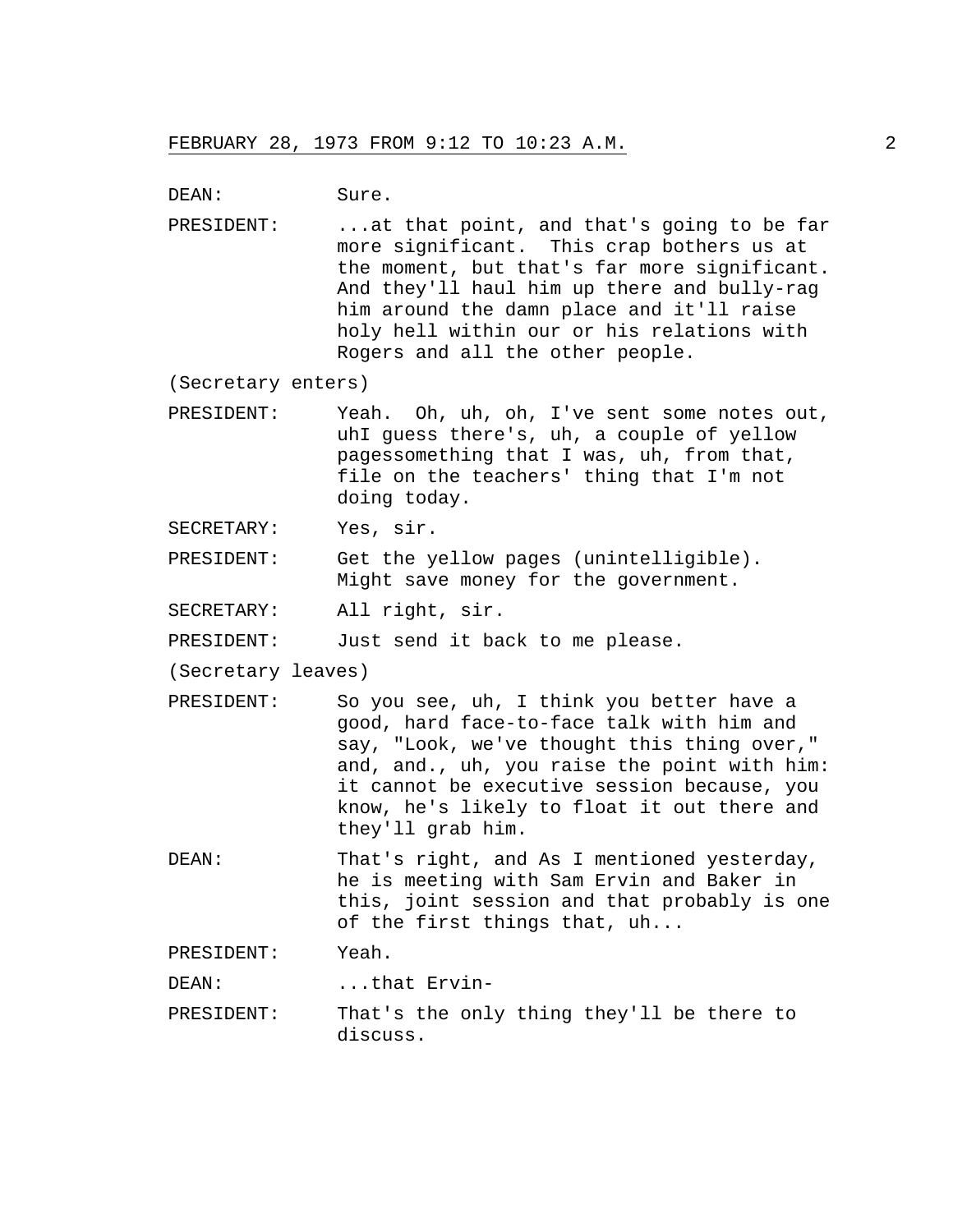DEAN: It'll be--

PRESIDENT: The main thing

DEAN: That's right.

PRESIDENT: ...they'll be there to discuss--not only--the only--but the main thing Ervin is going to be. "Now what about executive privilege?'' Now, he hasn't had that meeting set yet, though, has he?

DEAN: No, it's not. So there's ample time to have Dick go up, uh

- PRESIDENT: Well, you, uh, you, have a talk with him and say we talked about this and this is where we stand and this is where he is. Now your position, I mean, uh, of course, I know our Position is written interrogatories, which they will never, they'd probably accept, but it may give us a position, I mean it'd be reasonable in the public mind.
- DEAN: Correct.

PRESIDENT: That's what you have in mind.

DEAN: Correct.

PRESIDENT: Now, the other possibility is, uh, is the one that, uh, Ehr--, Ehrlichman, I think suggested it. You could have, uh, uh, agree that uh, the ranking, uh, the Chairman and the ranking member could, uh, question under basically the same--under very restricted-uh, a little bit early (unintelligible) for that.

DEAN: You mean, coming down here, say?

DEAN: That's a--

PRESIDENT: ...that is the thinking.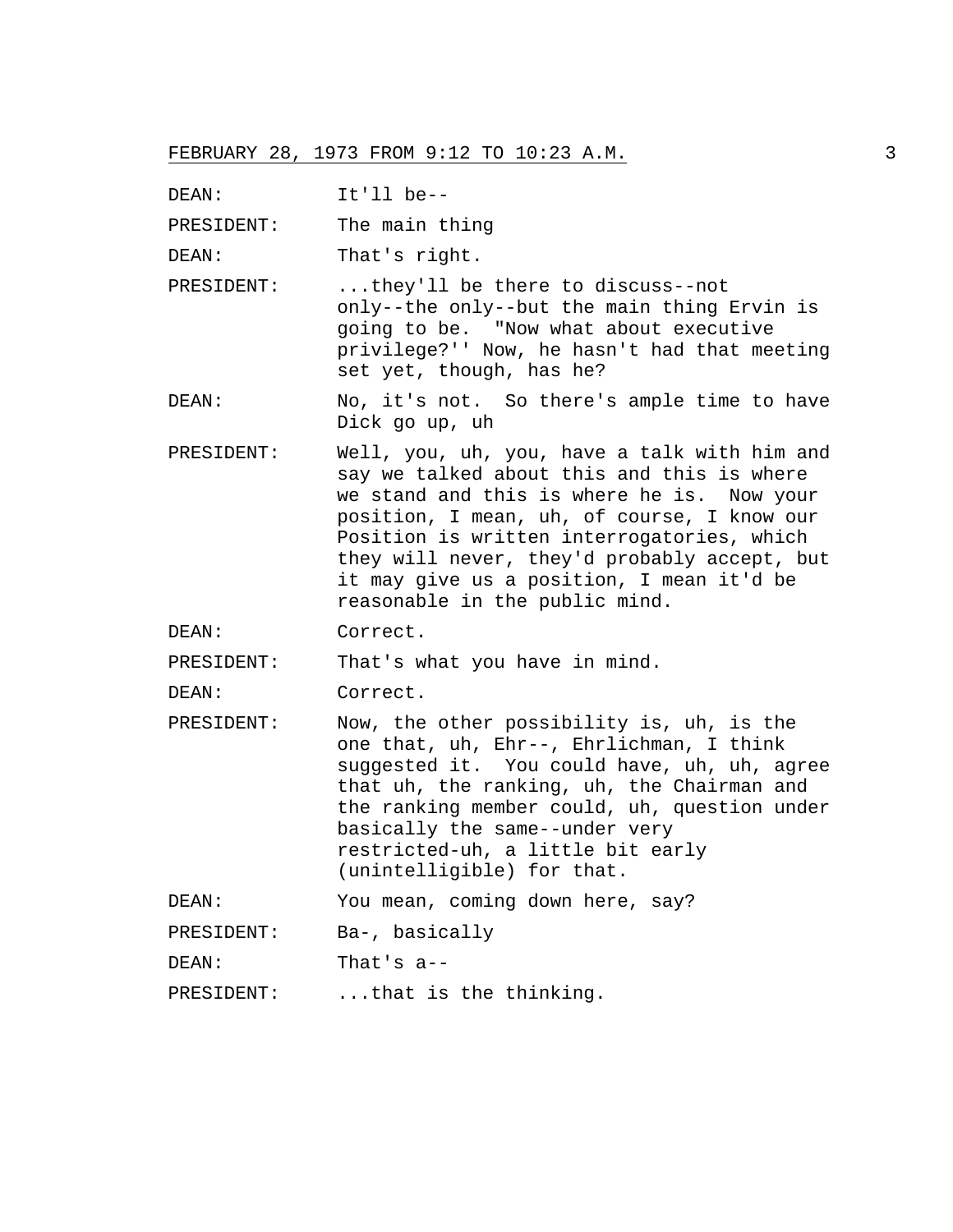| DEAN:      | I thinks I think that's a, uh, a sort of<br>"if" we couldn't get inter--, written<br>interrogatories. That's still a, a, a,<br>serious precedent to deal with, though, if<br>they come down here and, uh, uh                                                                                                                                                                                                                         |
|------------|--------------------------------------------------------------------------------------------------------------------------------------------------------------------------------------------------------------------------------------------------------------------------------------------------------------------------------------------------------------------------------------------------------------------------------------|
| PRESIDENT: | Yeah.                                                                                                                                                                                                                                                                                                                                                                                                                                |
| DEAN:      | start questioning people. I think the<br>issues would have to be so narrowed for even<br>that situation.                                                                                                                                                                                                                                                                                                                             |
| PRESIDENT: | Yeah.                                                                                                                                                                                                                                                                                                                                                                                                                                |
| DEAN:      | And that's what'll evolve with the                                                                                                                                                                                                                                                                                                                                                                                                   |
| PRESIDENT: | Right.                                                                                                                                                                                                                                                                                                                                                                                                                               |
| DEAN:      | narrowing of the issues to where what<br>information, say, a, a Haldeman might haveor<br>an Ehrlichman might have                                                                                                                                                                                                                                                                                                                    |
| PRESIDENT: | Yeah.                                                                                                                                                                                                                                                                                                                                                                                                                                |
| DEAN:      | that the Committee needs to be completein<br>its report or it's investigation.                                                                                                                                                                                                                                                                                                                                                       |
| PRESIDENT: | Yeah. We will say that you will then, you<br>will (unintelligible) to written<br>interrogatories under oath, that an-, answer<br>questions.                                                                                                                                                                                                                                                                                          |
| DEAN:      | That's--publicly, you, you're not<br>withholding any information and you're not<br>using the shield of the Presidency.                                                                                                                                                                                                                                                                                                               |
| PRESIDENT: | So, as I say, (clears throat) when you talk<br>to Kleindienst--because I have raised this<br>in previous things with him on the Hiss<br>case-.he got, he'd forgotten, and I said,<br>"Well go back and read the first chapter of<br>Six Crises. Tells all about it."<br>But I<br>know very--as I said, I mean, that was<br>espionage against the nation, not against<br>the party. FBI, Hoover, himself, who was a<br>friend of mine |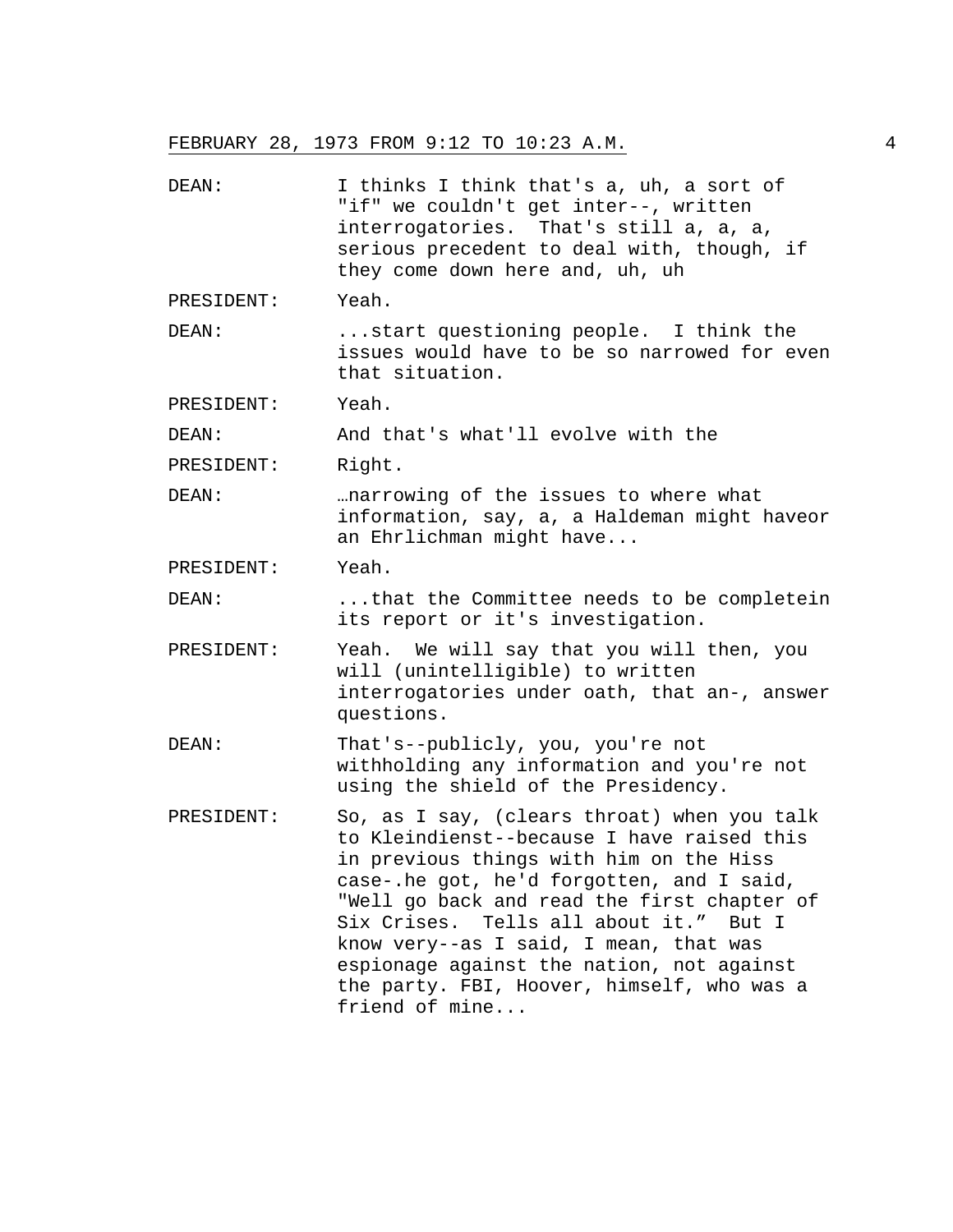DEAN: Uh huh.

PRESIDENT: ...even then, said "I'm sorry. 'I have been ordered not to cooperate." And they didn't give us one God damned thing. I conducted that investigation with two stupid little committee investigators--they weren't that stupid--they were tenacious. One had been fired by the FBI; he was a good, decent fellow, but he was a drunk.

DEAN: Uh huh.

PRESIDENT: And, uh, we got it done. But we broke that thing

DEAN: Against a wall—

PRESIDENT: ...without any help. The FBI then got the evidence which eventually--See, we got Piper, who--We got the, the, the, oh, the Pumpkin Papers, for instance. We, we got all of that ourselves.

DEAN: Well, you know, I--

- PRESIDENT: The FBI did not cooperate. The Justice Department did not cooperate. The Administration would not answer questions except, of course, for Cabinet officers, I mean, like, uh, Burling came down and some Of the others (unintelligible)
- DEAN: Funny, when the shoe is on the other foot, how they look at things, isn't it?
- PRESIDENT: They did--Well, and, as I said, the New York Times, the Washington Post and all the rest, said the Administration has an absolute right--They then...

DEAN: (Clear's throat)

PRESIDENT: ... Put it, they put it in terms of executive privilege. They were just against the investigation. So the real question there is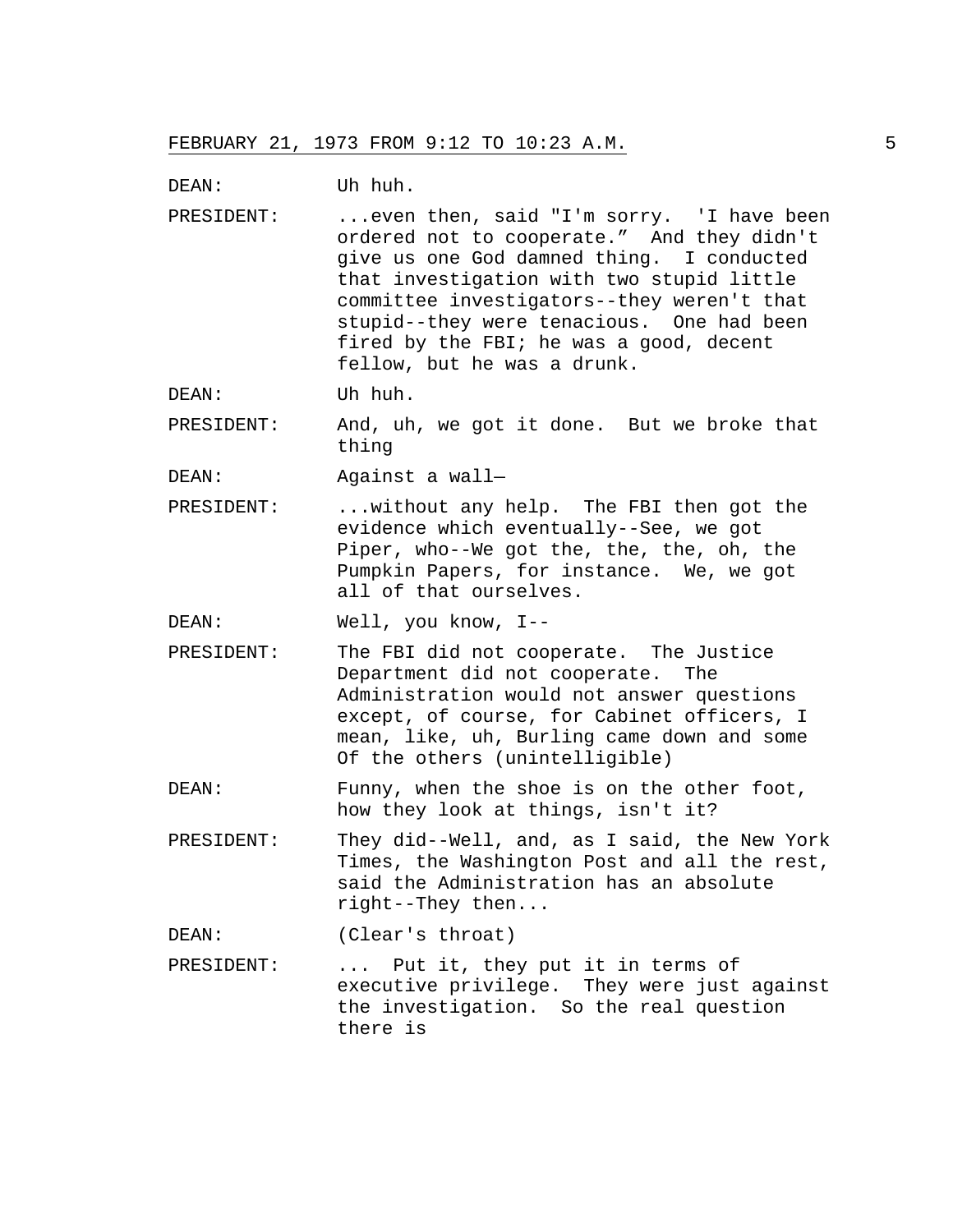PRESIDENT: that now, now you could say that I,

- (CONTINUED) having been through that--we have talked it over, and that I feel that, uh, I think that was--I have always felt very miffed about that, felt that was wrong, it was espionage against the nation. Now this is another matter. But I think that we ought to cooperate, and I'm trying to find an area of cooperation. Here it is: written interrogatories.. All right. You see, the er--, the, the Baker theory is that he wants to have a big slambang thing for a week and then he thinks interest in the whole thing'll fall off. And he's right about that. And he even--But his point of having the big slambang thing for a week is to bring all the big shots up right away. But the big shots you could bring up--you, you could bring up Stans. They've got to put him on, and they've got to put Mitchell on. But held like to get, of course, Haldeman, Ehrlichman, and Colson.
- DEAN: I understand that, uh, Bob and you have talked about running Stans out as sort of a stalking horse on an--, on another post.
- PRESIDENT: Well, it's not my idea. It's, uh, I guess Moore or somebody mentioned it.

DEAN: I, I think it was my idea

PRESIDENT: (Unintelligible)

- DEAN: ...as a matter of fact, and I think it could defuse, could be one defusing factor in the hearings. Uh, Stans would like to get his side of the story out. He is not in any serious problem ultimately. It could be rough and tumble, but Maury is ready to take it and, uh, it would be a mini-hearing, no doubt about it. But this further detracts from, uh, the other Committee.
- PRESIDENT: It would be a mini-hearing, it's true. Except knowing the press--I'm trying to think out loud a minute--knowing that they, uh, you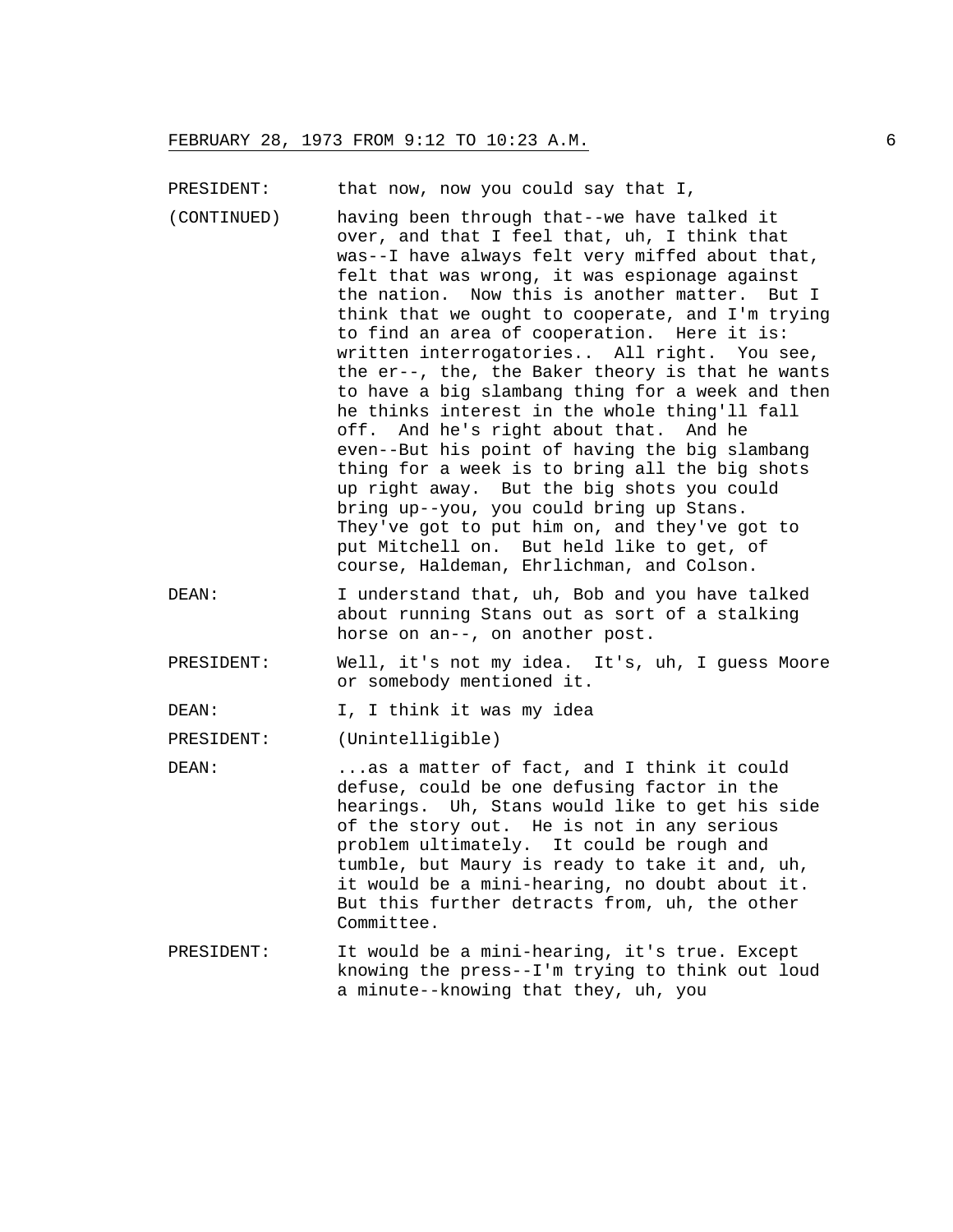PRESIDENT: know, they have, like they have taken(clears

(CONTINUED) throat)--they sold several of these stories on Colson and Haldeman about four times.

- DEAN: Oh, I know that.
- PRESIDENT: Now, that they can--I just wonder if, if that doesn't do that? I don't know (clears throat). Take Stans, they'll get him up by seat; somebody's after him about the Vesco contri--(clears throat)--bution. As I read the, first read the story briefly in the (Dean clears throat) Post. And, I read, naturally, the first page and I turned to the Times, read it. The Times had in the second paragraph that the money had been refer--, returned.
- DEAN: That is correct.
- PRESIDENT: The Post didn't have it until after you continued to the next, to the next section.
- DEAN: That's right.

PRESIDENT: The God damnedest thing I ever saw.

DEAN: Typical.

PRESIDENT: (Coughs) My guess is that as far as that transaction's concerned., that it was after, that he got the money after the tenth, but I don't think they pointed out that Sears got it before.

DEAN: Well, it was con--it was con...

PRESIDENT: (Coughs)

DEAN: …well, for all purposes, the, the; uh, the donor..

PRESIDENT: Because I'm sure...-

DEAN: Vesco--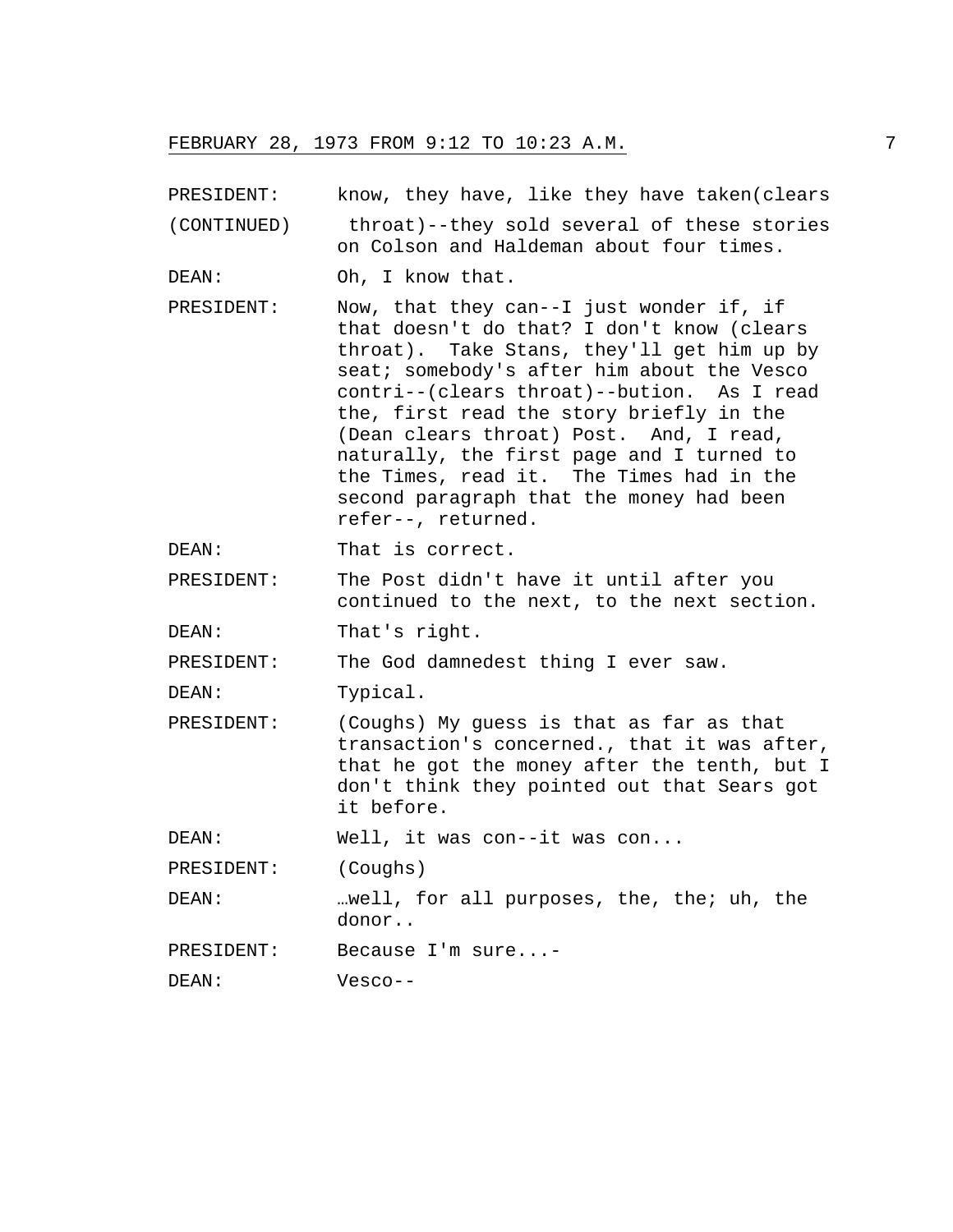- PRESIDENT: I'm sure that Stans would never do a thing like that.
- DEAN: Now, uh--

PRESIDENT: Never. Never. Never.

- DEAN: Uh, I think we have a good strong case that the donor had relinquished control over the money, and constructive possession of the money was in the hands of the
- PRESIDENT: Harry Sears.

DEAN: ...finance committee, and Sears and, uh, and the like. So that there is no, uh--

PRESIDENT: How did they get my brother in it? Eddie?

DEAN: I'll tell you; you talk of the, that was-that was sheer sandbagging of, of your brother. Here is what they did. They called him down here in Washington.

PRESIDENT: Who did?

DEAN: Uh, it's, uh, let's see

PRESIDENT: Sears?

DEAN: -it was Vesco; it was Vesco and Sears, and said that, "We want to talk to you about the nature of this transaction because we've had some earlier conversations with

PRESIDENT: Yeah.

DEAN: ...uh, Stans. He really wasn't privy to it PRESIDENT: Yeah.

DEAN: ...and didn't know much about it; said, "Sure, I'll come up." And what the, the long and short of it was, they were asking him to find out from Stans whether they wanted cash or check. Stans just responded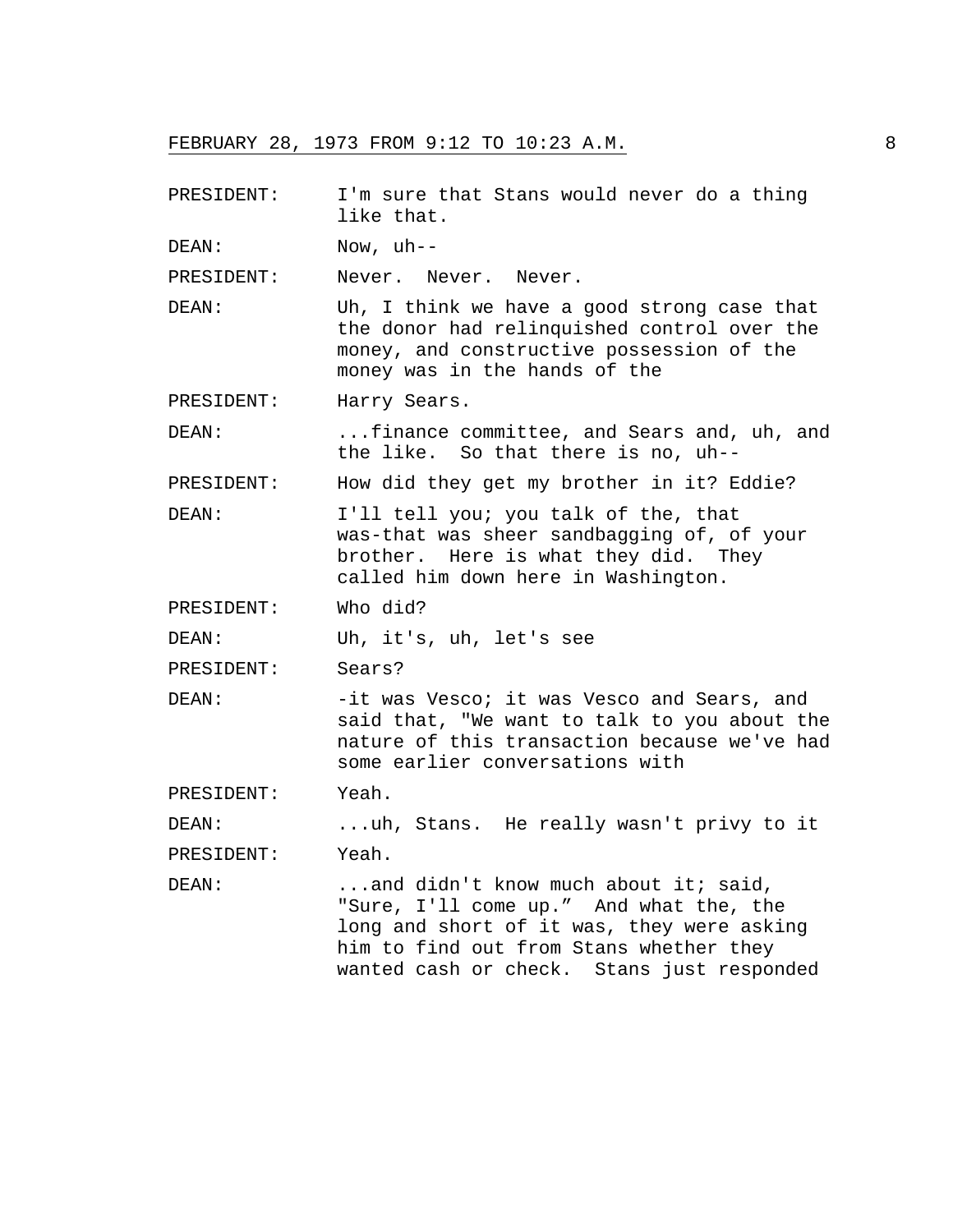DEAN: to your brother and said, uh, "I don't

- (CONTINUED) really care--whatever they want to do,'' and that's what he relayed back and it's, uh--He wasn't, he, he didn't even understand why he was there.
- PRESIDENT: Sure. (Unintelligible)
- DEAN: So, uh, and he's clean as a whistle. There's just no
- PRESIDENT: Oh, I know that. I know that.

DEAN: ...just no problem at all.

- PRESIDENT: He doesn't know anything about the money side. So you'd sort of lean to having Stans go stalking out there.
- DEAN: I think it'd have--I think it would take a lot of the teeth out of the--you know-the stardom of the people they'll try to build up to. If Stans had already gone through a hearing in another committee, obviously they'll use everything they have at that time and it won't be a hell of a lot. Uh, it confuses the Public. The public is bored with this thing already.

PRESIDENT: Yeah.

DEAN: One of the s--, one of the things I think we did succeed in before the election--

PRESIDENT: Stans is very clean. What I mean is, let's face it, on this thing, the way I analyze it, and I have stayed deliberately away from It, but I think I can sense what it is. The way I analyze the thing. Stans would have been horrified at any such thing. And, uh, and, uh, what had happened, what happened was that he, he honestly is outraged. He thinks that what happened is that these pipsqueaks down the line took In some of his hard earned cash and got into silly business with it.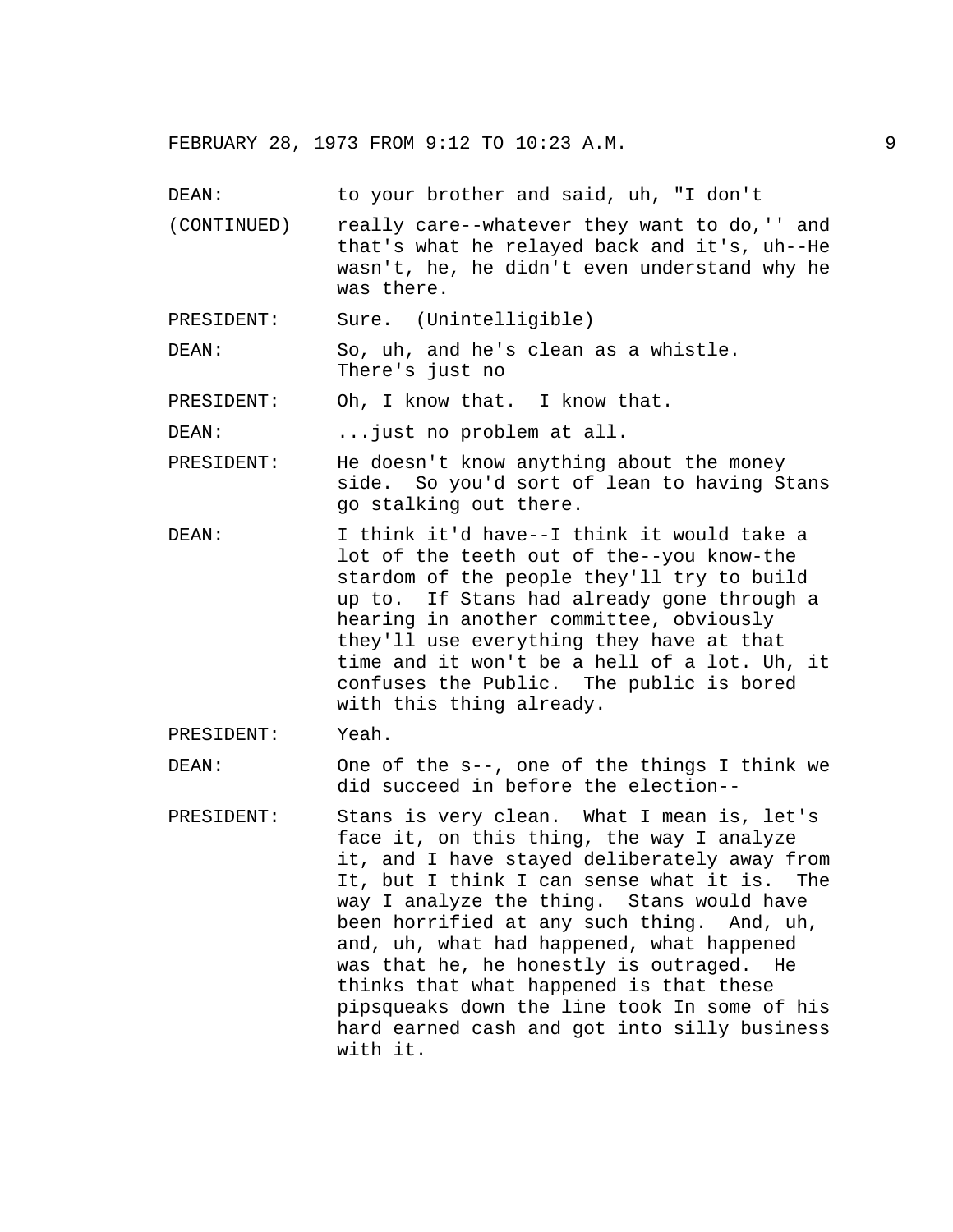DEAN: That's right. He...

PRESIDENT: Isn't that what he really thinks?

DEAN: ...he, he does and he is a victim of circumstances, of innuendo, of false charges. Uh, he has a darn good chance of winning that libel suit he's got against Larry O'Brien.

PRESIDENT: Has he?

DEAN: He's--that's right.

PRESIDENT: Good. That's why Larry filed a countersuit.

DEAN: That's right.

- PRESIDENT: I see Ziegler was disturbed at the news that they subpoenaed newsmen. Did it disturb you?
- DEAN: It didn't disturb me at all No, sir. I, I talked to Ron at some length about it the other night and I said...

PRESIDENT: Yeah.

DEAN: ..."Ron, if it--first of all you can berest assured that the White House was not...

PRESIDENT: (Unintelligible)

DEAN: ...involved in that decision." It's not a criminal case, no, it's a civil deposition.

PRESIDENT: It doesn't involve prosecution.

DEAN: No, it's a civil deposition and, uh, uh, it's not if--we haven't reached the newsman's privilege issue yet, and that's way down the road, if for some reason they refuse to testify on some given evidence. What they're trying to establish is the fact that, uh, Ed-Edward Bennett Williams' law firm passed out an amended complaint that libeled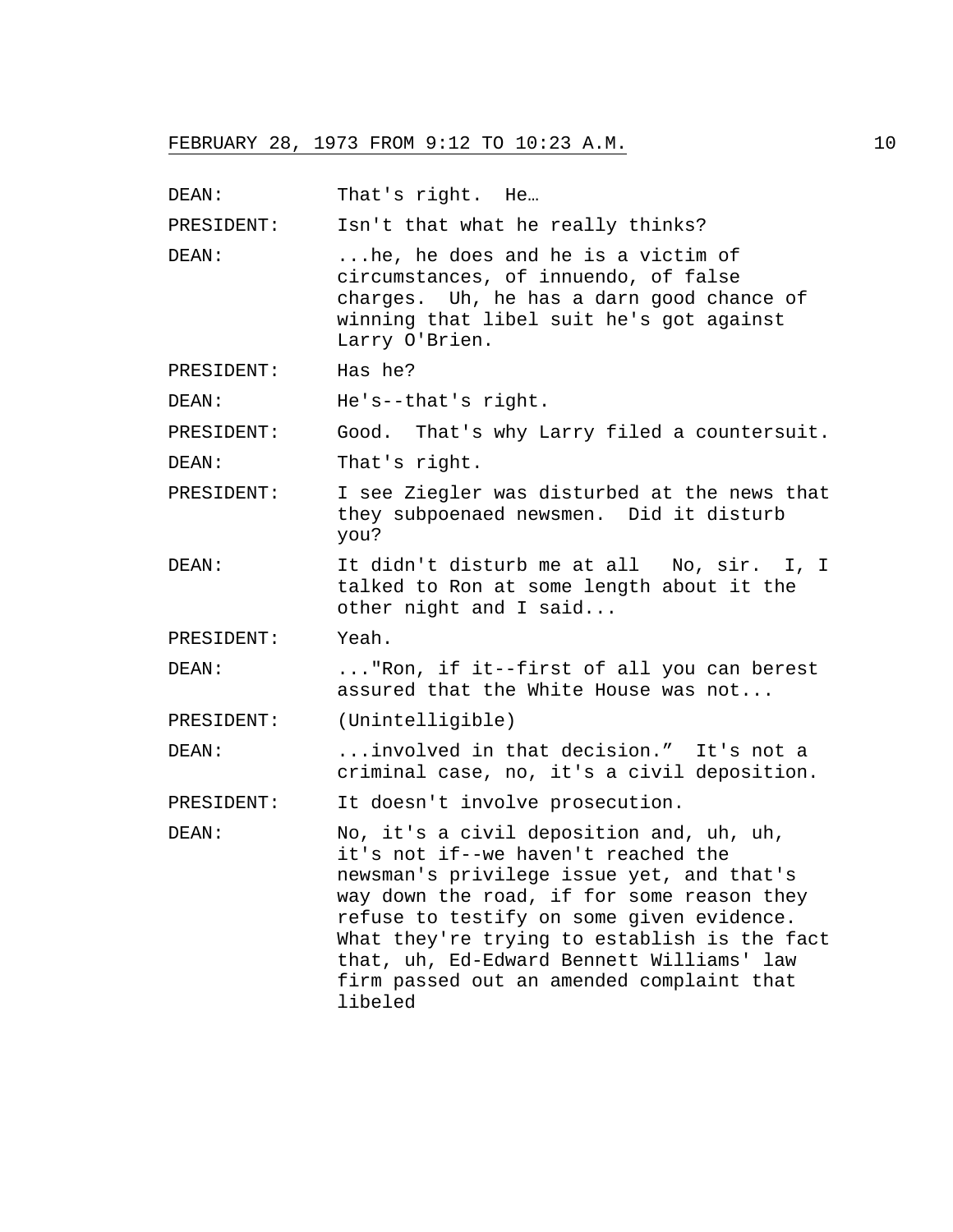DEAN: Stans before it was into the Court

(CONTINUED) process, so it was not privileged. And the newsmen are the people who can answer that question. Also, they're trying to find out how Larry O'Brien and Edward Bennett Williams made statements to the effect that this law suit was not really to--the first law suit they had brought against the Committee--was not really to establish any invasion of privacy, but rather they were harassing the, uh, uh, the Committee.

PRESIDENT: They've made the (unintelligible)?

- DEAN: They made this off the record to several newsmen and we know they did this. That this was a drummed up law suit.
- PRESIDENT: So therefore that proves, uh, also malice, doesn't it? .
- DEAN: It., it makes the abuse of process s--, uh case that we have against them on a counter suit. And the lawyers made a very conscious and good decision that--to proceed with the suit, they were going to have to have this information and it doesn't bother me that, uh, they subpoenaed nine or ten. .
- PRESIDENT: Well, one hell of a lot of people don't give one God damn about this issue of suppression of the press, and so forth. We know that we aren't trying to do it, when they can all squeal about it. It's amusing to me when they say, when somebody says'. "I watched the networks and they weren't-and I thought they were restrained." What the Christ do they want them to do--to go through the '68 syndrome, when they were eight to one against us? They were only three to one this, this time on the--according to the average. You know, it's really, really, really sickening, you know, to see…

DEAN: Right.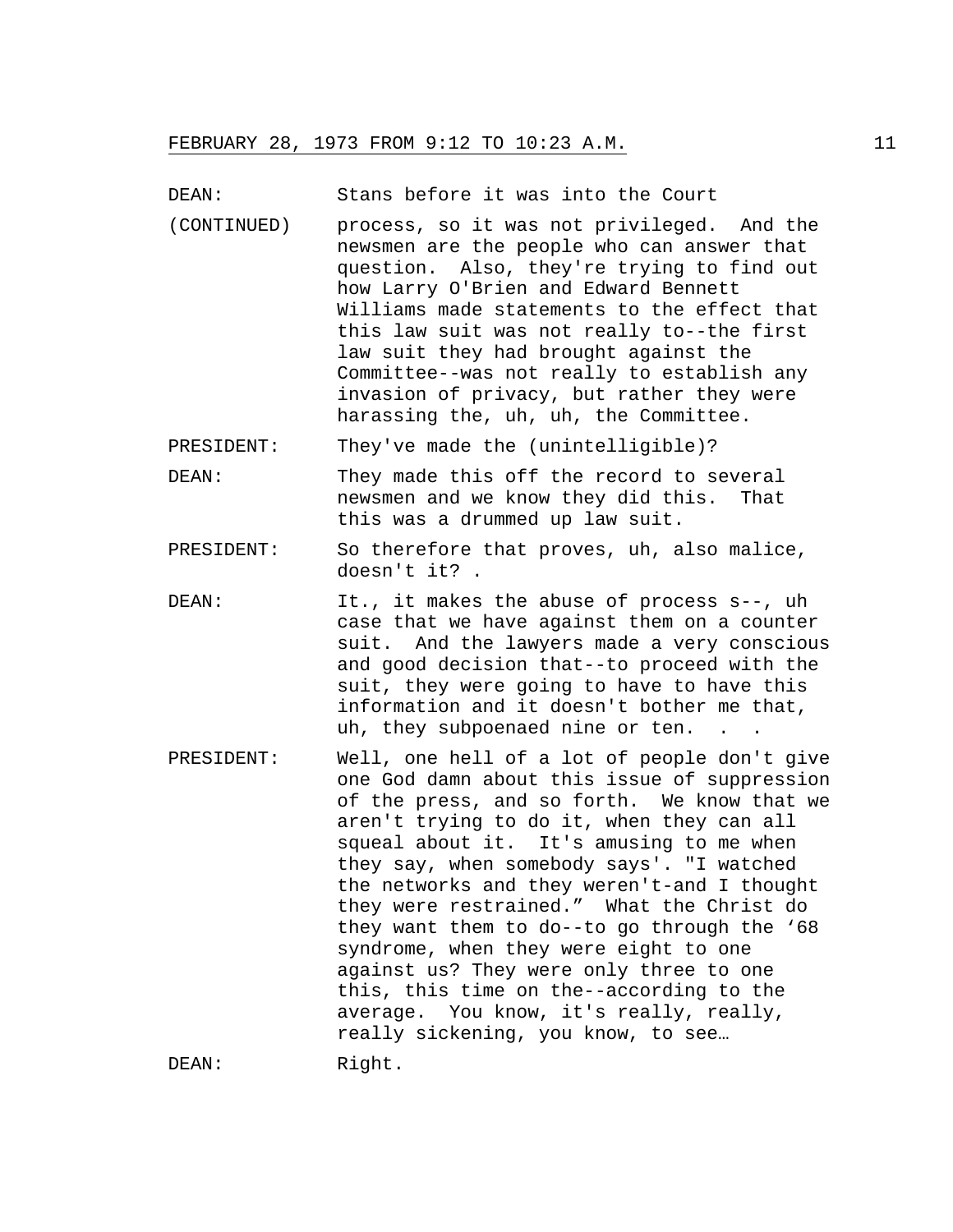- PRESIDENT: ...these guys that always, they always figured, "Well, we have the press on our side." Then when we, uh, we, we receive a modest amount of support--
- DEAN: That's right.
- PRESIDENT: Colson, sure, making them move it around, saying (unintelligible) we don't like this or that but, uh, it didn't affect them.
- DEAN: Well, you know Colson's threat of a law suit that was, was printed in Evans and Novak had a very sobering effect on several of the national magazines. They are now checking before they print a lot of this Watergate junk they print, with the press office trying to get a confirmation, denial, comment or calling the individual that's involved. And they have said as much as they are doing it because they are afraid someone is going to bring a libel suit on them. So it did have a sobering effect. It will keep them, maybe, honest if we can, uh, remind them that they can't print anything, I mean, uh--
- PRESIDENT: Well, you of course know, that I said at the time of the Hills case--well, it is God damned near impossible for a public figure to win a libel

DEAN: Yes sir, it is.

PRESIDENT: ... case anymore.

DEAN: To establish (1) malice, or reckless disregard of--no they're both very difficult.

PRESIDENT: (Sneezes) Yeah. Well, malice is impossible,virtually. This guy up there, ''Who, me?''Reckless disregard, you can, maybe.

DEAN: Tough. That's a bad decision, Mr. President. It really is. It was a bad decision.

PRESIDENT: (Unintelligible). What the hell happened.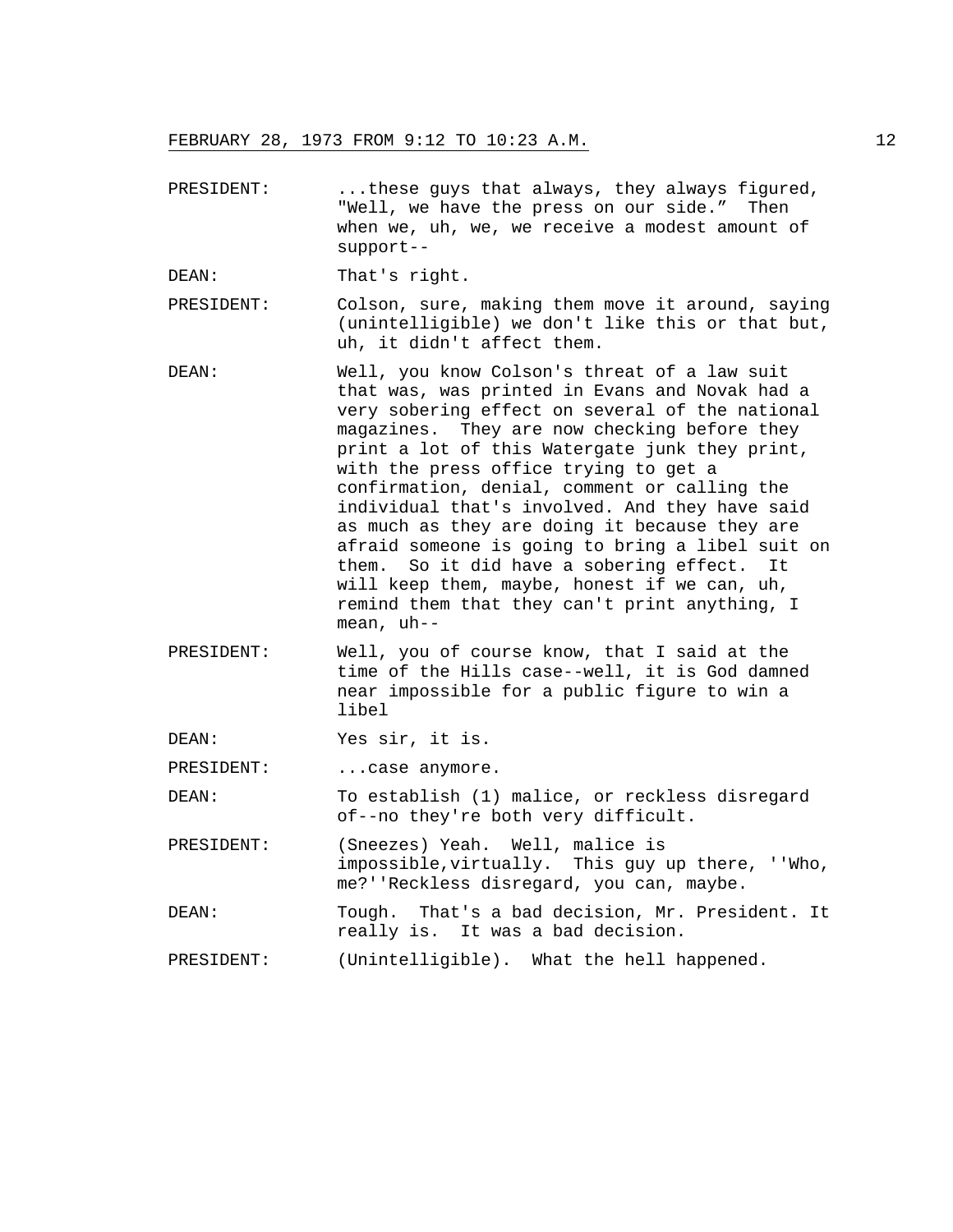PRESIDENT: What's the name of that-- (CONTINUED) DEAN: Uh. PRESIDENT: I don't remember the case, but it was a horrible decision. DEAN: New York Times versus Sullivan. PRESIDENT: And that Sullivan case. DEAN: (Unintelligible) and it came out of, Uh, out of the South on a civil rights-- PRESIDENT: Selma. It was talking about some, some guy that was--yeah, he was a police chief or something. Anyway, I remember reading it at the time when--that's when we were suing Life, you know, for the Hills. When Life was guilty as hell. Did they win it? Supreme Court--four to three. There were a couple of people who couldn't, uh--no, five, five to four--five to three and a half. DEAN: (Laughs) PRESIDENT: Basically, the, uh--Well, this goes back to executive privilege clearly understood. Uh, we must, uh, we must, must go forward on that. Just so you understand. I think You'd better go over and get in touch with Dick, and say: you keep it at your level; don't say the President told you to say so. Well, I guess it's going to be me in the end, but I, I'd say, "This is the position, Dick, you should take." Period. Let'; let him get out there and take it. But I don't want them to think they can appeal to me. You can tell him that I took that position with Baker.

DEAN: Baker.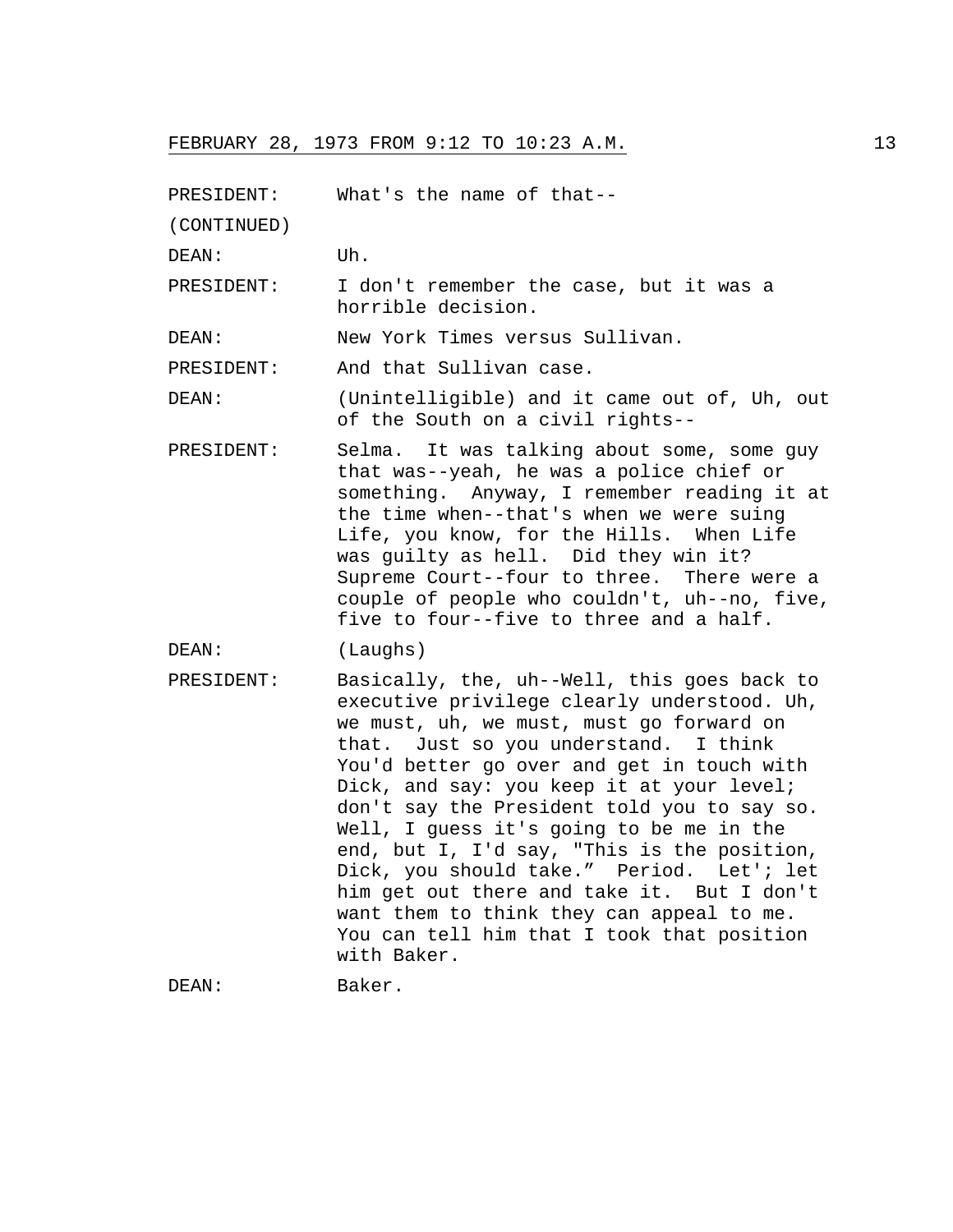PRESIDENT: Baker's a smoothy--impressive--"Oh, the President didn't say this or that," he said, "we don't think he'll tell them this.''

DEAN: (Laughs)

PRESIDENT: Then held say, "All right, they have studied it, they have recommended it and the President has approved it." Right?

DEAN: Now how about--

PRESIDENT: Is that what you want to say?

- DEAN: Yes sir, I, I, I think that's absolutely on all fours. And, uh, how about our dealings with Baker? Under normal Congressional relations, uh, vis-a-vis Timmons and Baker, should we have Timmons making, uh, dealing with one of the--
- PRESIDENT: Well, he, he objected to, uh, I mean, something, now that's a curious thing on that--it's hard to know whether this would be a very big gaff by calling him, urging and trying to influence who would be on his staff. But Jesus Christ, uh, I don't know why he did blow, he did that, if he did. I don't--But if he did, I don't know why Baker would resent it. But, nevertheless, he--

DEAN: (Clears throat)

PRESIDENT: I don't know how to deal with him, frankly, such as my decision. I gathered the impression that Baker didn't want to talk to anybody but Kleindienst.

DEAN: Okay, I think that's one we'll just have to monitor and that's one we'll have

PRESIDENT: Fine.

DEAN: to know an awful lot about if something comes down the road.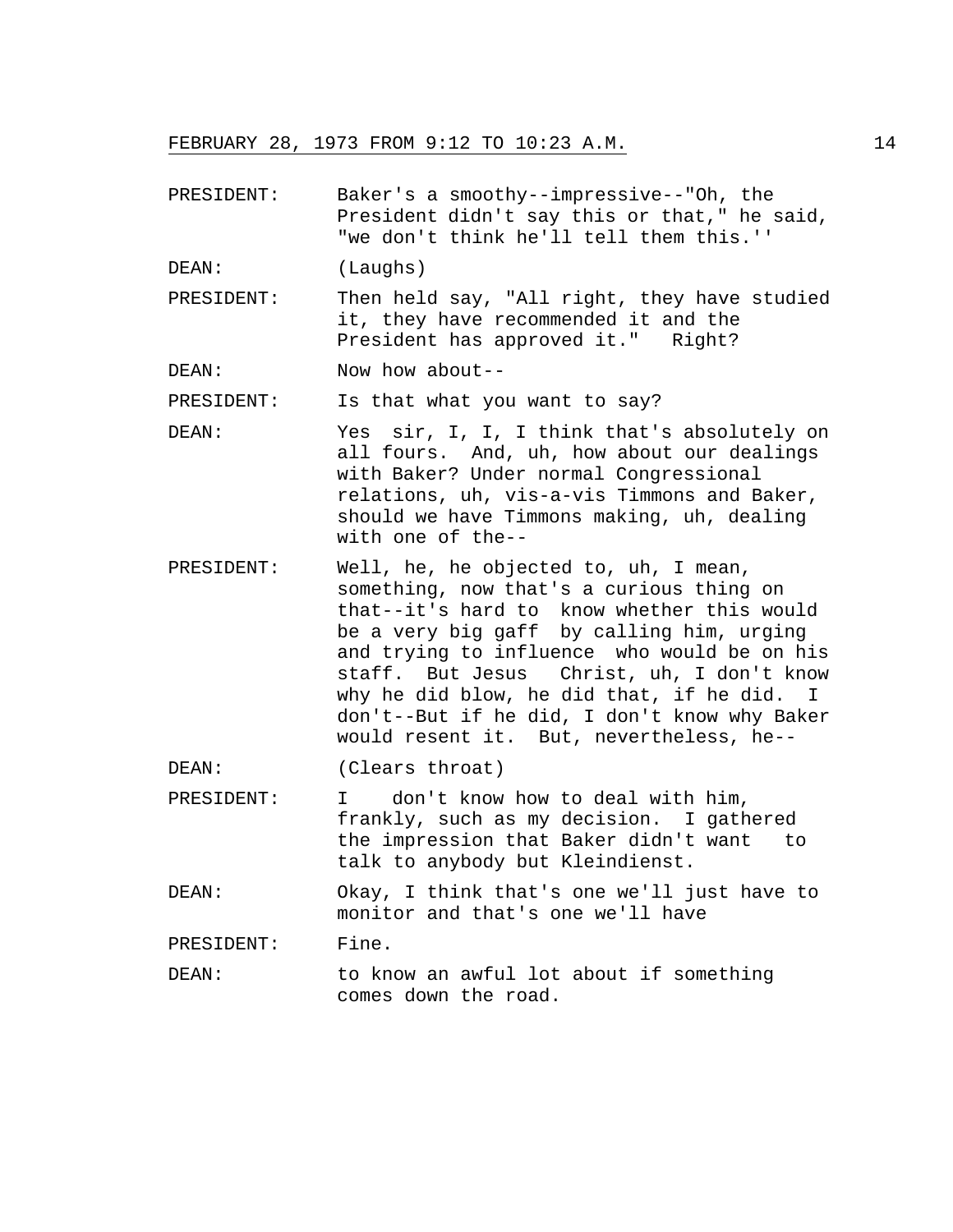PRESIDENT: Well, let's just let Timmons tell Baker that if he wants to talk to, if he wants to get anybody at the White House, that I don't want him to talk to Timmons. Of course Timmons is a party in interest here, too. I don't want him to

DEAN: That's right.

PRESIDENT: ...talk to Haldeman; I-don't want him to talk to Ehrlichman, that you're the man—and that you're available. But leave it that way: that you're available to talk to him but not for everything. But, nobody else. How does that sound to you?

DEAN: I think that sounds good.

- PRESIDENT: You tell Timmons that he sees him privately and says that's-it. We are not pressing him. We don't care, we're not--because Baker-(sighs). The woods are full of weak men.
- DEAN: I would suspect if we're going to get any insight into what that--that Special Committee is going to do, it's going to be through the Gurneys--I don't know about Weicker, uh, where he's…
- PRESIDENT: Weicker's a…

DEAN: ...going to fall out on this thing.

PRESIDENT: …well, he'll, he'll he'll be--

DEAN: Whatever's up--

- PRESIDENT: I think Weicker, t he line to Weicker is Gray. Now, Gray has got to shape up here and, and, uh, handle himself well, top. Do you think he will?
- DEAN: I do. I think Pat is, uh, think Pat is tough. He goes up this morning, as you know. Uh, he is, uh, bets ready. He's very comfortable in all of the decisions be has made, and, uh, I think he'll be good.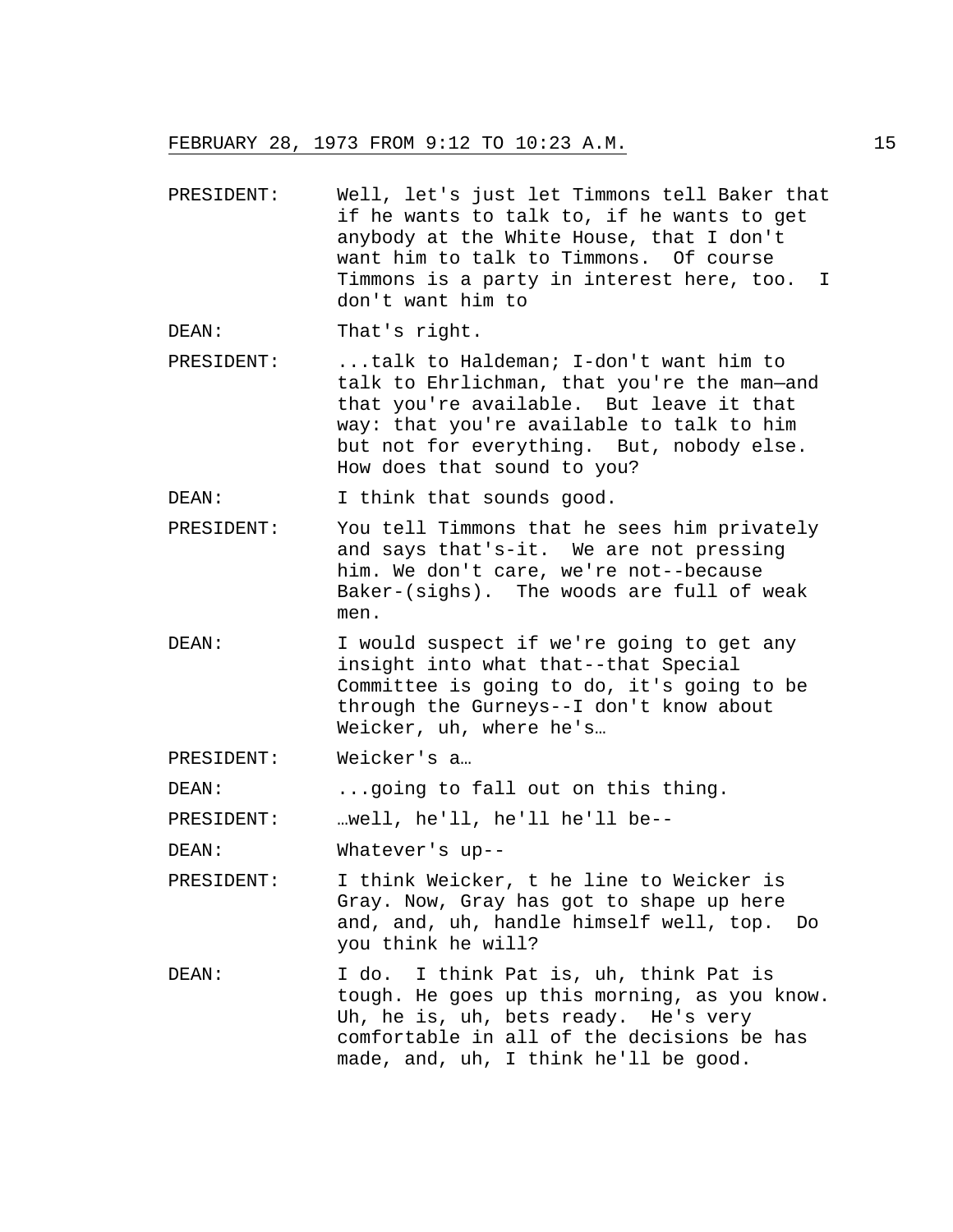- PRESIDENT: But he's close to Weicker--that's what I meant.
- DEAN: Yeah, he is.

PRESIDENT: And, uh, so, uh, Gray, Gray---

DEAN: As a vehicle--yes.

PRESIDENT: One rather amusing thing about the Gray thing is that I, I, I, and I knew this would come--they constantly say that Gray is a political crony of, and a personal crony of the President's. Did you know that I have never seen him socially?

DEAN: Is that correct?. No, I didn't.

- PRESIDENT: He's--I think he's been to a couple of White House--but I have never seen Pat Gray separately.
- DEAN: Oh, the press has got him meeting you at a social function. And, and, uh, going on from there.
- PRESIDENT: When?

DEAN: Back in (sighs) '47, 1 think, is something I have read.

PRESIDENT: Maybe Radford had a party or something.

DEAN: Something like that.

PRESIDENT: Something like that. But-that's all. Uh, well that's--I don't know. Gray is, uh, is somebody that I, that I know only as a-He was a, he was Radford's Assistant, used. to attend NSC meetings.

DEAN: Uh huh.

PRESIDENT: So I've met him. He's never been social. Edgar Hoover, on the other hand, I have seen socially at least a hundred times. He and I were very close friends.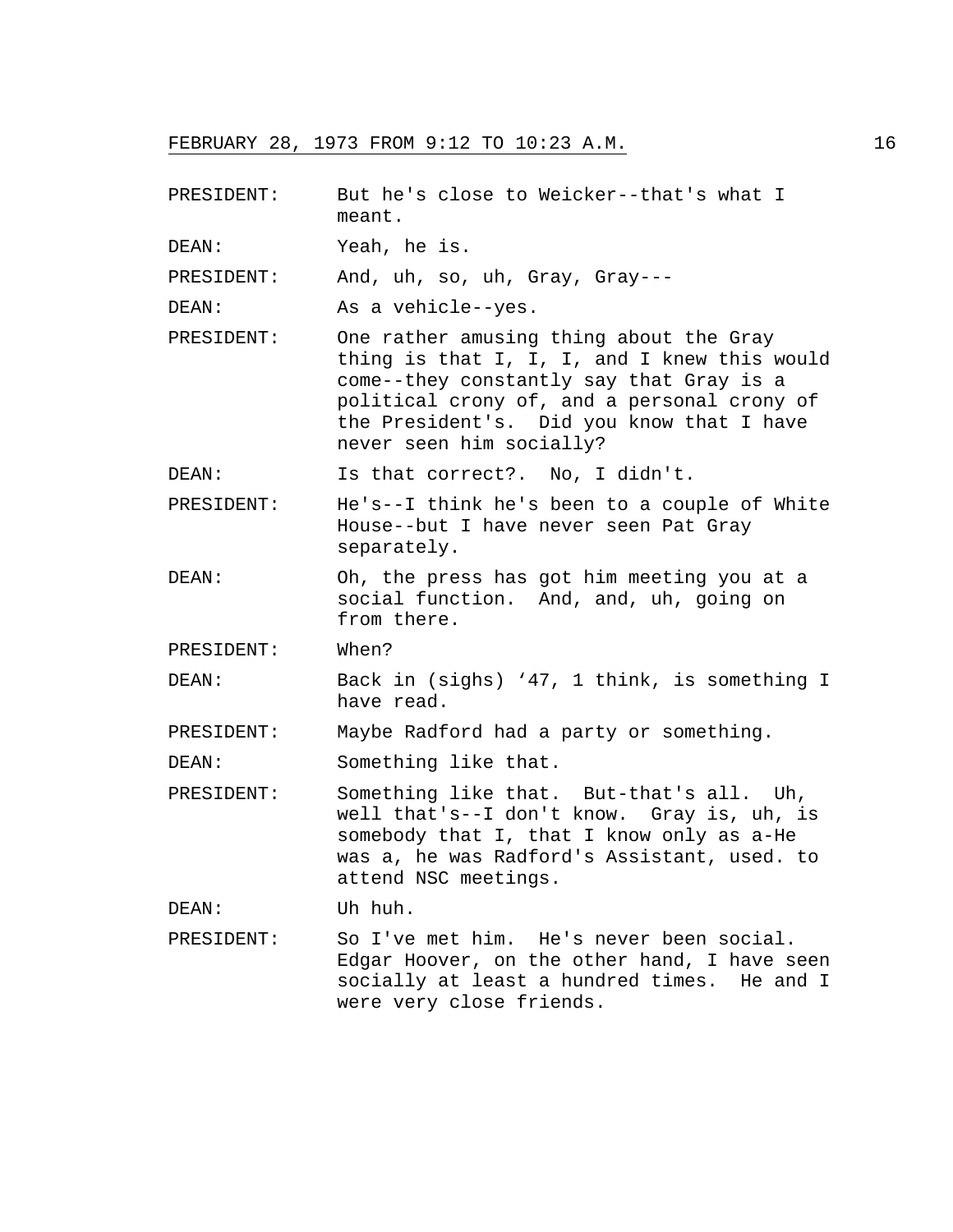DEAN: That's curious, the way the press just--

- PRESIDENT: But John--and that's the point: Hoover was my crony and friend. He was as close or closer to me than Johnson, actually, although Johnson used him more. But as for Pat Gray, Christ, I never saw him.
- DEAN: While it might have been, uh, a lot of blue chips to the late Director, I think we would have been a lot better off during this whole Watergate thing if held been alive, 'cause he knew how to handle that Bureau
- PRESIDENT: Oh.
- DEAN: ...knew how to keep them in bounds', uhwas a tough cookie.
- PRESIDENT: Well, if, if Hoover ever fought--He would have fought, that's the point. Held have fired a few people, or he'd have scared them to death. He's got files on everybody, God damn it.

DEAN: (Laughs) That's right.

- PRESIDENT: But now, at the present time, the Bur eau is leaking like a sieve, and, uh, Baker, and, and--Gray denies it. Just says it's not Coming from the Bureau. Just who in the hell is it coming from? How in the hell could it be coming from anybody else? It Isn't coming from Henry Petersen, is it?
- DEAN: No. I just would not--

PRESIDENT: It isn't coming from the depositions, is it?

DEAN: No. It's that, well, they're getting, they're getting raw data. They're getting the raw, what they call, 302 forms.

PRESIDENT: Yeah.

DEAN: Those are the summaries of the interviews.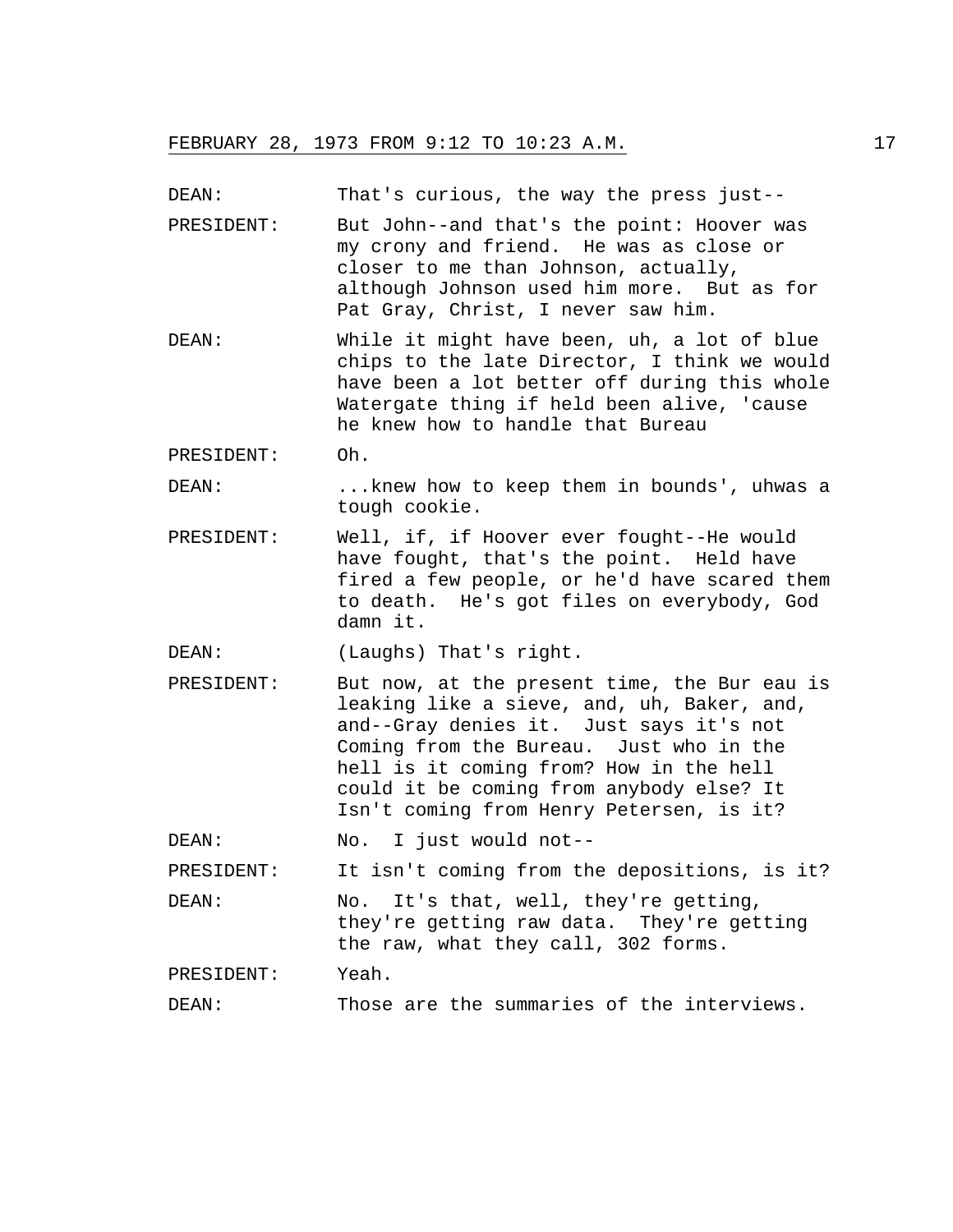- PRESIDENT: Yeah. Yeah. Well, (coughs) if you could do-handle it that way, I think that's the best thing to do. Do you ever wonder, really, if Colson, who's got the brass, the balls of a brass monkey, shouldn't bring a suit. Now, then, uh, understand, that I know that Colson, Colson's got a lot of vulnerabilities. Uh, You know, in terms of people that he knew, and so forth and so on. It's certainly an issue. But I mean on a narrow issue-- DEAN: Well, Chuck and I talked about this.
- PRESIDENT: He could win it.
- DEAN: He, he could possibly win the suit, but, uh, lose the war for this reason
- PRESIDENT: (Unintelligible)
- DEAN: ...A counter-discovery in a libel action has no bounds.
- PRESIDENT: I get it. Okay.

DEAN: The subject is wide open.

PRESIDENT: (Unintelligible)

DEAN: That's the problem there.

PRESIDENT: That's the District Code in the Federal Court?

DEAN: That's right. They could just come in and, and depose him on everything he's done at any point in time, and that does it.

PRESIDENT: Keep him out of it. Keep him out of it.

DEAN: Right.

PRESIDENT: Why doesn't Stans be the suer? He is the suer, anyway.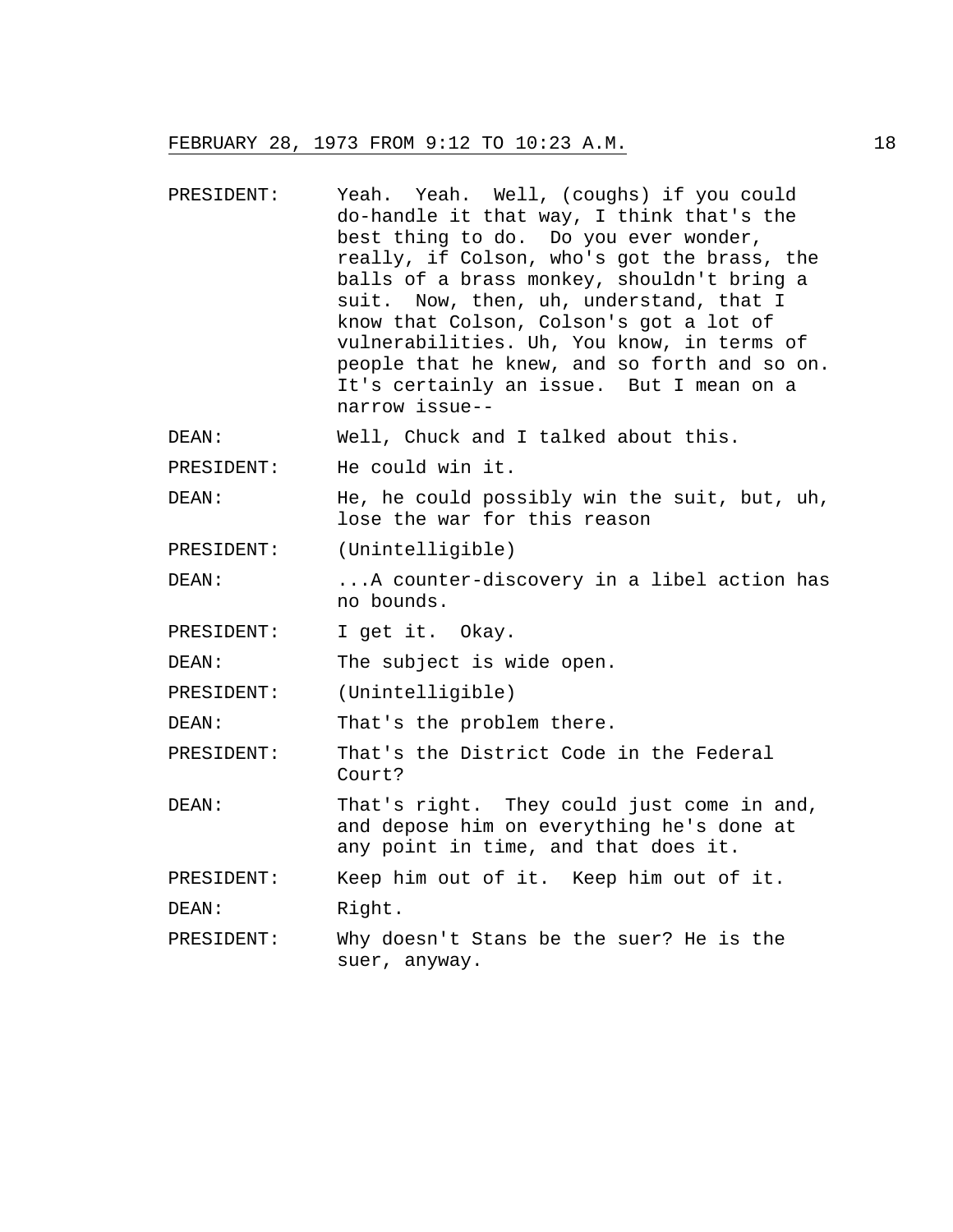| DEAN:      | He's got a good one, and, uh, uh, he may<br>well prevail. Way--It may well be the<br>device to force a settlement of all these<br>other suits we've got out there. You know,<br>we've got fourteen million dollars worth of<br>suits against us, and we've got seven or<br>s--, or ten against them.                                                                              |
|------------|-----------------------------------------------------------------------------------------------------------------------------------------------------------------------------------------------------------------------------------------------------------------------------------------------------------------------------------------------------------------------------------|
| PRESIDENT: | Christ, they all ought to get together and<br>drop them.                                                                                                                                                                                                                                                                                                                          |
| DEAN:      | That's what we're trying to get<br>accomplished.                                                                                                                                                                                                                                                                                                                                  |
| PRESIDENT: | Hell, yes.                                                                                                                                                                                                                                                                                                                                                                        |
| DEAN:      | They're just costing, they're, they're<br>causing everybody problems, and, uh--                                                                                                                                                                                                                                                                                                   |
| PRESIDENT: | That's right, that's right--and they've got<br>problems, and we've got them.                                                                                                                                                                                                                                                                                                      |
| DEAN:      | $Uh--$                                                                                                                                                                                                                                                                                                                                                                            |
| PRESIDENT: | So, you see this Vesco thing coming up burns<br>my tail, 'cause I, I raised hell with<br>Haldeman on this and he didn't do anything<br>about it. Well, I guess he couldn't. What<br>in the name of God ever became of our<br>investigation of their financial activities?<br>Jesus Christ, they borrowed--they cancelled<br>debts, they borrowed money. What the hell<br>is that? |
| DEAN:      | It's, uh, it's still going on, Mr.<br>President. They're--Look--McGovern's stuff<br>is in such bad shape. That's another<br>unfortunate thing. The GAO comes in to audit<br>us.                                                                                                                                                                                                   |
| PRESIDENT: | Yeah.                                                                                                                                                                                                                                                                                                                                                                             |
| DEAN:      | They, they, find all the documents, so they<br>are able to make--                                                                                                                                                                                                                                                                                                                 |
| PRESIDENT: | That might (unintelligible) GAO say that.                                                                                                                                                                                                                                                                                                                                         |
| DEAN:      | They--Well, they have now, but it, you know,<br>gets about that much                                                                                                                                                                                                                                                                                                              |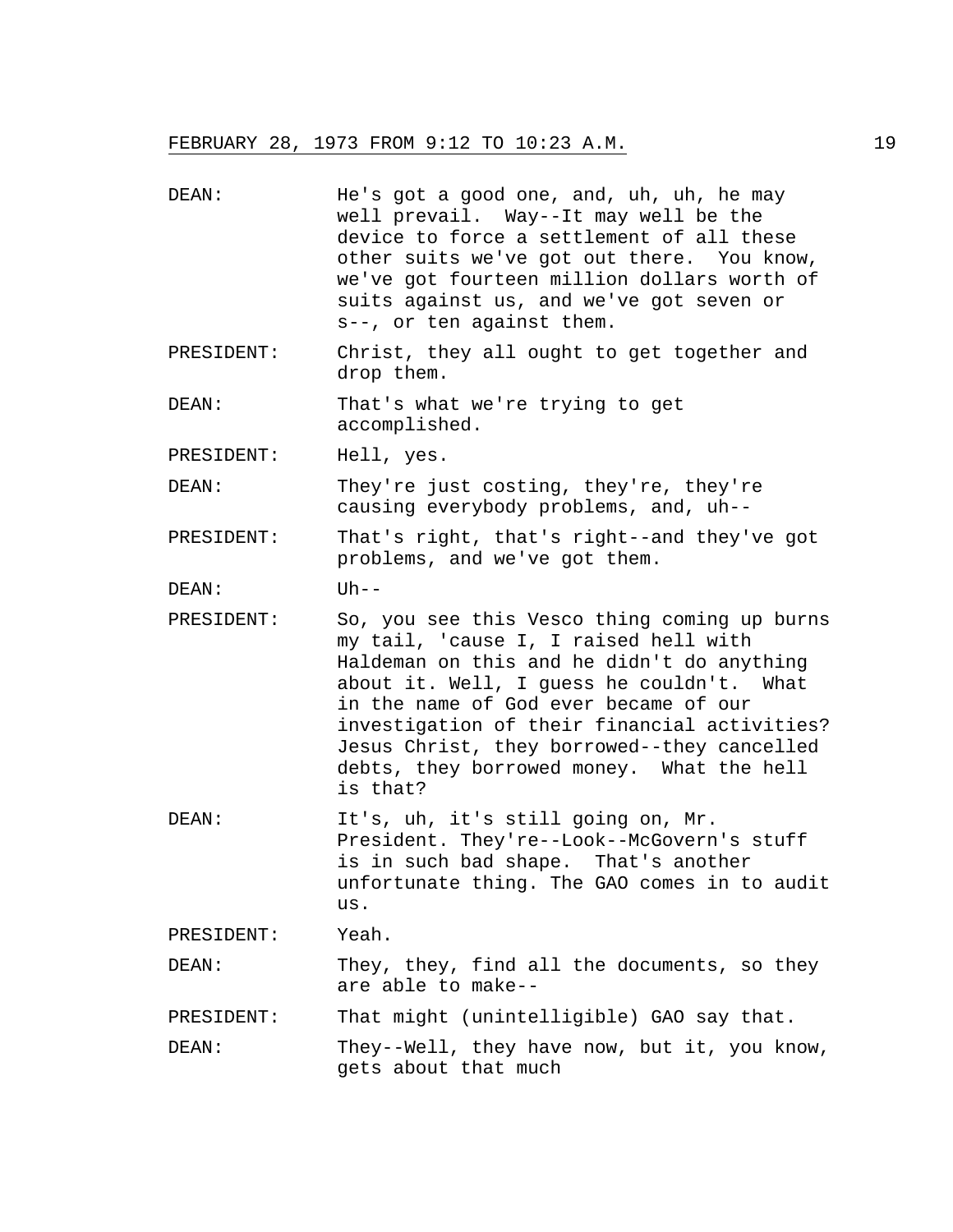PRESIDENT: Yeah.

DEAN: ...coverage in the paper. They can't even figure out what McGovern's done, the books are in such a mess, but you haven't seen them say anything yet. And that's one of those things that, hopefully, we'll, uh ...

PRESIDENT: Bring out in the hearings.

DEAN: ...bring out as to what a mess this was, and, and--

- PRESIDENT: How are you going to bring it out? You can't bring it out in these hearings
- DEAN: Well I think, I think

PRESIDENT: ... Ervin'll rule it out.

- DEAN: ...I think an independent sort of media type will bring it out, uh. Chuck is going to be of aid when he is out there not connected with the White House.
- PRESIDENT: Yeah.
- DEAN: Little bits of tidbits can be dropped to Chuck, 'cause Chuck'll still have his channels to
- PRESIDENT: Sure.

DEAN: ...push things out.

PRESIDENT: Sure.

DEAN: And also--

PRESIDENT: That's what--In my view, I have use--Of course it's hard for him to leave because he loves the action and the rest. But apart from the financial part of it, at his age, and so forth--which everybody has to think of-Colson can be more valuable out than In, because, basically in, he just reached the Point where he was, uh, he was too visible.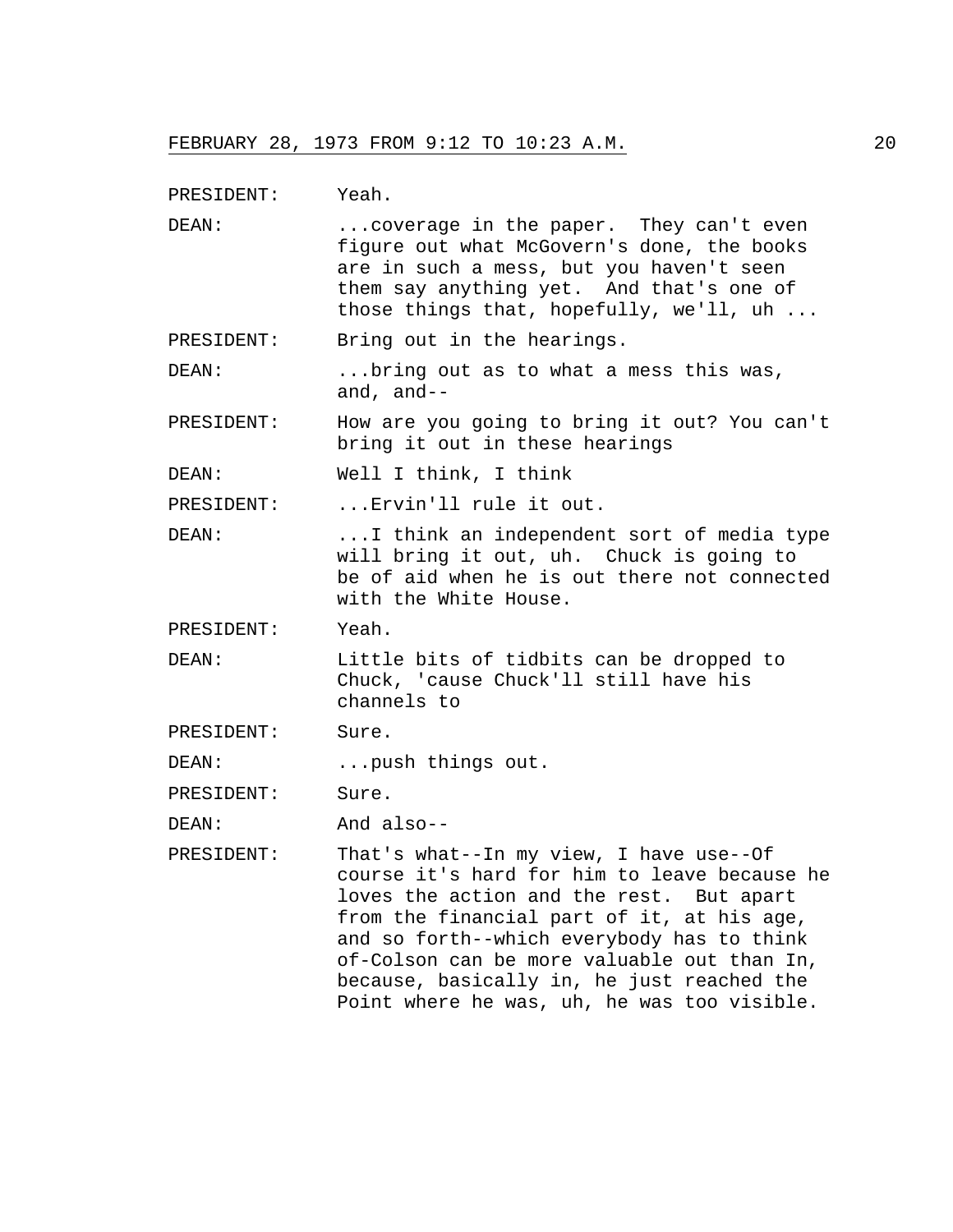DEAN: He's a lightning rod.

- PRESIDENT: And, uh, and outside, I mean, he can start this and that and tell them, "I'm a private citizen and I'm saying what I God damn please. " Right?
- DEAN: That's right. That's absolutely right. I think Chuck can be of great aid in this thing, and I think he'll, uh, he'll do it.
- PRESIDENT: Now, on the other thing, that is, to recap: You willl talk to, uh, Timmons about the Baker thing. Get that--get him tied down to the extent he can. I doubt if much could be done there. You must talk to Kleindienst, fast, so that Kleindienst knows that it's been decided, and that's it. And he'll say, "Well, they won't take it.'' (Unintelligible). That's all right. That's what it is, you know. Go on to the written interrogatory thing. We shall see. Your, your view would be not to give any further ground on that?
- DEAN: I'd say hold--You know, you, you, you initially hold the line as far as you-go if it becomes apparent that it's necessary for informational purposes.

PRESIDENT: When the main, the main thing is not to--

DEAN: I mean, the President, the President's not going to hide any information. He's---

PRESIDENT: Huh?

DEAN: You're not going to hide any information.

PRESIDENT: Yeah.

DEAN: Then this can be given in a sworn statement, uh, through, uh, an interrogatory--send your questions down, they'll be answered. We won't hide the information. We won't, uh, change the, uh, the nature of the ability of the President to make decisions, to operate internally and the like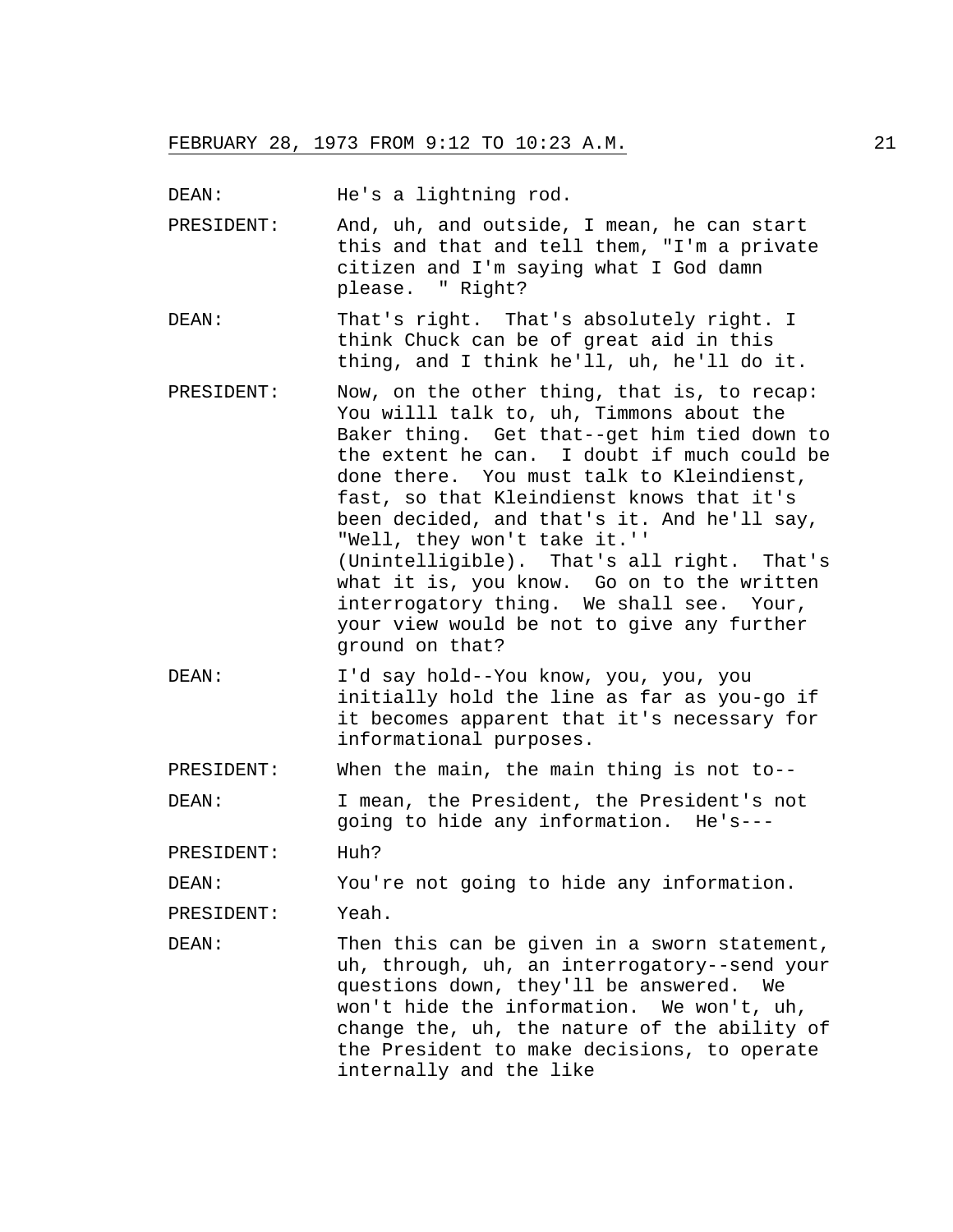PRESIDENT: Yeah.

DEAN: ...because you have a political circus going.

- PRESIDENT: Okay. I understand you, you--that Mollenhoff still thinks everybody should go up and testify.
- DEAN: That's right.

PRESIDENT Uh, but at least you had a talk with him. I do want you to look into the case, though.

DEAN: Yes, sir, I am.

PRESIDENT: If the guy's got a bad rap, uh, his, his man, God damn it, we'll get him out.

DEAN: I am doing that. I talked to Clark, uh PRESIDENT: Yeah.

DEAN: ...yesterday. Uh, I talked to him last night again.

PRESIDENT: Yeah. Okay.

DEAN: And, I--he's on this as hot and heavy as can be and--

PRESIDENT: Well, does he think he's got a bad rap?

DEAN: He does--he thinks he's got a bad rap. And I, you know--

PRESIDENT: Maybe he has.

DEAN: It's very funny--

PRESIDENT: I know Rule doesn't have a bad rap. That much--which, uh, by, when, when Rule, Rule, Rule, uh, because when, when a, when a bureaucrat takes it upon himself to go out and, and go way beyond the pale in terms of attacking an Administration like he did, that can't be tolerated. That--He, he--you've got to--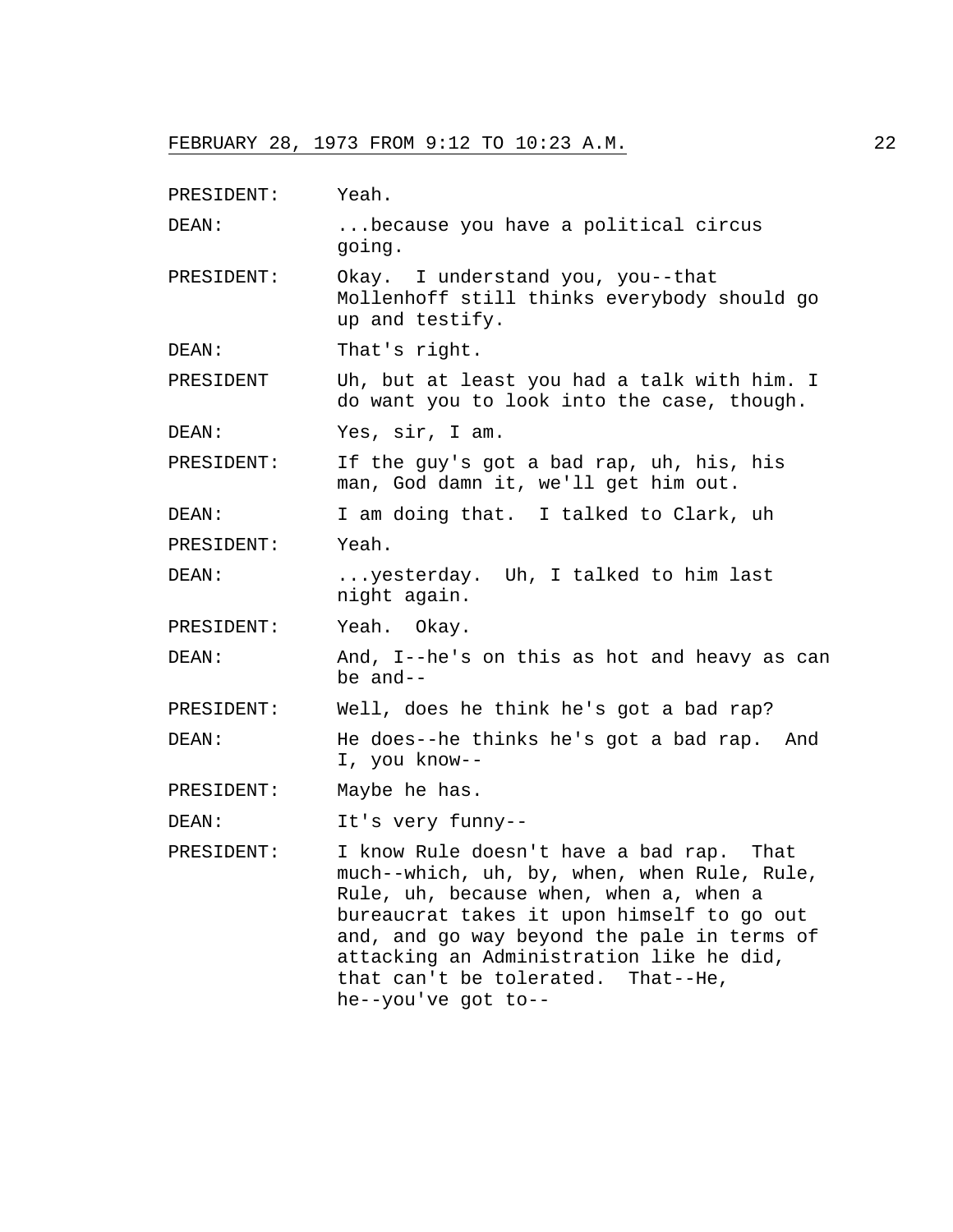DEAN: It's a different--

PRESIDENT: Suppose a Congressman or a Senator or one of his Administrative Assistants went out and attacked one of his contributors. What the hell would he do? Fire him. That's right.

DEAN: Right.

PRESIDENT: No--I noticed several of our Congressmen and brave Republican Senators called upon us to reinstate Rule. Congress is, of course, on its, its--It can--I guess they are so enormously frustrated that they're irrelevant. Isn't that the point? That's their problem.

DEAN: I think, I think there's a lot of that.

- PRESIDENT: It's too bad we-can't take no comfort-we can take very little comfort from this; we have to work. But they become irrelevant because they're so damned irresponsible. Much as we would like that it would be otherwise. Pretty sad lot, isn't it?
- DEAN: It is. Yes, sir. I spent some. years on the Hill myself and one of the things I always noticed was the inability of the, of the Congress to, to deal effectively with the Executive Branch because (1) they don't they've never supplied themselves with adequate staffs, in other words, had adequate information available, uh--

PRESIDENT: Well now they've got huge-staffs, though, compared to what we had, you see.

DEAN: Well they've got huge staffs, uh, true, as opposed to what they had years ago.

PRESIDENT: (Unintelligible)

DEAN: But they are still...

PRESIDENT: Inadequate.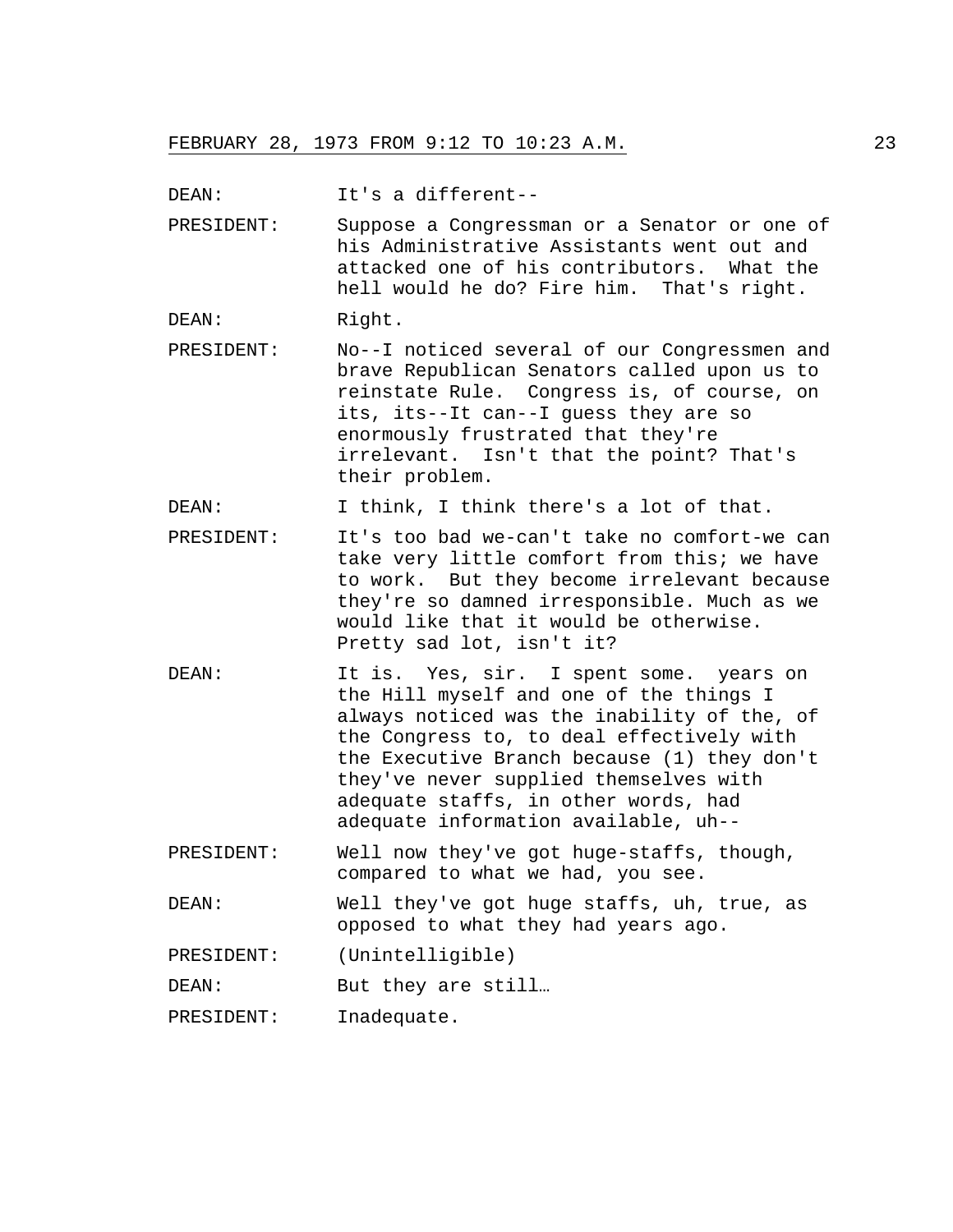DEAN: ...inadequate to deal effectively--

PRESIDENT: God, don't, don't, don't (coughs), don't get into--Please don't try (unintelligible)

DEAN: No, no, I'm not suggesting that--I keep, uh, I reserve my...

PRESIDENT: Yeah.

- DEAN: ...my observations for myself. (Pause) Well, I think this, these hearings are going to be hot, and I think they are going to be tough. Uh, I think they are going to be gory in some regards, but I'm also convinced that if everyone pulls their own oar in this thing, in all those we've got with various concerns., that we can make it through these, and minimal people will be hurt. And they may even paint themselves as being such partisans and off base, that they're really damaging the institutions of government themselves, and-
- PRESIDENT: (Coughs) I frankly would say that I perhaps rather that they be partisan--that they get to be partisan.

DEAN: I, we're going to hope they, uh--

- PRESIDENT: I, I'd rather have that rather than for them to have the facade of fairness and all the rest, and then come out--'cause Ervin, in spite of all this business about his being a great Constitutional lawyer--Christ, he's got, he's got Baker totally buffaloed on that. I mean, Ervin is as partisan as most Of our Southern gentlemen are. They, they, they are great politicians. They're just more clever than the minority. Just more clever.
- DEAN: Well, I'm, I'm convinced it may be shown that he is merely a puppet for Kennedy in this whole thing.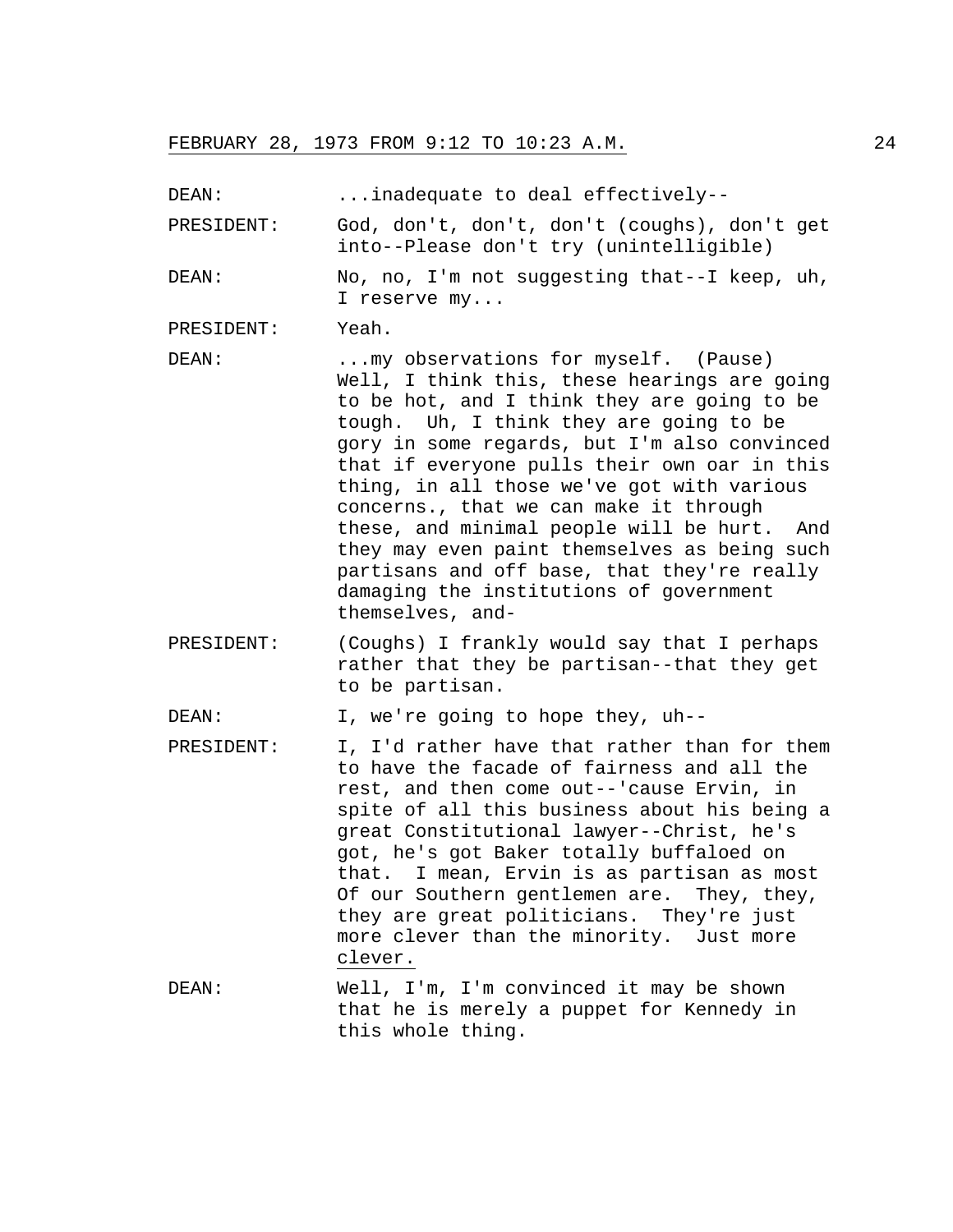DEAN: For Kennedy. The fine hand of the Kennedy's is behind this whole hearing that's going on--or that is forthcoming. There is no doubt about it. When, when they. considered the resolutions on the floor of the Senate I got the Record out to read it. Who asked special permission to have their staff man on the floor? Kennedy.

PRESIDENT: Right.

DEAN: ...brings this man Flug out on the floor when they're debating a resolution. He is the only one that did this. Uh, it's been Kennedy's push, quietly, his constant investigation, his committee using their subpoenas to get at Kalmbach, uh, and all these people.

PRESIDENT: Uh huh.

DEAN: ...that's kept the. quiet and constant pressure on the thing. I think this fellow Sam Dash, who has been selected Counsel, is a Kennedy choice. I think it's also something we'll be able to quietly and slowly document. People will print it in the press, and, uh...

### PRESIDENT: Um huh.

DEAN: …the partisan cast of this will become much more apparent.

PRESIDENT: Yeah, I guess the Kennedy crowd is just laying in the bushes waiting to make their move. Boy, it's a shocking thing. You know, we, we talk about Johnson using the FBI. Did Your friends tell You whether--what Bobby did, or whether he knew what they (unintelligible)

DEAN: in I haven't heard but I wouldn't--

PRESIDENT: Johnson believes that Bobby bugged him.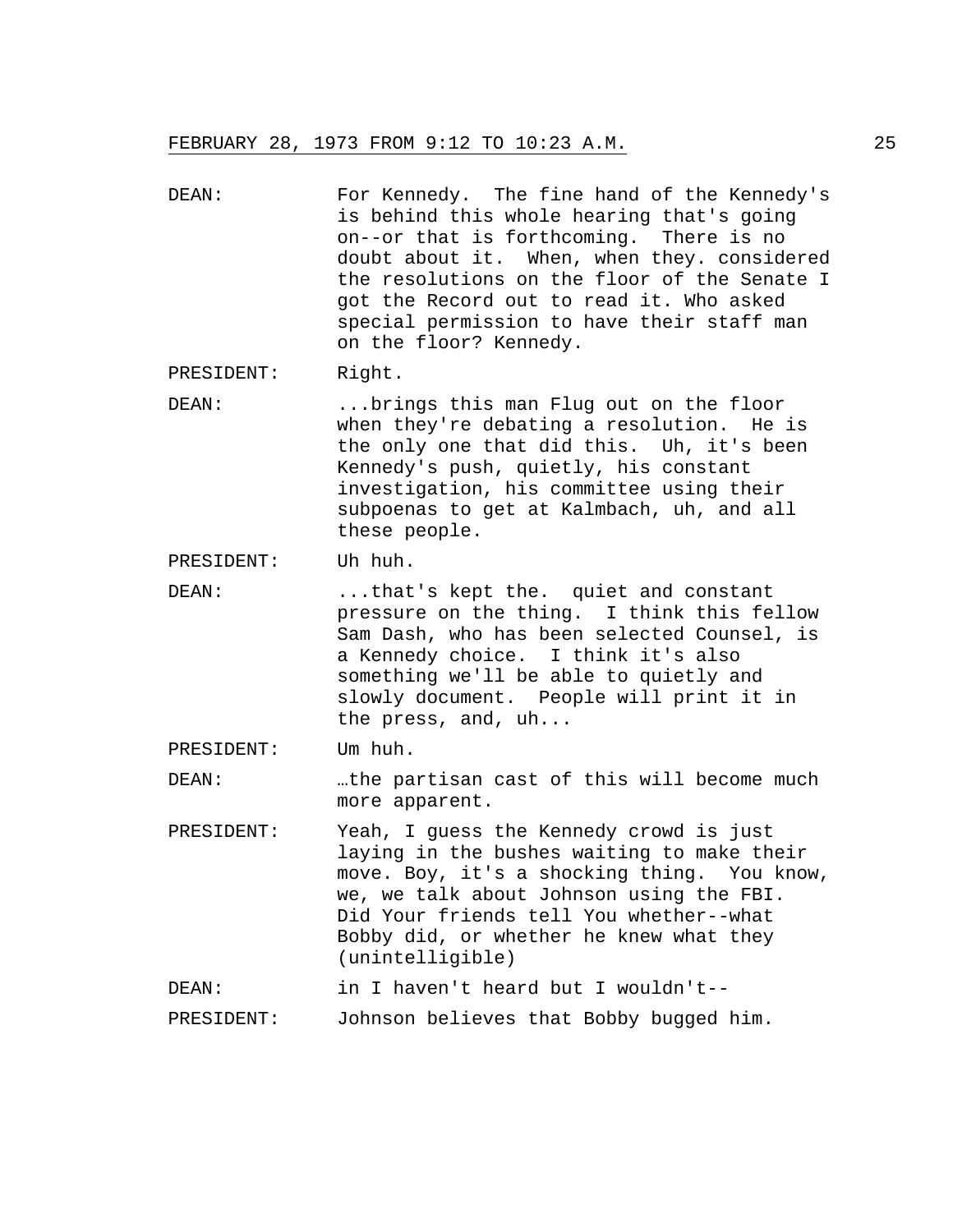DEAN: That wouldn't surprise me, uh--

- PRESIDENT: Bobby was a ruthless little bastard. But the FBI does--they, they tell you that, uh, Sullivan told you that, the New Jersey thing? We did use a bug up there--just for intelligence work.
- DEAN: Intelligence work--just had agents all over (unintelligible)
- PRESIDENT: Frankly, the doctors say that the poor old gent had a tumor.
- DEAN: That's right.

PRESIDENT: The FBI (unintelligible)

- DEAN: Well, uh, he used Abe Fortas and Deke DeLoach backed up by, uh, some other people in the Bureau that were standing ready to go out and try to talk this doctor into examining Walter Jenkins to say the man had a brain tumor. He was very ill, that's why the erratic behavior. And this doctor, uh, wouldn't buy it.
- PRESIDENT: The doctor had never examined him before or anything.

DEAN: No.

PRESIDENT: They were trying to set that up though, huh.

DEAN: Oh, yeah, that would've--

PRESIDENT: What other kind of activities?

DEAN: Well, I, you know, as I say, I haven't probed uh, uh

PRESIDENT: Sullivan.

DEAN: ...Sullivan to the depths on this because he's, he's one I want to treat at arm's length, till we make sure...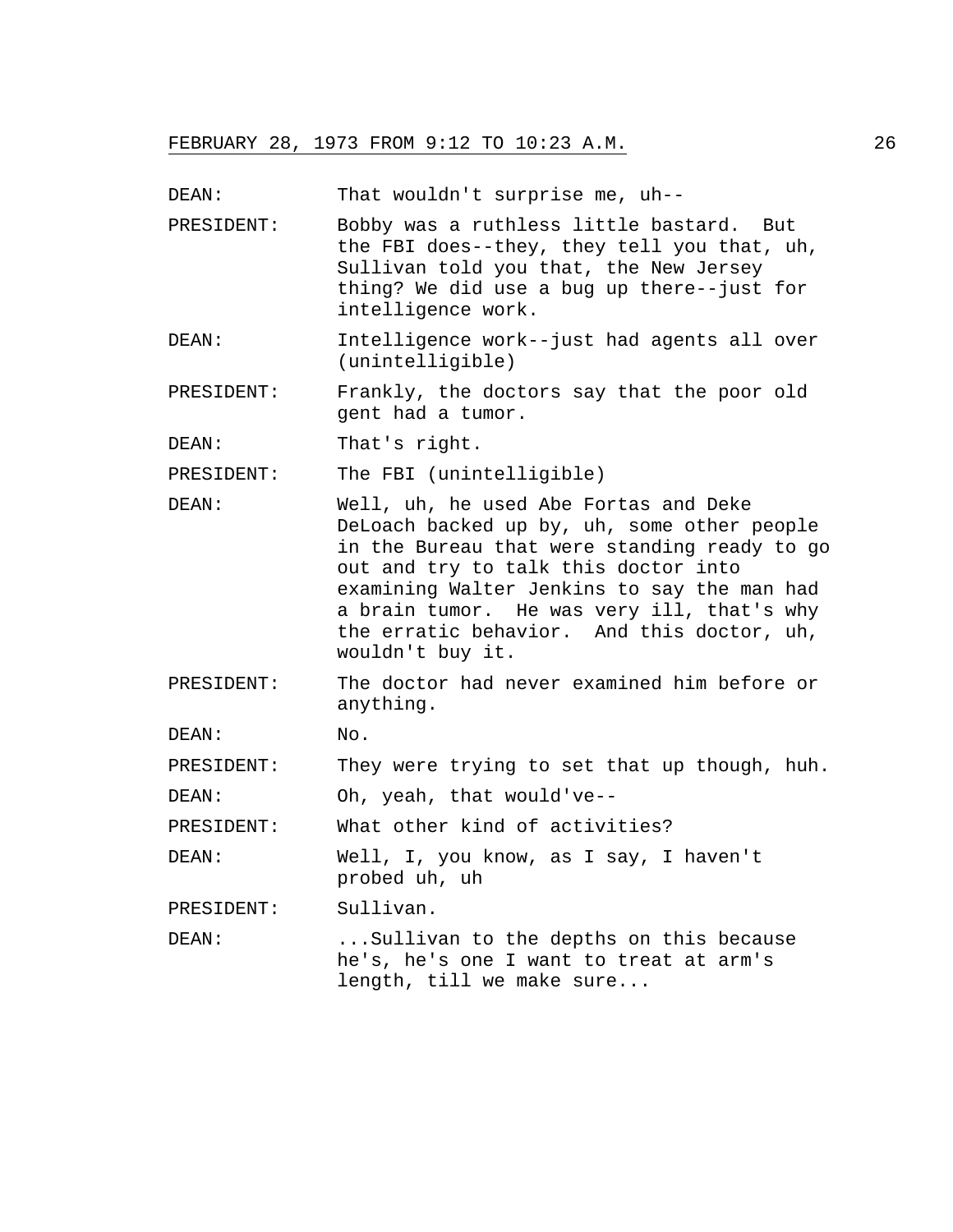PRESIDENT: Right.

DEAN: ...he is safe.

PRESIDENT: That's right.

DEAN: But he has a world of information that, uh, may be available.

PRESIDENT: But he says that what happened on the, on the, uh, bugging thing is--who told what to whom again? The bugging thing?

DEAN: Oh. On the '68 thing--I was trying to track down the, the leaks.

PRESIDENT: Yeah.

- DEAN: He said that the only place he could figure it coming from-would be one of a couple of sources he was aware of., uh, that had been somewhat discussed publicly. He said that Hoover had told Patrick Coyne about the fact that this was being done. Coyne had told Rockefeller.
- PRESIDENT: Yeah (unintelligible)
- DEAN: Now Rockefeller had told Kissinger. Now, I have never run it any step beyond what Mr. Sullivan said there. Now the other thing is that when the records were unavailable for Hoover--all this and the logs...

PRESIDENT: Yeah. (Clears throat)

DEAN: ...Hoover tried to re--, reconstruct them by going to the Washington Field Office and he made a pretty good stir about what he was doing when he was trying to get the record and reconstruct It. And, he said that at that time we probably hit the grapevine In the Bureau that this had occurred. But there is no evidence of it. Uh, the records show at the Department of Justice and, and the FBI that there's no such, uh, surveillance was ever conducted. Uh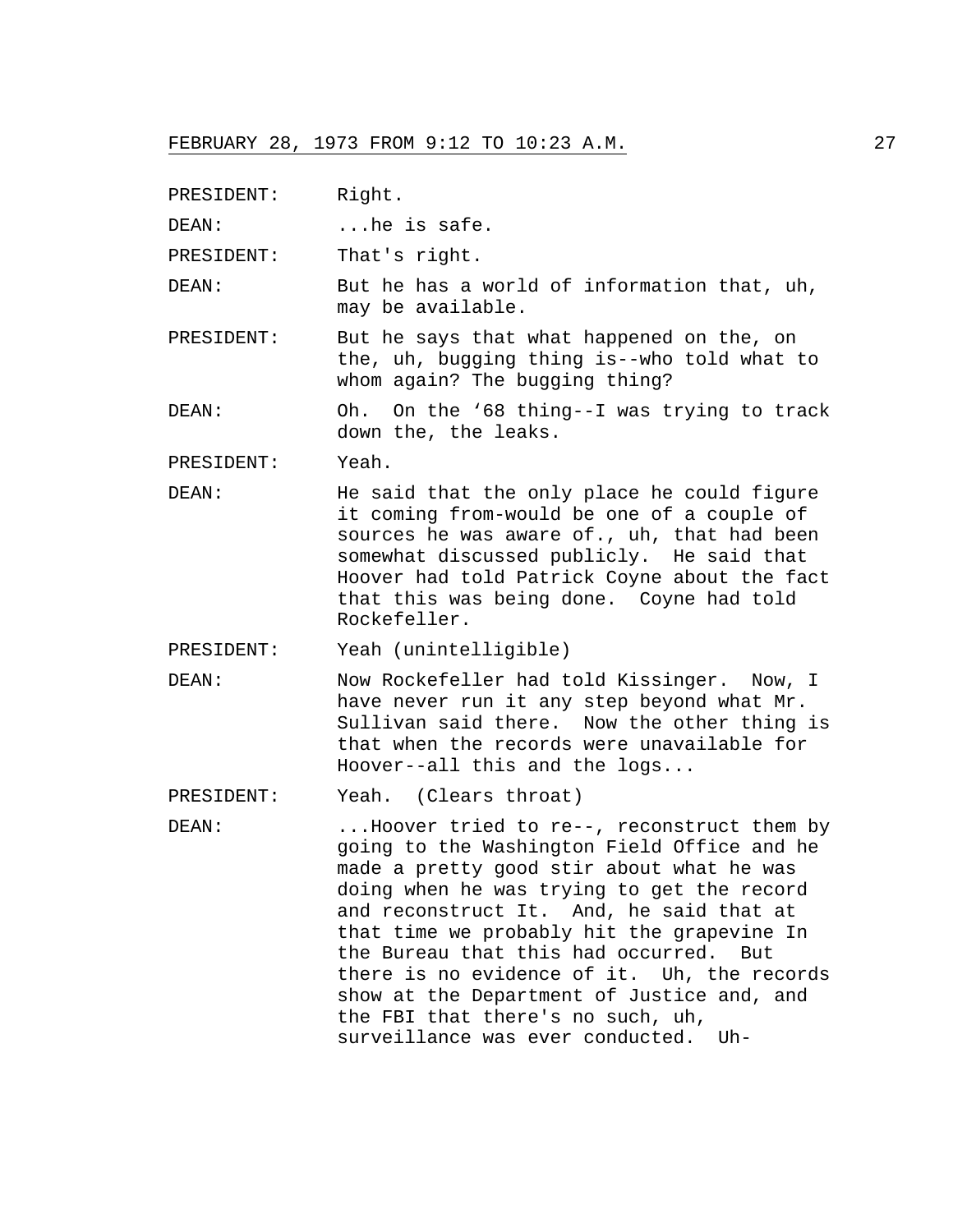PRESIDENT: Shocking (unintelligible)

- DEAN: Now, about White House staff and reporters and the like, and, now, the only, the other person that knows--is aware of It--is Mark Felt, and we've talked about Mark Felt, and, uh--I guess, uh--
- PRESIDENT: What does it do to him, though? Let's face it. You know, suppose that Felt come out and unwraps the whole thing. What does it do to him?

DEAN: He can't do it. It just--

PRESIDENT: But my point is: Who's going to hire him?

DEAN: That's right.

PRESIDENT: Let's face it.

DEAN: He can't. He's--

PRESIDENT: If he--the guy that does that can go out and, uh, you mean he's a--of course, he couldn't do it unless he had a guarantee from somebody like Time magazine saying "Look we'll give you a job for life.'' Then what do they do? They put him in a job for life, and everybody would treat him like a pariah. He's in a very dangerous situation. These guys you know--the informers, look what it did to Chambers. Chambers informed because he didn't give a God damn.

DEAN: Right.

PRESIDENT: But then, one of the most brilliant writers according to Jim (unintelligible) we've ever seen in this country--and I am not referring to the Communist issue--this, this greatest single guy in the time of twenty-five or, thirty years ago, probably, probably the best writer in, in this century. They finished him.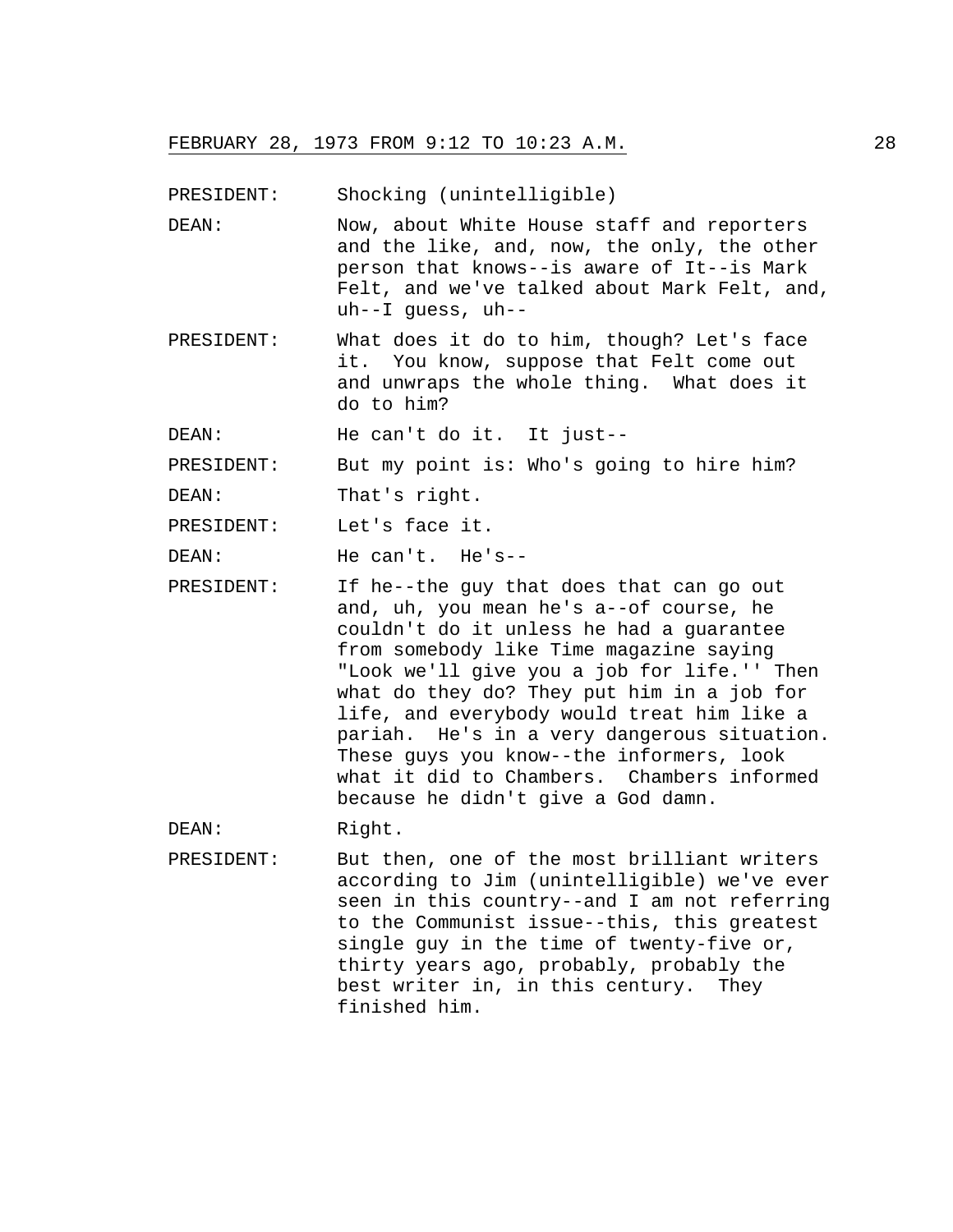| DEAN:      | Uh huh. Well, I think, I, there's no--                                                                                                                                                                                        |
|------------|-------------------------------------------------------------------------------------------------------------------------------------------------------------------------------------------------------------------------------|
| PRESIDENT: | Either way, either way, the, the, the<br>informer is not wanted in our society.<br>Either way, that's the one thing people do<br>sort of line up against. They                                                                |
| DEAN:      | That's right.                                                                                                                                                                                                                 |
| PRESIDENT: | they say, well that son-of-a-bitch<br>informed. I don't want him around. We<br>wouldn't want him around, would we?                                                                                                            |
| DEAN:      | I don't, uh--                                                                                                                                                                                                                 |
| PRESIDENT: | Hoover to Coyne to N.R. to K. Right?                                                                                                                                                                                          |
| DEAN:      | Right.                                                                                                                                                                                                                        |
| PRESIDENT: | Good God. Why would Coyne tell Nelson<br>Rockefeller? He was--I've known Coyne for<br>years. I've--not well, but I--he was a<br>great friend of, oh, uh, one of my<br>Administrative--Bob, uh, King, who was a<br>Bureau man. |
| DEAN:      | Now this is Sullivan's story. I have no--                                                                                                                                                                                     |
| PRESIDENT: | Fine. That's all right.                                                                                                                                                                                                       |
| DEAN:      | I don't know if it's true, but I don't have<br>any reason to doubt that-                                                                                                                                                      |
| PRESIDENT: | Most of this is Gospel. Hoover told me, so<br>uh--and he also told Mitchell, personally,<br>that this had happened. $-(\text{Unitedlight})$                                                                                   |
| DEAN:      | Are you talking--I was talking about the '68<br>uh, incident that just occurred. Not the-                                                                                                                                     |
| PRESIDENT: | I'm talking about the '68 bugging of the<br>plane.                                                                                                                                                                            |
| DEAN:      | Yeah. Oh, I wasn't referring to that now.<br>When this, when this Coyne, uh--                                                                                                                                                 |
| PRESIDENT: | Oh, oh, that's-                                                                                                                                                                                                               |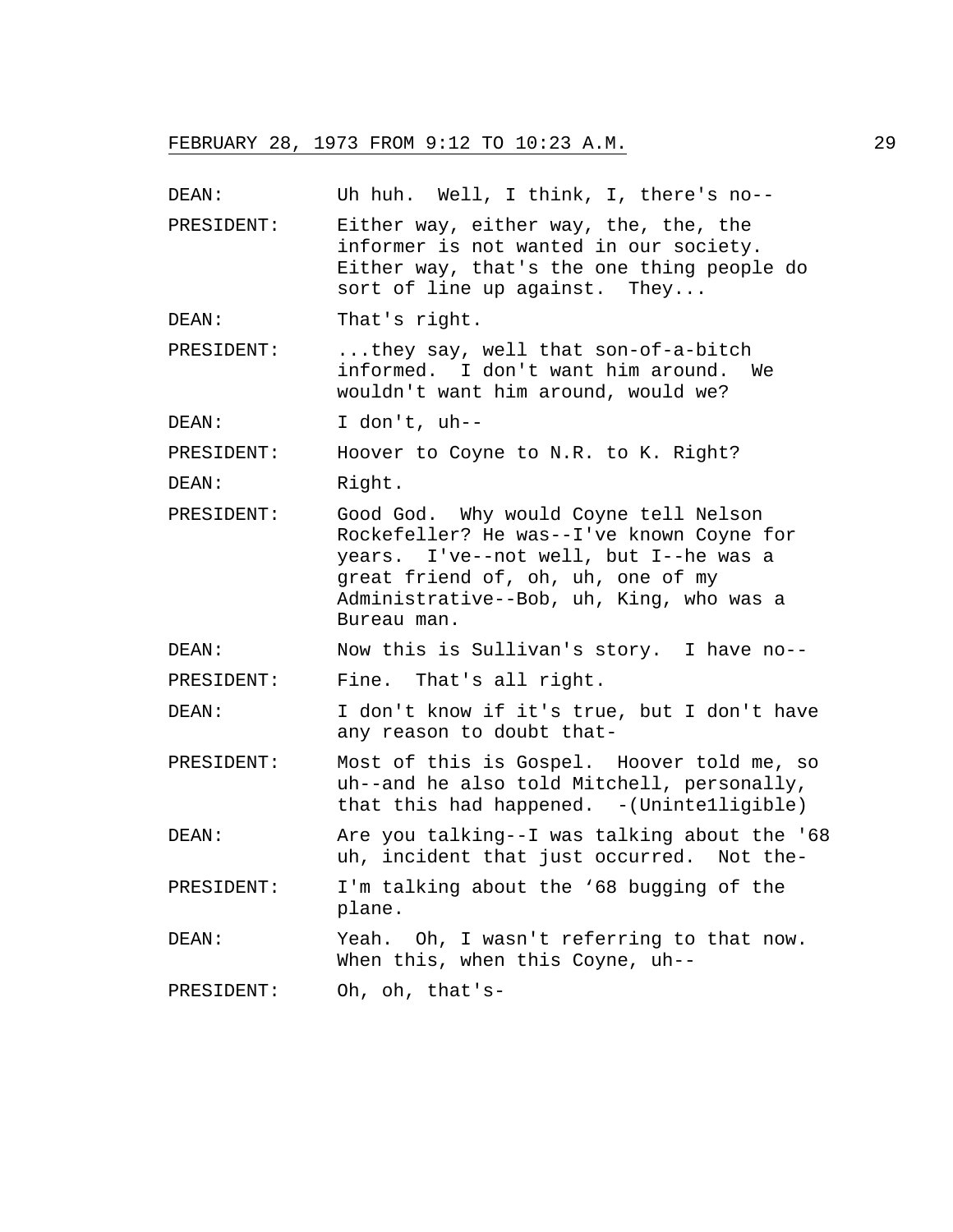| DEAN:      | This, this was the, this was the fact that<br>newsmen had been, uh, I, I--excuse me, I<br>thought he meant the reference to the fact<br>that, uh                                   |
|------------|------------------------------------------------------------------------------------------------------------------------------------------------------------------------------------|
| PRESIDENT: | Oh.                                                                                                                                                                                |
| DEAN:      | three years ago the White House had<br>allegedly--the Time story.                                                                                                                  |
| PRESIDENT: | Oh, this is a--That's, that's not the, uh--                                                                                                                                        |
| DEAN:      | No. on the, on the 168 Incident, uh, all<br>I've been able to find out is what you told<br>me that Hoover had told you, what he'd                                                  |
| PRESIDENT: | Yeah.                                                                                                                                                                              |
| DEAN:      | told Mitchell.                                                                                                                                                                     |
| PRESIDENT: | Yeah.                                                                                                                                                                              |
| DEAN:      | He, $uh--$                                                                                                                                                                         |
| PRESIDENT: | Mitchell corroborates that, doesn't he?                                                                                                                                            |
| DEAN:      | That's right. Uh, then--                                                                                                                                                           |
| PRESIDENT: | Sullivan doesn't remember that?                                                                                                                                                    |
| DEAN:      | Kevin Phillips called Pat Buchanan the other<br>day with, with a, with a tidbit that, uh,<br>Dick Whelan on                                                                        |
| PRESIDENT: | Yeah.                                                                                                                                                                              |
| DEAN:      | the NSC staff had seen memorandum between<br>the NSC and the FBI that the FBI had been<br>instructed to put surveillance on Anna<br>Chennault, the South Vietnamese Embassy<br>and |
| PRESIDENT: | That is a-                                                                                                                                                                         |
| DEAN:      | the Agnew plane.                                                                                                                                                                   |
| PRESIDENT: | Agnew?                                                                                                                                                                             |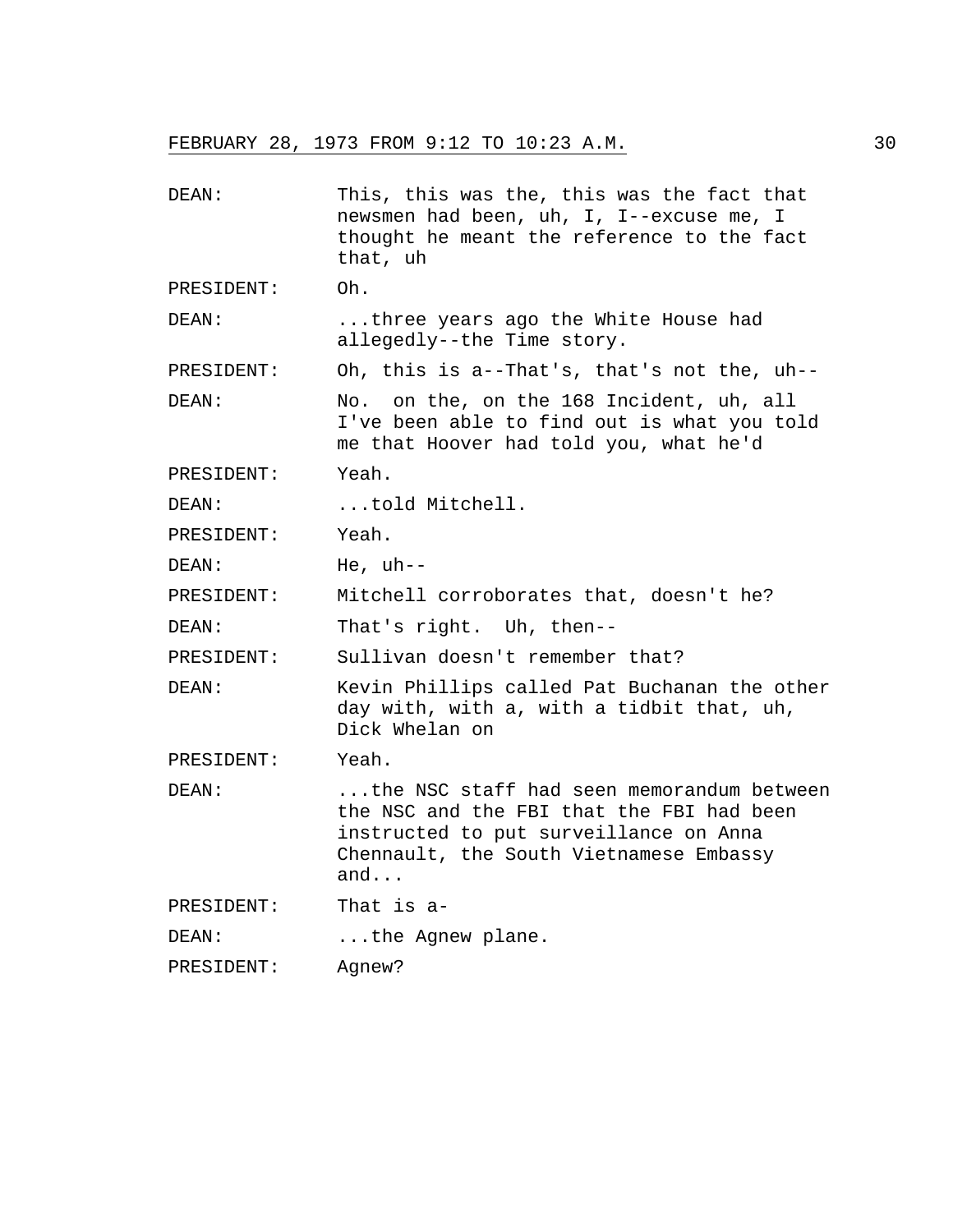DEAN: Agnew plane.

PRESIDENT: They put it on our--well, this isn't minemaybe I'm wrong.

- DEAN: Now, and it said al--, and this note also said that, uh, Deke DeLoach was the operative FBI officer on this.
- PRESIDENT: I think DeLoach's memory now is very, very hazy in that connection. He doesn't remember anything.
- DEAN: Well, I talked to Mitchell about this and Mitchel1 says that he's talked to DeLoach. DeLoach has in his possession, and he has let Mitchell review them, some of the files on this. Uh-

PRESIDENT: But not, but not--

- DEAN: But they don't go very far; they don't go very far--This, this is DeLoach, uh, protecting his own hide. The, uh-
- PRESIDENT: They are never going to--It's Just as well, to be candid with you. Just as well.But, uh-so Hoover told Coyne, and, uh, and--who told Rockefeller...
- DEAN: --that this--

PRESIDENT: ... who told Kissinger that newsmen were being bugged ...

DEAN: Yeah.

PRESIDENT: ...by us.

DEAN: That's right.

PRESIDENT: Now why would Hoover do that?

DEAN: I don't have the foggiest. This was Sullivan's story as to where, uh, the leak might have come from about this current Time Magazine story, which we are stone-walling totally, uh--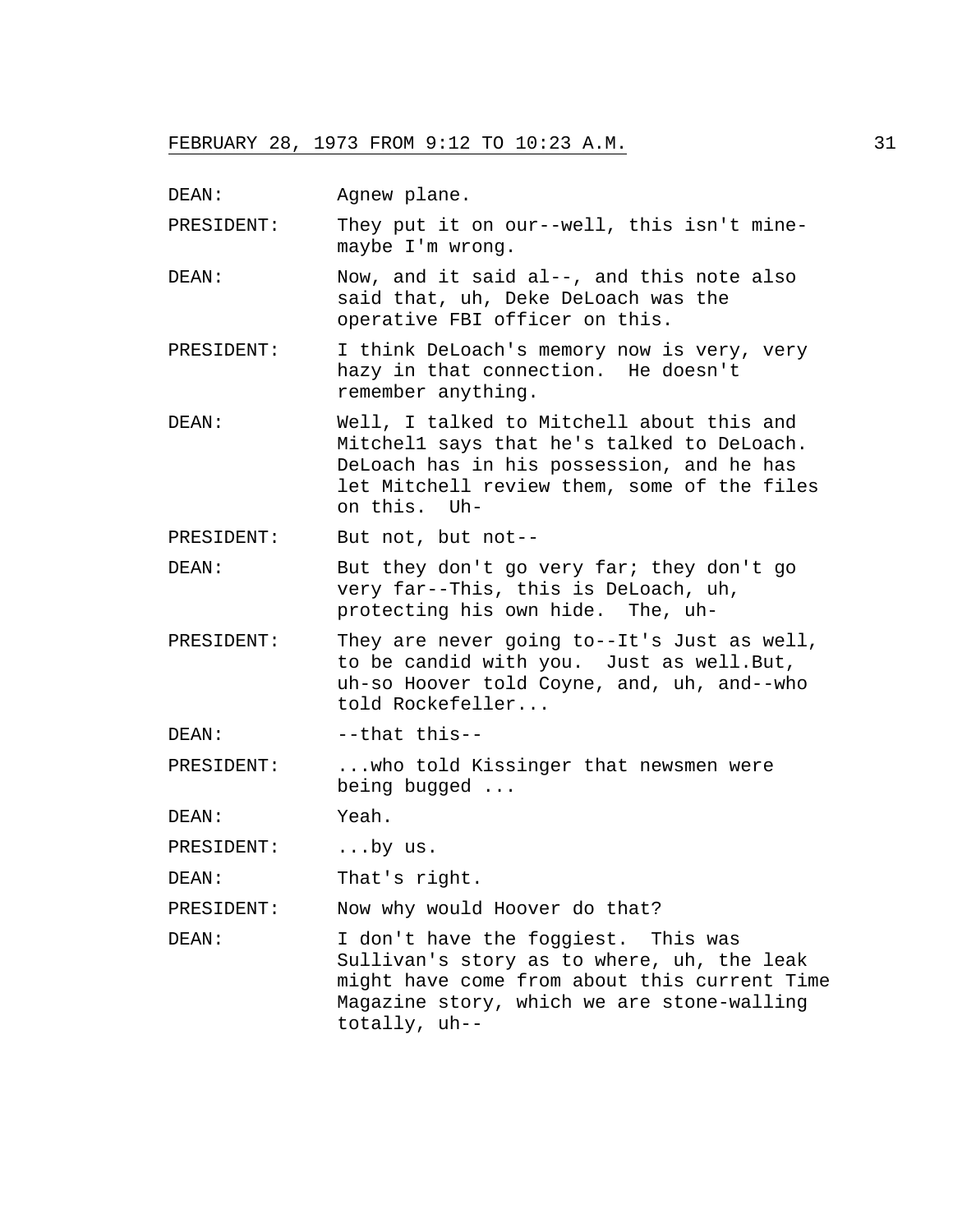| PRESIDENT: | Oh, absolutely.                                                                                                                                                                                                                                                                                                                                                                                                          |
|------------|--------------------------------------------------------------------------------------------------------------------------------------------------------------------------------------------------------------------------------------------------------------------------------------------------------------------------------------------------------------------------------------------------------------------------|
|            | (Note: At this point, a discussion of one<br>minute and twelve seconds which is not<br>pertinent is not transcribed)                                                                                                                                                                                                                                                                                                     |
| PRESIDENT: | Sure. And the, and the, and the, and<br>Henry's staff--He insisted on Lake, you see<br>after working with.McGov--, uh, uh, for<br>Muskie.                                                                                                                                                                                                                                                                                |
| DEAN:      | Um. huh.                                                                                                                                                                                                                                                                                                                                                                                                                 |
| PRESIDENT: | Incidentally, didn't Muskie do anything bad<br>on there? (Unintelligible) Henry<br>(unintelligible). At least I know not<br>because I know that, I know that he asked<br>that it be done, and I assumed that it was.<br>Lake and Halperin. They're both bad.<br>But<br>the taps were, too. (Unintelligible) They<br>never caught us. Just gobs and gobs of<br>material: gossip and bull-shitting<br>$(unintelligible)$ . |
| DEAN:      | Um uh.                                                                                                                                                                                                                                                                                                                                                                                                                   |
| PRESIDENT: | The tapping was a very, very unproductive<br>thing. I've always known that. At least,<br>I've never, it's never been useful in any<br>operation I've ever conducted. (Pause)<br>Well, it is your view that we should try to<br>get out that '68 story then?                                                                                                                                                              |
| DEAN:      | Well, I think the threat                                                                                                                                                                                                                                                                                                                                                                                                 |
| PRESIDENT: | (Unintelligible)                                                                                                                                                                                                                                                                                                                                                                                                         |
| DEAN:      | the threat of the '68 story when, when<br>Scott and the others were arguing that the<br>Committee up on the Hill broadened its<br>mandate                                                                                                                                                                                                                                                                                |
| PRESIDENT: | Yeah.                                                                                                                                                                                                                                                                                                                                                                                                                    |
| DEAN:      | to include other elections                                                                                                                                                                                                                                                                                                                                                                                               |

PRESIDENT: Yeah.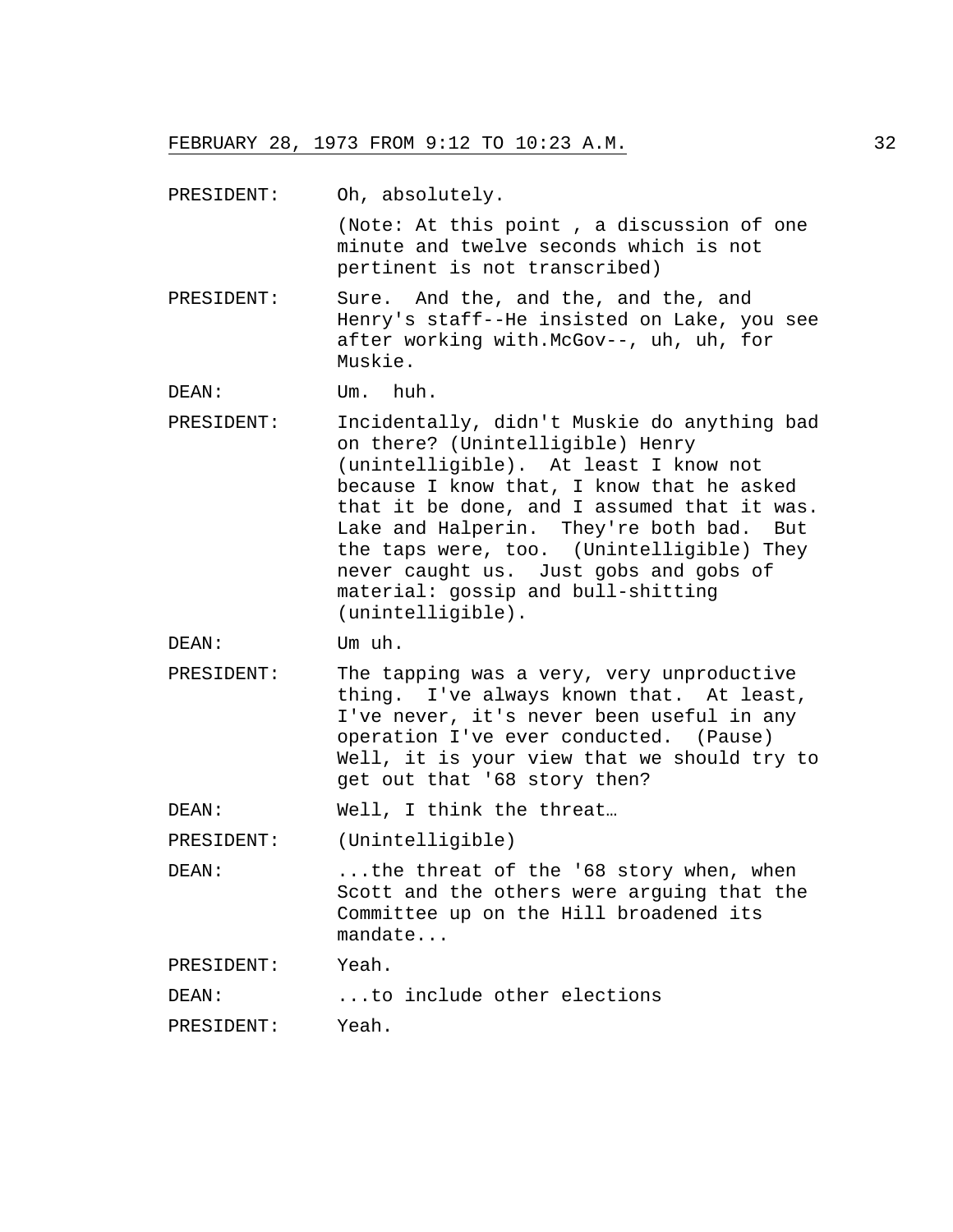| DEAN:      | they were hinting around that something<br>occurred in '68 and '64 that should be<br>looked at.                                                                                                                                                            |
|------------|------------------------------------------------------------------------------------------------------------------------------------------------------------------------------------------------------------------------------------------------------------|
| PRESIDENT: | Right. Goldwater claims he was bugged.                                                                                                                                                                                                                     |
| DEAN:      | That's right. Now I think that, I think<br>that, that threats                                                                                                                                                                                              |
| PRESIDENT: | Did you think Gold--Oh, you, didn't you say<br>that Johnson did bug Goldwater's--?                                                                                                                                                                         |
| DEAN:      | He, he didn't--well, I, we don't know, I<br>don't know if he bugged him, but                                                                                                                                                                               |
| PRESIDENT: | He did intelligence work?                                                                                                                                                                                                                                  |
| DEAN:      | he did intelligence work up one side and<br>down the other                                                                                                                                                                                                 |
| PRESIDENT: | From the FBI?                                                                                                                                                                                                                                              |
| DEAN:      | from the FBI. Uh, just up one side and<br>down the other on Goldwater.                                                                                                                                                                                     |
| PRESIDENT: | Um hm.                                                                                                                                                                                                                                                     |
| DEAN:      | Now I have not had a chance to talk to the<br>Senator, and I've known the Senator for<br>twenty years. Uh, he Is the first man in<br>Public life I ever met. Uh, Barry Jr. and<br>I were roommates in school together, so I,<br>and I can talk to the man. |
| PRESIDENT: | Sure.                                                                                                                                                                                                                                                      |
| DEAN:      | I am really going to sit down with him one<br>day and say                                                                                                                                                                                                  |
| PRESIDENT: | I think you should.                                                                                                                                                                                                                                        |
| DEAN:      | $\ldots$ say, "what"                                                                                                                                                                                                                                       |
| PRESIDENT: | Say, "What the hell do you"                                                                                                                                                                                                                                |
| DEAN:      | "what, what do you"                                                                                                                                                                                                                                        |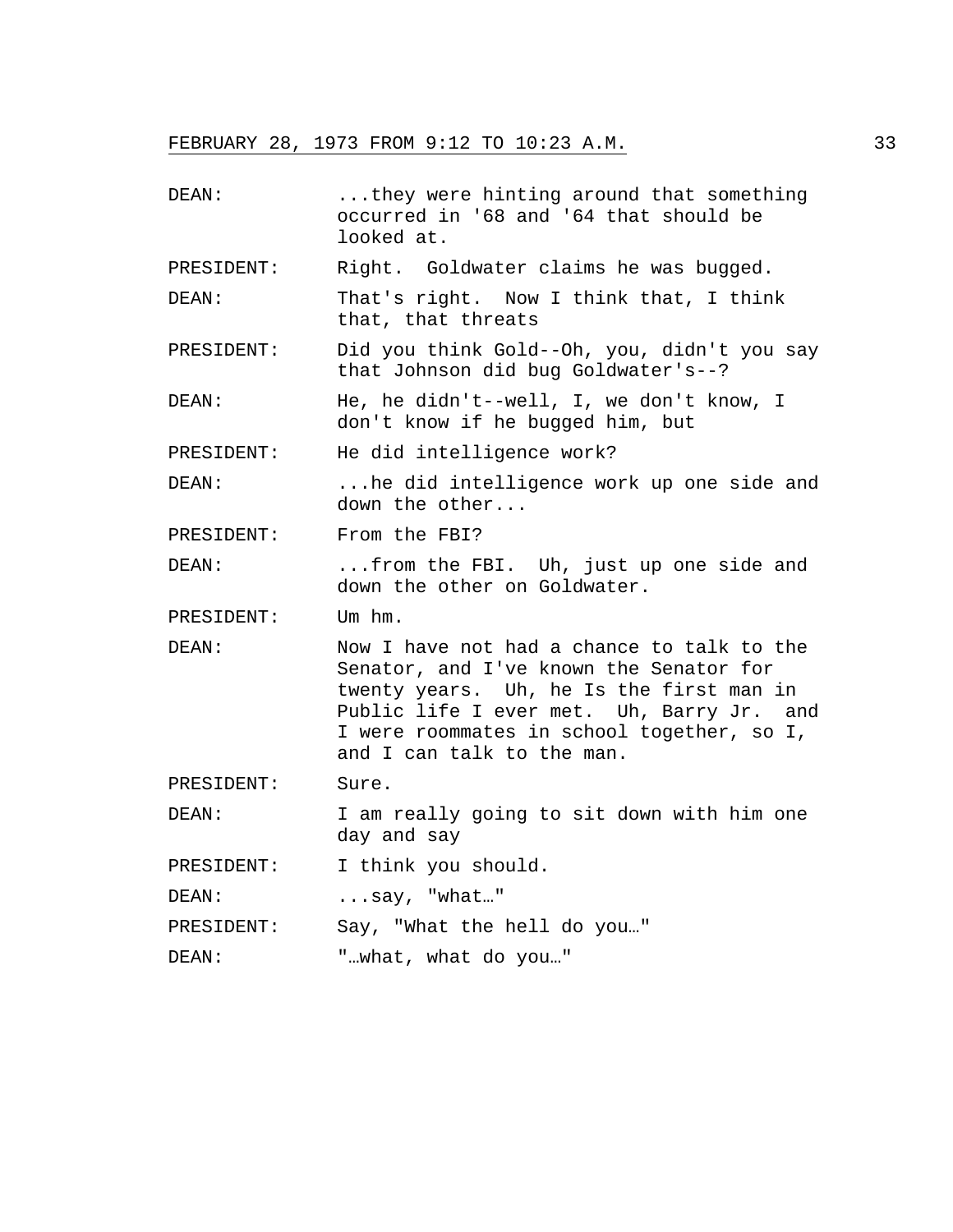PRESIDENT: "...Do you have any hard evidence?"

DEAN: That's right. Then we can go from there and PRESIDENT: Right.

DEAN: ... possibly reconstruct some things.

- PRESIDENT: Get some stuff written, and so forth. I do think you've got to remember that, as you sure do, this is mainly a public relations thing, anyway. What is the situation, incidentally, with regard to the, the sentencing of our, of the people, the seven? When the hell is that going to occur?
- DEAN: That's likely to occur, I would say, (sighs) could occur as early as late this week, more likely some time next week.

PRESIDENT: Why has it been delayed so long?

DEAN: Well, they, they've been in, in process of preparing the pre-sentence report. The Judge sends out probation officers to find out everybody who knew

PRESIDENT: Yeah.

DEAN: ...these people, and then he'll--

PRESIDENT: He's trying to work on them to break them Is he? (Unintelligible)

DEAN: Well, there's some of that. They are using the Probation officer for more than a normal probation report. They are trying to, uh

PRESIDENT: Yeah.

DEAN: ...do a mini-investigation by the Judge himself, which is his only investigative tool here, so they, that, they are virtually completed now. They--the U.S. Attorney who handles, the, the Assistant U.S. Attorney.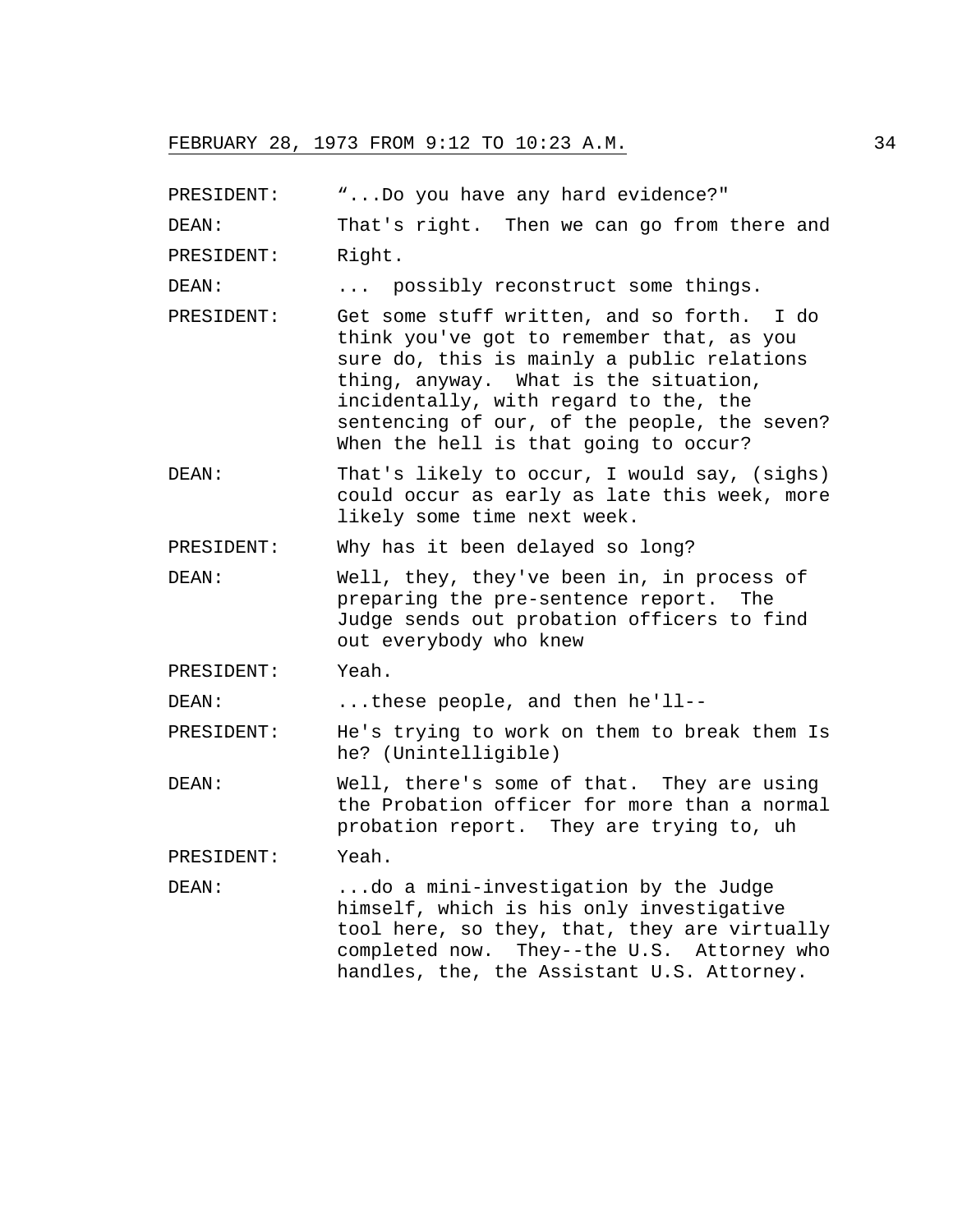- PRESIDENT: You know when they talk, though, about a thirty-five year sentence, now here's, here's something that does not involve--There were no weapons, right? There were no injuries, right? There was no succe--well, success maybe--I don't know. The point is--the, uh-that, that sort of thing is just ridiculous. One of these, one of these blacks, you know, goes in here and holds up a, a store with a God damned gun, and, uh, they give him two years and then probation after
- DEAN: And they…

PRESIDENT: ... six months.

DEAN: and they let him out on, on bond during the time that he is considering his case. These fellows cannot get out--

PRESIDENT: Are they out? Have they been in jail?

DEAN: They're in--well, all but one. Hunt made the, the, bond. Everybody else is in jail. The've got a hundred thousand dollar surety bond which means they have to put up actual collateral, but uh, and none of these people have a hundred thousand dollars. The Court of Appeals has been sitting for two weeks or better now on a review of the bond issue. They're not even letting these people out to prepare their case for appeal.

> (Note: At this point, a discussion of about fifteen minutes which is not pertinent is not transcribed)

(Reel One Ends)

(Reel Two Begins)

PRESIDENT: You still think Sullivan is basically reliable?

DEAN: I, I have nothing to Judge

PRESIDENT: No.

DEAN: …that on other--I watched him for a number of years. I watched him when he was working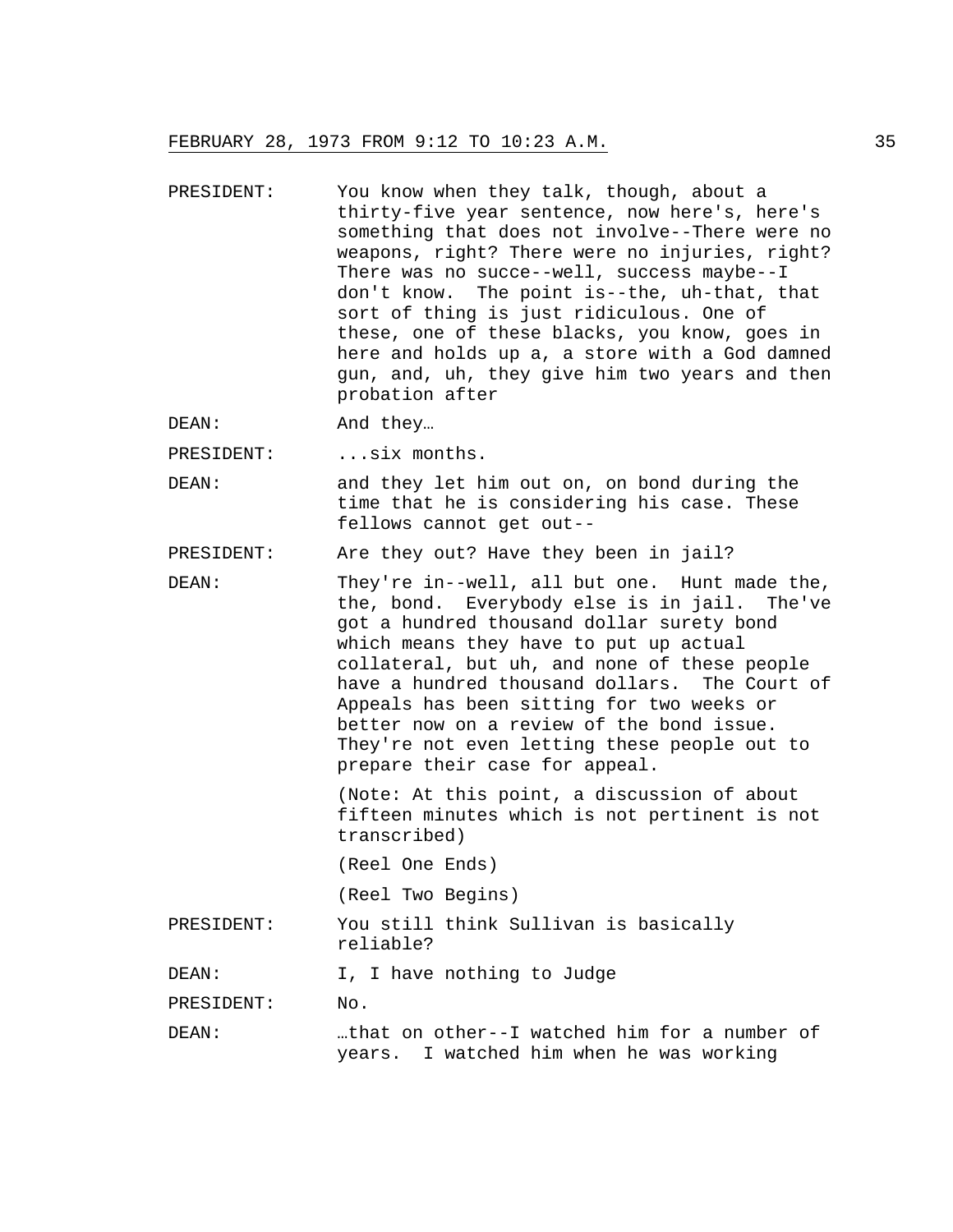DEAN: with Tom Huston on domestic intelligence,

- (CONTINUED) and his, in his desire to do the right thing. Uh, I tried to, you know, stay in touch with Bill, and find out what his moods are. Bill was forced on the outside for a long time. He didn't become, he didn't become bitter. He sat back and waited until he could come back in. Uh. he didn't try to force or blackmail his way around, uh, with knowledge he had. So, I, I have no, I have no signs of anything but a reliable man who thinks a great deal of this Administration and of, and of you.
- PRESIDENT: You understand the problem we have here is that Gray is going to insist, I am sure, come down hard for Felt as the second man. And that would worry the bell out of me if Felt--I think at the present time it doesn't.

DEAN: It, it worries me, frankly.

PRESIDENT: But for the future isn't it a problem?

- DEAN: I think it is for the future, 'cause onl-things can only get more complex over there as we move along. There is no (laughs) doubt about it.
- PRESIDENT: Well, as he gets closer to the next election--Oh, uh, (unintelligible). I don't know Felt, never met him. What's he look like? (Note: At this point, there was a discussion of one minute and sixteen seconds deleted which is not pertinent)
- DEAN: Well, I've got to say one thing. There has never been a leak out of my (laughs) office. There never will

PRESIDENT: Yeah.

DEAN: ...be a leak out of my office.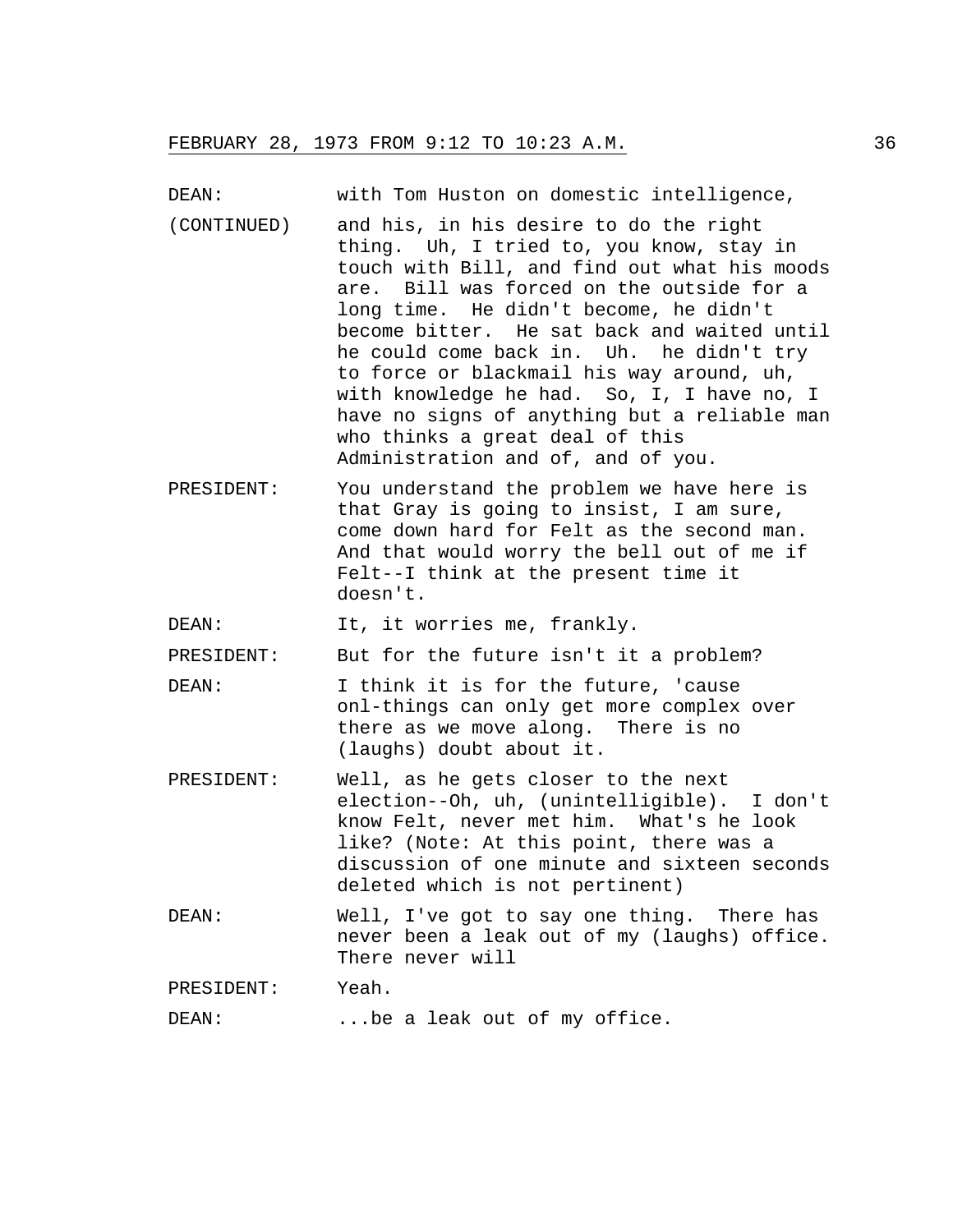PRESIDENT: No.

DEAN: I wouldn't begin to know how to leak, even. I don't want to learn how you 1eak.

- PRESIDENT: Well, it was a shocking thing. I was reading a book last night on--Quite a fascinating little book, not well written, by Malcolm Smith, Jr. on Kennedy's thirteen mistakes (unintelligible) foreign policy practices. They are great mistakes, and one of them had to do with the Bay of Pigs thing. And, what had happened there was, uh, Chester Bowles had learned about it, and he deliberately leaked it. Deliberately, because he wanted the operation to fail.
- DEAN: Hm.
- PRESIDENT: And admitted it later.
- DEAN: Interesting.
- PRESIDENT: Admitted it.
- DEAN: Interesting.
- PRESIDENT: This happens all the time. Well, you can, uh, follow these characters to the, to their Gethsemane. I, I feel for those poor guys in jail, I mean, I don't know--particularly for Hunt. Hunt with his wife, uh, dead. It's a tough thing.
- DEAN: Well...

PRESIDENT: We have to do (unintelligible)

DEAN: ...every indication...

PRESIDENT: You will have to do--

DEAN: ...that they're, they're hanging in tough right now.

PRESIDENT: What the hell do they expect, though? Do they expect to get clemency within a reasonable time?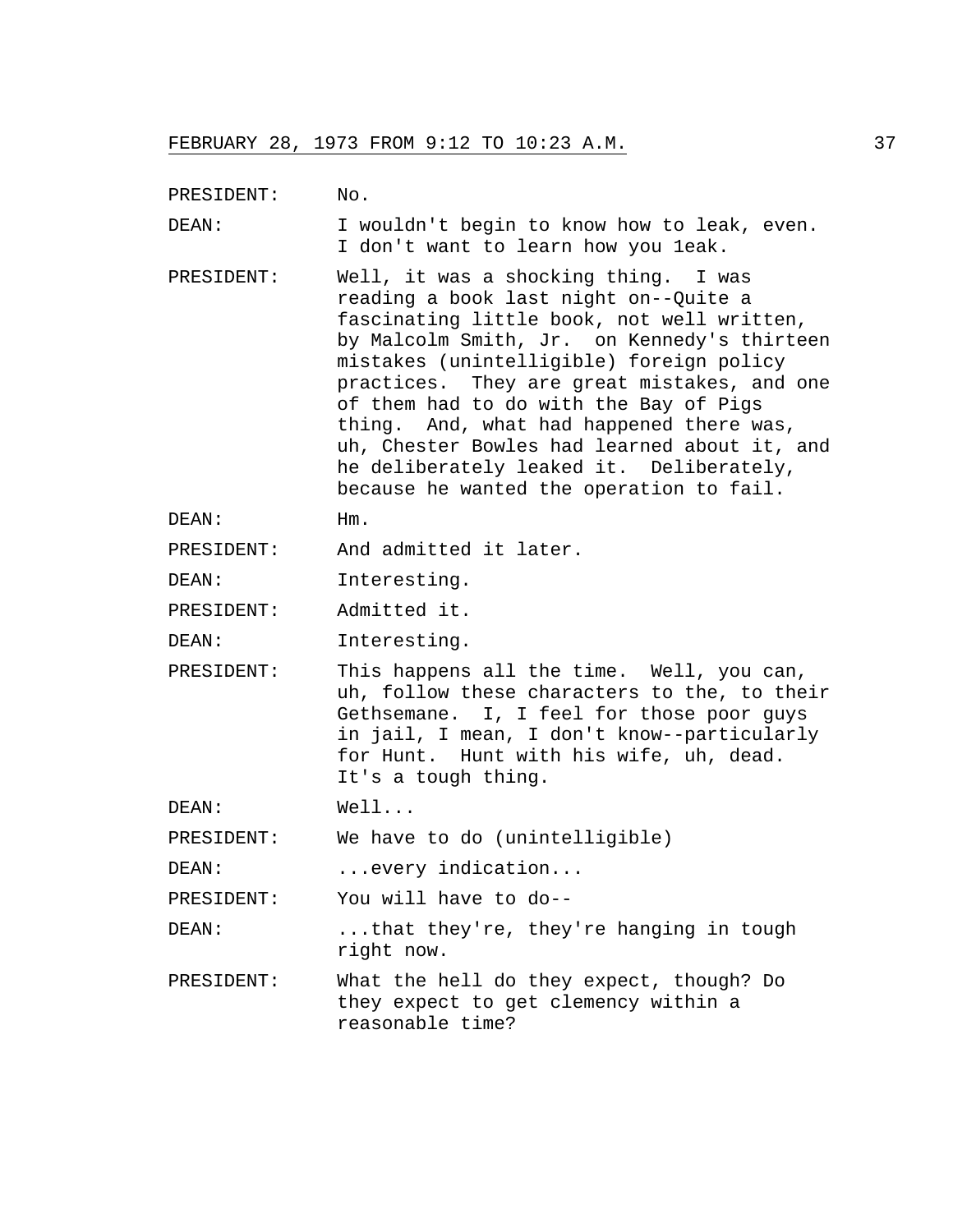| DEAN:      | I think they do. (Unintelligible)                                                                                                                   |
|------------|-----------------------------------------------------------------------------------------------------------------------------------------------------|
| PRESIDENT: | What would you say? What would you advise on<br>that?                                                                                               |
| DEAN:      | Uh, I think it's one of those things we'll<br>have to watch very closely. For example--                                                             |
| PRESIDENT: | You couldn't do it, you couldn't do it, say,<br>in six months?                                                                                      |
| DEAN:      | No.                                                                                                                                                 |
| PRESIDENT: | No.                                                                                                                                                 |
| DEAN:      | No. you couldn't. This thing may become so<br>political as a result of these                                                                        |
| PRESIDENT: | Yeah.                                                                                                                                               |
| DEAN:      | hearings that it is, it, it, is more                                                                                                                |
| PRESIDENT: | A vendetta?                                                                                                                                         |
| DEAN:      | Yeah, it's a vendetta. This judge may, may<br>go off the deep end in sentencing and make<br>it so absurd that, uh, it's clearly an<br>injustice, uh |
| PRESIDENT: | Yeah.                                                                                                                                               |
| DEAN:      | that they have been heavily                                                                                                                         |
| PRESIDENT: | Are they going to feel--Uh, is there any<br>kind of appeals left?                                                                                   |
| DEAN:      | Right. Liddy, Liddy and McCord, who sat<br>through the trial, will both be on appeal                                                                |
| PRESIDENT: | Uh huh.                                                                                                                                             |
| DEAN:      | And, uh, there is no telling how long that<br>will last. I think this is one of the, one<br>of these things we'll just have to watch.               |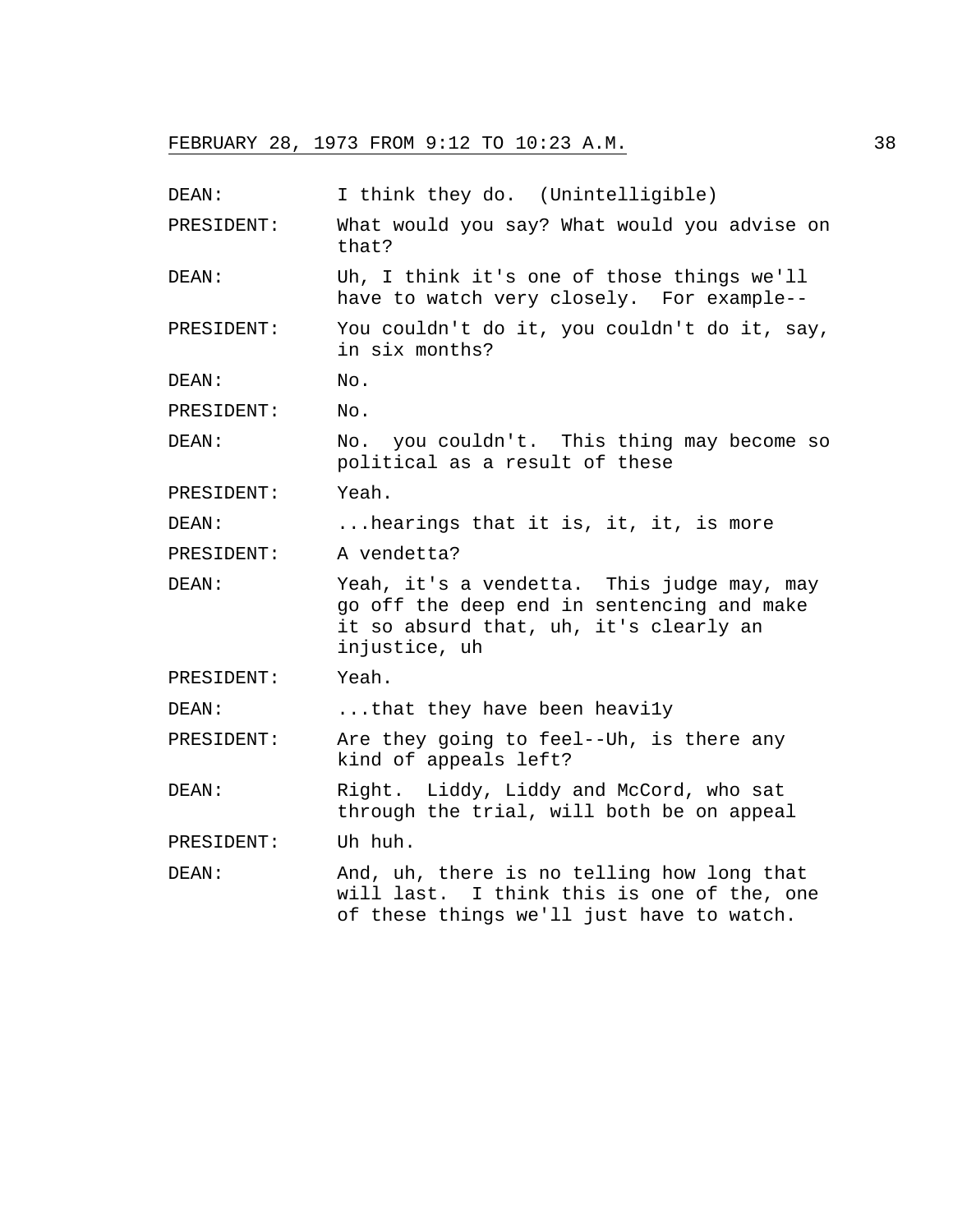- PRESIDENT: My view is say nothing about the event on the ground that the matter is still in the courts and on appeal.
- DEAN: That's right.
- PRESIDENT: That's my position. Second, my view is to say nothing about the hearings at this point, except that "I trust that they will be conducted in the proper way," and, "I will not comment on the hearings while they are in process." Uh, uh, yeah. And then I, of course if they break through--if they get a pot luck--But you see, it's best not to elevate--and I get Ziegler to do the same--it's best not to elevate that thing here to the White House. 'Cause I don't want the White House gabbing around about the God damned thing. Now there., of course, you'd say, "But you leave it all to them.''

(High frequency tone for four seconds)

- PRESIDENT: …Our policy. But the President should not be commenting on this case. Do you agree to that?
- DEAN: I agree totaly, sir. Absolutely. Now,, that doesn't mean that quietly we're not going to be working around the (unintelligible).

PRESIDENT: (Unintelligible)

- DEAN: But, uh, you can rest assured that, uh, we're not going to be sitting quietly.
- PRESIDENT: I don't know what we can do. The people that are most disturbed about this (unintelligible) now are the God damned Republicans. A lot of these Congressmen, financial contributors, and so forth are highly moral. The Democrats are just sort of saying, "Oh, Christ, fun and games. Fun and games.""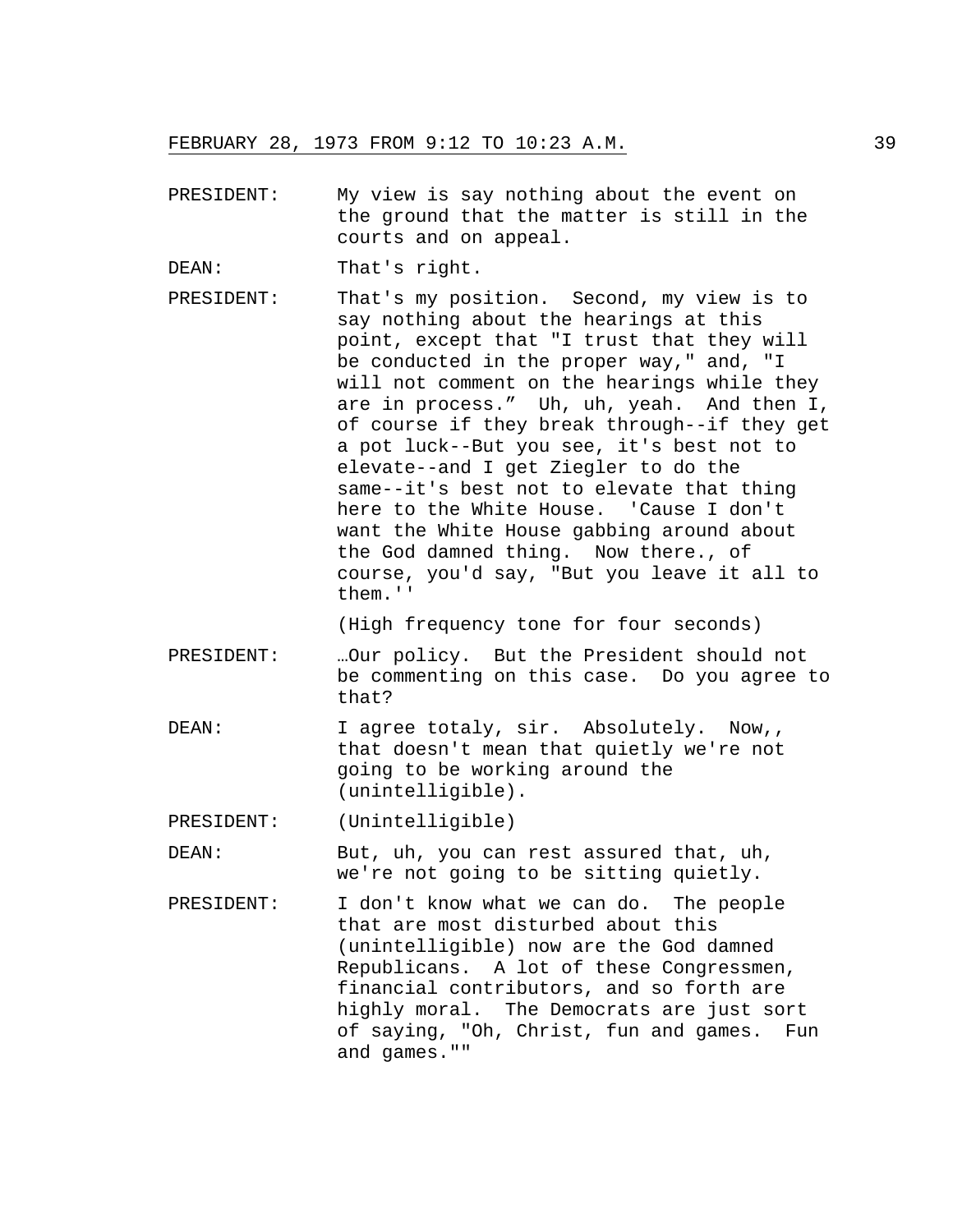DEAN: Well, hopefully we can--

PRESIDENT: Take that Segretti thing. Ha, Jesus Christ. He was sort of a clownish figure, I don't see how our boys (1aughs), could have gone for him. But nevertheless, they did. It was, it was really--shall we say, juvenile, the way that was handled. But nevertheless, what the hel1 did he do? What in the name of God did he do? Should, shouldn't we get, be trying to get intelligence? Weren't they trying to get intelligence from us?

DEAN: Absolutely.

PRESIDENT: Don't we try to get schedules? Don't you try to disrupt their meetings? Didn't they try to disrupt ours? Christ, they threw rocks, ran demonstrations, and shouted, cut the public address system, they had to tear gas them in Miami. What the hell was that all about?

DEAN: Well--

PRESIDENT: Did we do that?

DEAN: McGovern had Dick Tuck on his payroll, uh, and Dick Tuck was down in Texas when you went down to the Connally ranch, set up to do a prank down there.

PRESIDENT: That's right.

DEAN: But it never came off, uh--

PRESIDENT: What did, what, what did, what, what did Segretti do that came off? Much? I mean--

DEAN: He, he, he did some, some humorous things. He

PRESIDENT: Yeah.

DEAN: For example, there'd be a fund raising dinner, and he had hired Wayne the Wizard to fly in from the Virgin Islands to perform a magic show, and, of course, he hadn't been hired. He sent uh...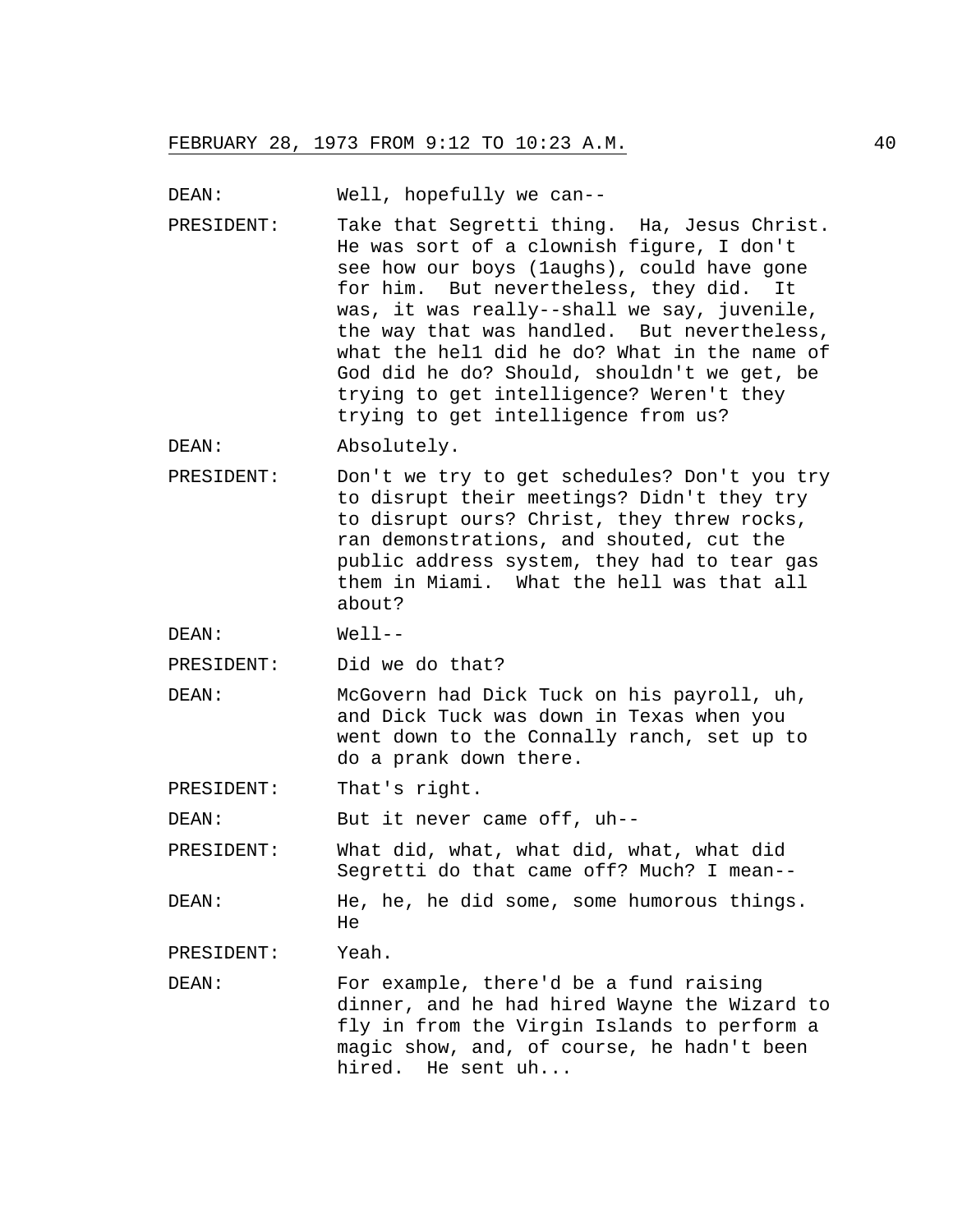| PRESIDENT: | Yeah.                                                                                                                                                                                                                         |
|------------|-------------------------------------------------------------------------------------------------------------------------------------------------------------------------------------------------------------------------------|
| DEAN:      | he sent invitations to all these black<br>diplomats and                                                                                                                                                                       |
| PRESIDENT: | Yeah.                                                                                                                                                                                                                         |
| DEAN:      | and sent limousines out to have them<br>picked up, uh, and they all showed up and<br>they hadn't been invited. He, he had four<br>hundred pizzas sent to another, uh--                                                        |
| PRESIDENT: | Yeah, sure, sure.                                                                                                                                                                                                             |
| DEAN:      | I mean this is, this is                                                                                                                                                                                                       |
| PRESIDENT: | Well, what the hell.                                                                                                                                                                                                          |
| DEAN:      | pranks.                                                                                                                                                                                                                       |
| PRESIDENT: | Tuck do all this sort of thing?                                                                                                                                                                                               |
| DEAN:      | And so, $so--$                                                                                                                                                                                                                |
| PRESIDENT: | They did it to me in '62 in 1960, and the<br>rest--they want to say, "Well, now, that's<br>terrible. Now isn't that terrible?" What<br>the hell.                                                                              |
| DEAN:      | I think we can keep this, uh, the Segretti<br>stuff in perspective because it's not that<br>bad. Chapin's involvement is not that deep.<br>Uh, he was a catalyst, and that's about the<br>extent of it.                       |
| PRESIDENT: | Sure, he, he knew him and recommended him.                                                                                                                                                                                    |
| DEAN:      | That's right.                                                                                                                                                                                                                 |
| PRESIDENT: | But he didn't run him. He was tog busy with<br>us.                                                                                                                                                                            |
| DEAN:      | The one I think they're going to go after,<br>uh, with a vengeance, and who I plan to<br>spend a great deal of time with next week, a<br>couple of days, as a matter of fact, getting<br>this all in order--is Herb Kalmbach. |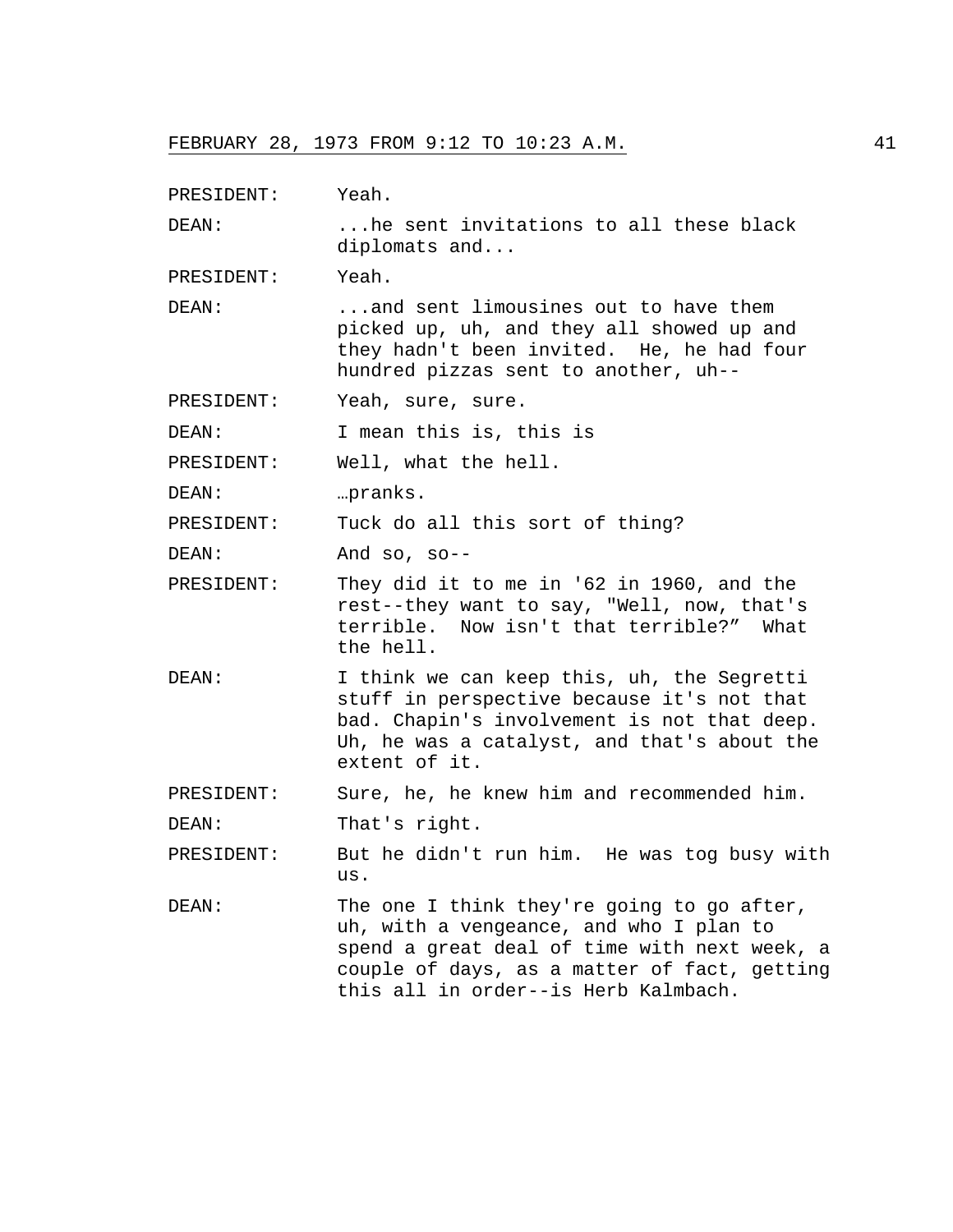PRESIDENT: Yes.

DEAN: Uh, Herb has got--they've subpoenaed his records, and he's got records that run all over hell's acre on things for the last few years, uh. You know Herb has been a man who's been moving things around for Maury and keeping things in

PRESIDENT: Right.

- DEAN: ...in tow and taking care of little polling inferences.
- PRESIDENT: What'll he do about those records? Is he going to give 'em all to them?
- DEAN: Well, he's, he--they brought his--they, they've gotten to the banks that had them, and I think what we'll do is we'll-there'll be a logical, natural explanation for every single transaction.

PRESIDENT: Right.

- DEAN: It's just a lot of minutia we've got to go through but we--he's coming in next week and we--I told him we'd sit down and he is preparing everything, getting all of it available, and we're going to sit down with his, with Frank DeMarco, uh, and see if we can't get this whole thing--
- PRESIDENT: Now, his records, that is, with regards to the campaign. They can't re--, they can't get his records with regard to his private transactions?
- DEAN: No, none of the private transactions. Absolutely. That is privileged material.

PRESIDENT: That's right.

DEAN: Anything to do with San Clemente and, and the like--that is just so far out of bounds that, uh--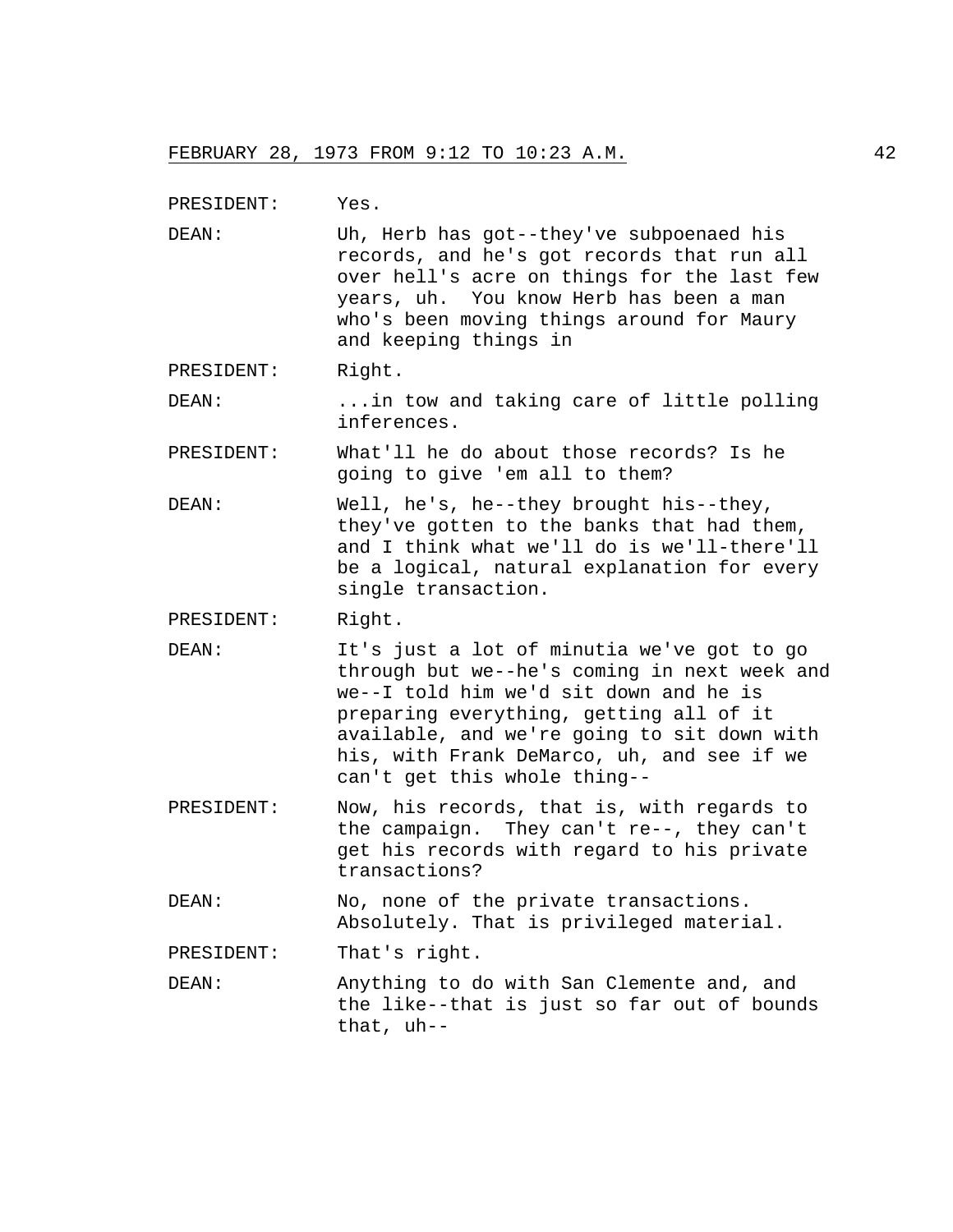PRESIDENT: Yeah. Did they ask for that? DEAN: No, no, no. No indication of that. PRESIDENT: Good. Oh. well, even if it is, I mean-- DEAN: Well, it's just none--that's really none of their business. PRESIDENT: They can't get it. Kalmbach is a decent fellow. He'll make a good witness. DEAN: I think he will. He's been PRESIDENT: He's smart. DEAN: ...he, he's been tough thus far. He hasn'tyou know, he has been taking it. His skin is thick now. Uh, sure it bothered him, and all this press he was getting. The L.A. Times has been running stories on him all the time and PRESIDENT: Yeah. DEAN: ...and the like. Local stations have been making him more of a personality, and, and, his partners have been nipping at him but Herb's tough now. He is ready and he's going to go through and he's going to-He is hunkered down and he's ready to handle it. So I'm not worried ... PRESIDENT: Yeah. DEAN: ...about Herb at all. PRESIDENT: Oh well, it, it'11 be hard for him, he-'cause it'll, it'll get out about Hunt. it, it--I suppose the big thing is the financing transaction they'll go after. How did the money get to the Bank of Mexico and so forth and so on. DEAN: All that stuff. And then--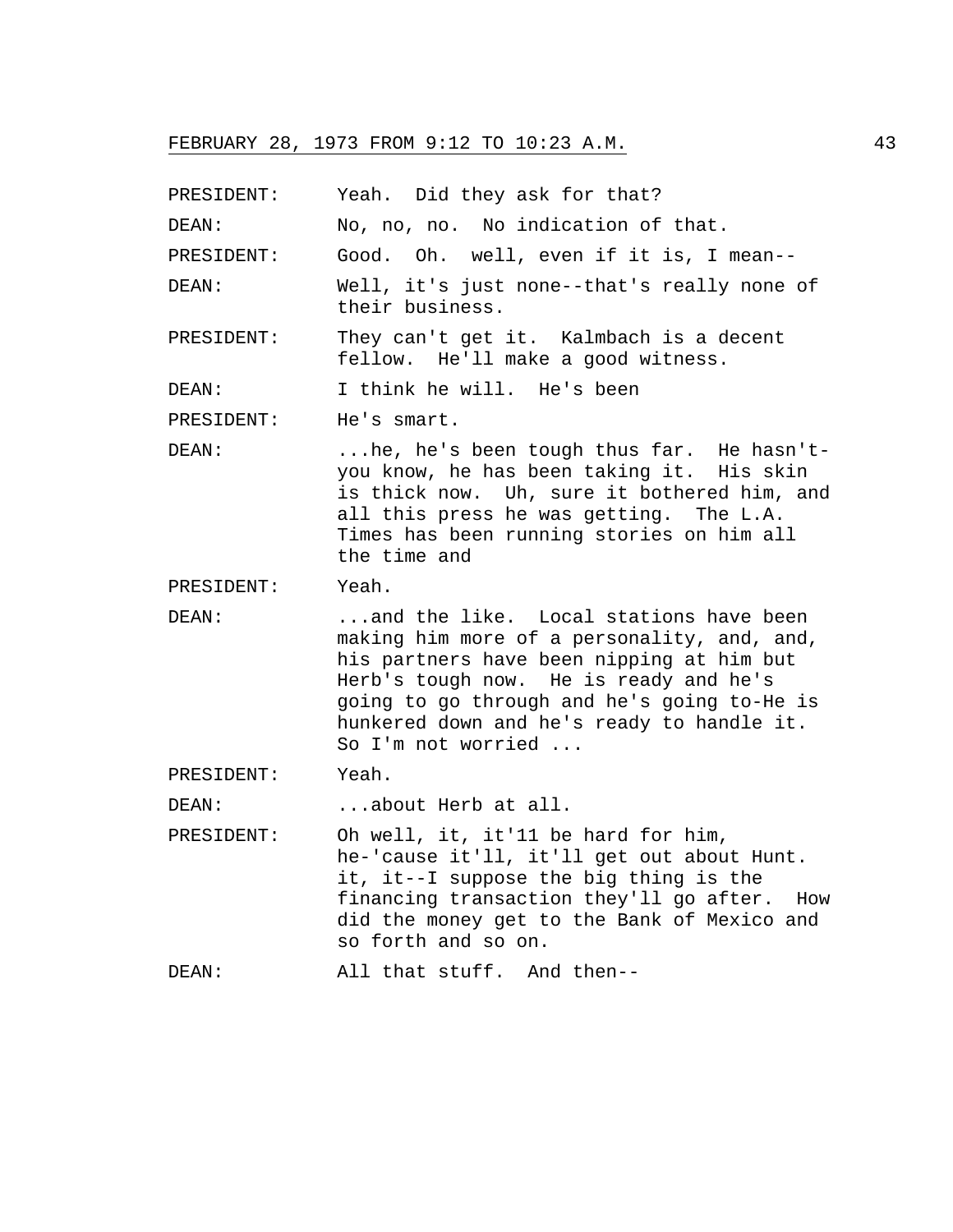PRESIDENT: What'll he say?

DEAN: It can all be explained.

PRESIDENT: It can?

DEAN: Yes, indeed. Yes, sir. They're going to be disappointed With a lot of the answers they get...

PRESIDENT: Yeah.

- DEAN: ...when they actually get the facts--because the Times and the Post had such fun with innuendo. When they get the facts, they're going to be disappointed.
- PRESIDENT: The one point that you ought to, you better get to Baker. I tried to get it through his thick skull. I guess it's-his skull is not thick--but tell, tell Kleindienst--Kleindienst in talking to Baker and Ervin should emphasize that the way to have a successful hearing and a fair one i to run it like a court: no hearsay, no innuendo. Now you know God damned well they aren't going to...

DEAN: But, that's a hell of a good point.

PRESIDENT: but don't--no hearsay. Tell them that's the way Nixon ran the Hiss case. Now, as a matter of fact some innuendo came out but there was God damned little hearsay We really--we, we just got them on the facts and just tore them-to pieces.

DEAN: Yeah.

PRESIDENT: Say "No hearsay; no innuendo." And that that be , Ervin, should sit like a court there, say, "Now that's hearsay and I don't like it."' And tell him that the--and that--and let's have the counsel, the counsel for the, uh, for our people--he gets up there and says, "I object to that, Mr. Chairman, on the basis that it is hearsay.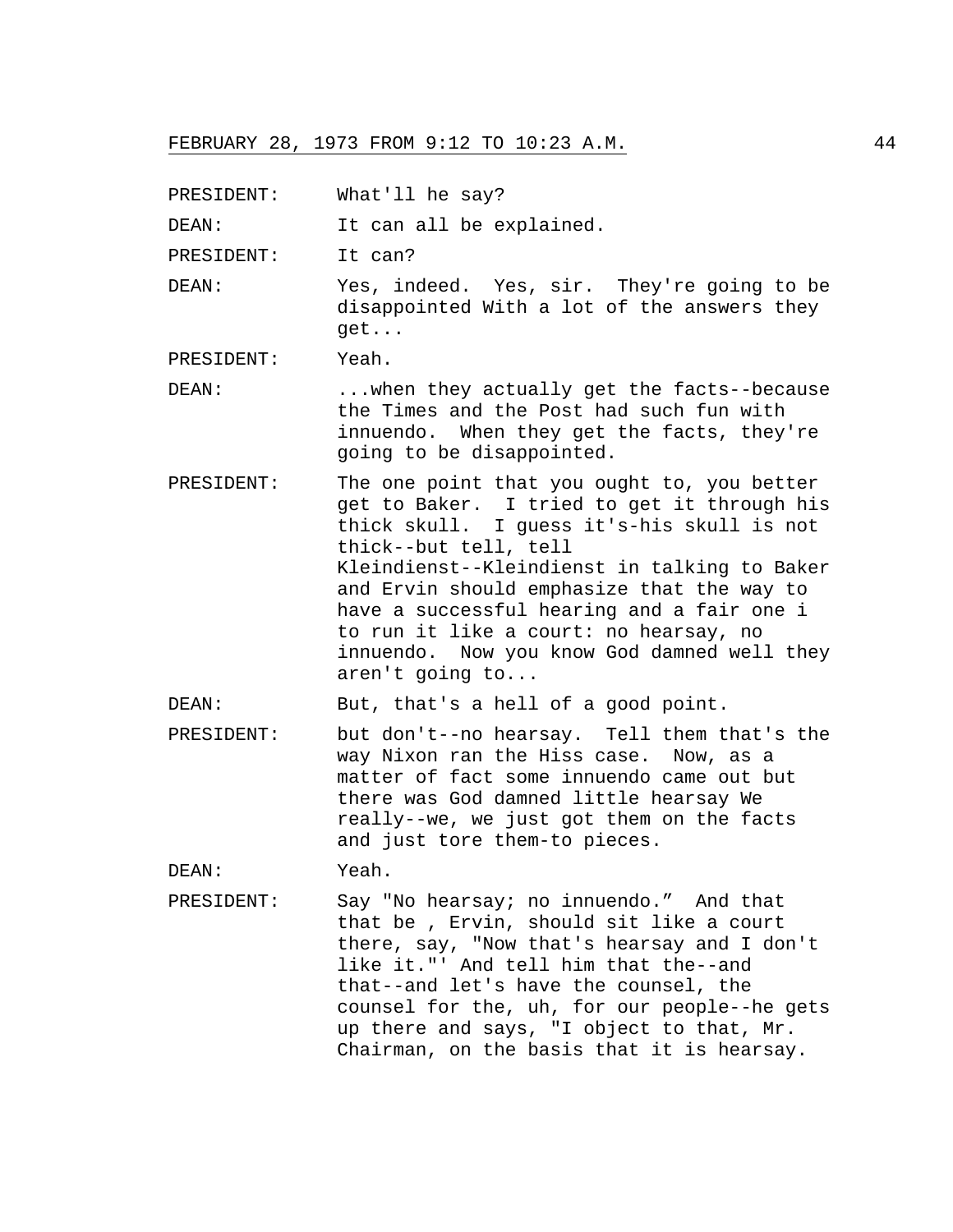- DEAN: That's an excellent idea, Mr. President, for some of these early articles, as this thing gets steamed up: "Will, will Sam Ervin, Constitutional man, be a judge? Will he admit hearsay?" We can probably get some think pieces out, uh, uh, to get a little pressure on him to perform that way, or to, to make it look very partisan when he doesn't, you know, he lets all this in--
- PRESIDENT: I'd like to get some articles out that-no hearsay, no innuendo. There'll be no hearsay, no innuendo. This, this is going to be, shall we say, a model of a Congressional heating. A model. Now that'll disappoint the God damned press. There's no hearsay, no innuendo, no leaks.
- DEAN: Well, uh, there, there are a lot of precedents. I, I've been involved in two Congressional investigations. Uh, one was the Adam Clayton Powell investigation when I was working over there as the Minority Counsel of the House Judiciary. We didn't take hearsay. We made a--we stuck to the facts on that.

PRESIDENT: Uh huh.

DEAN: We did an investigation of the Oklahoma judges. Again, same sort of thing'. We went into executive session when necessary to, uh--I bet--, we look around, we'll find respectable investigations that have been conducted up there that could be held up, and some of this should be, uh, should be coming forth to set the uh...

PRESIDENT: Yeah.

DEAN: ...the...

PRESIDENT: Yeah.

DEAN: ...stage for these hearings. Well, I'm, uh, I, I'm planning a number of brain sessions towith some of these media people to, to-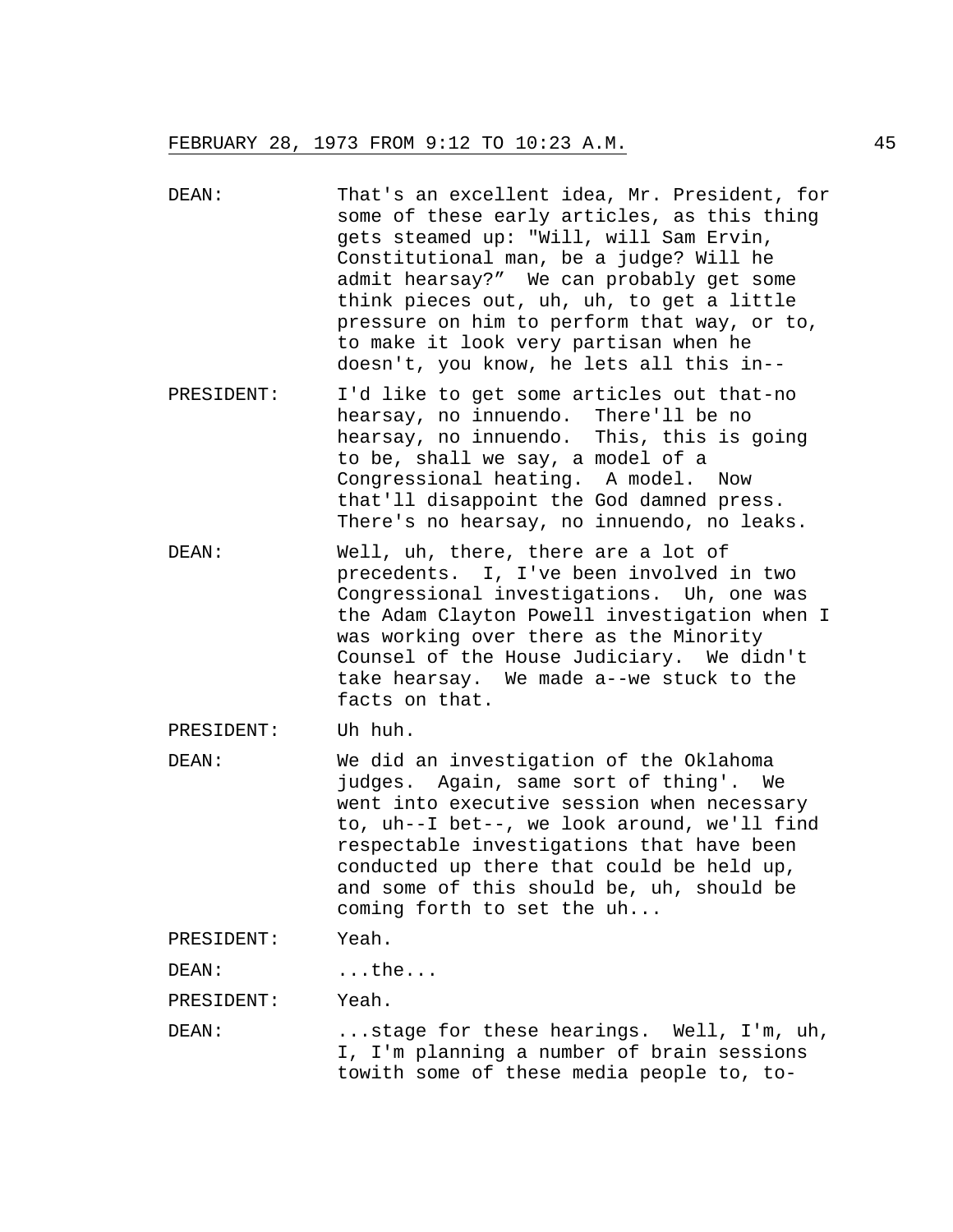- PRESIDENT: I know. Well, it's, it's very important, and it seems like a terrible waste of, of your time. (Unintelligible). It's, it's important in the sense that, it's--all this business is a battle and they're, they're going to wage the battle. And, uh, a lot of is their enormous frustration about losing the elections, the state of their party, and so forth. And their party has its problems. We think we've got problems. Look at some of theirs. Strauss is there to pull them all together. He's not, he's not doing all that well you know.
- DEAN: Well, I was, you know, we've gone a long road on this thing now. I had thought it was an impossible task, uh, to hold together until after the election until things just ...

PRESIDENT: Yeah.

- DEAN: ...started squirting out, but we've made it this far, and, uh, I'm convinced we're going to make it the whole road and put this thing in, in, in, uh, the funny pages of the history books rather than anything serious. We've got to. It's got to be that way.
- PRESIDENT: Would it--it'll be somewhat serious, but the main thing, of course, is also the, the isolation of the Presidency from this.
- DEAN: Absolutely.
- PRESIDENT: Because it's, because that, fortunately, is totally true.

DEAN: I know that sir.

PRESIDENT: Good God almighty. I mean, of course, I'm not dumb, and I will never forget when I heard about this God damned thing (unintelligible) Jesus Christ, what in the hell is this? What's the matter with these people? Are they crazy? I thought they were nuts. You know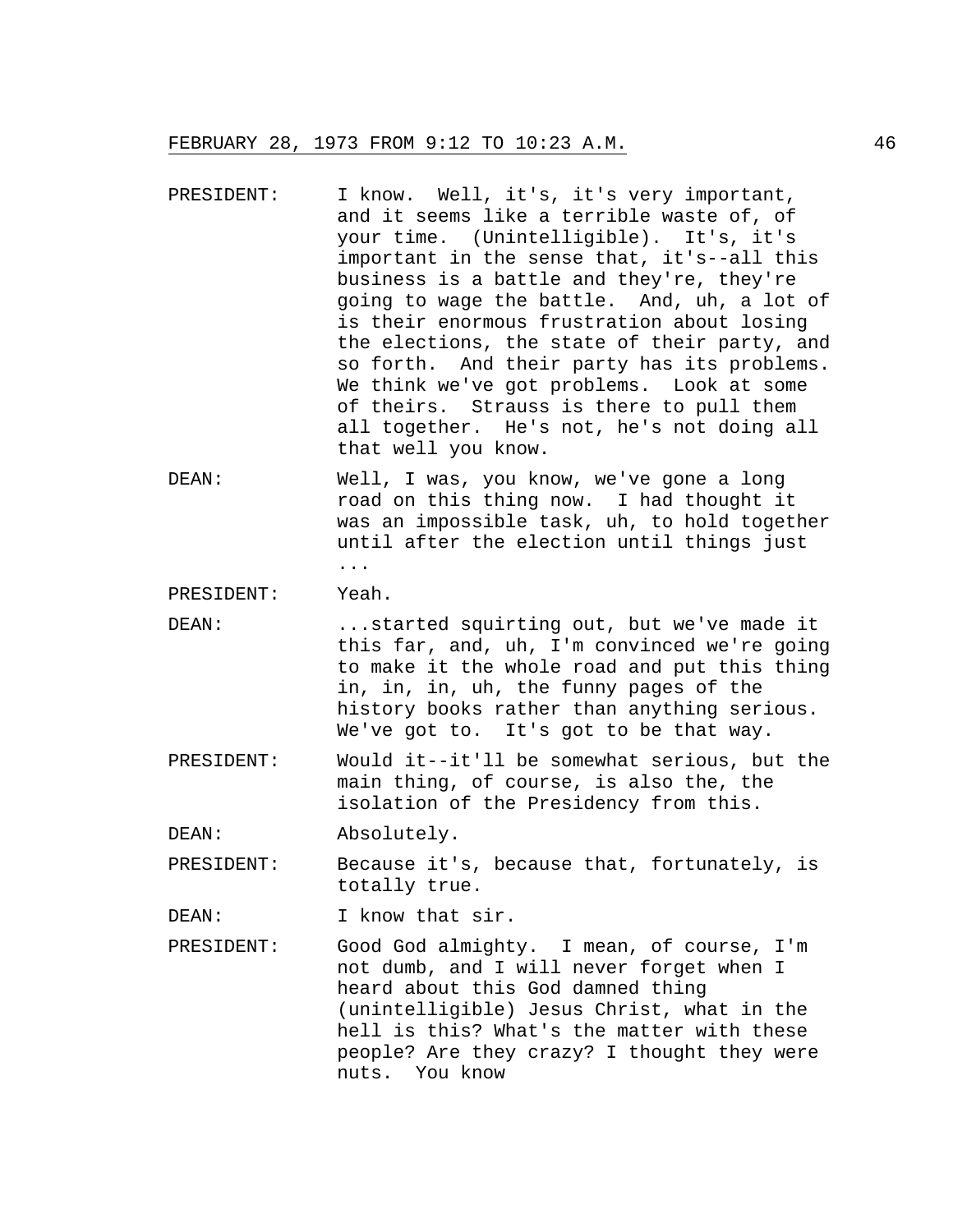PRESIDENT: that it was a prank. But it wasn't. It

- (CONTINUED) was really something. I think that our Democratic friends know that's true, too. They know what the hell
- DEAN: I think they do too.
- PRESIDENT: ...this was. I mean they know that we then wouldn't be involved in such--they'd think others were capable of it, however, I think--and they are correct: They think Colson would do anything, (Laughs) Well, anyway, have a little fun.

DEAN: All right.

PRESIDENT: And now, I will not talk to you again until you have something to report to me.

DEAN: All right, sir.

PRESIDENT: Uh, but I think it's very important that you have these talks with, uh, our good friend Kleindienst.

DEAN: That'll be done.

PRESIDENT: Give him that together thing, work it out. We have to work together on this thing. He's the man--I'd build him up--that he's the man who can make the difference. Also point out to him that the fish they're really after--Tell him, look, for Christ sakes, Colson's got brass balls and so forth, but

DEAN: All right.

PRESIDENT: ...I'd really, really be slugged here is--let's forget this, remember, this was not done by the White House. This was done by the Committee to Re-Elect, and Mitchell was the Chairman, correct?

DEAN: That's correct. And that means that--